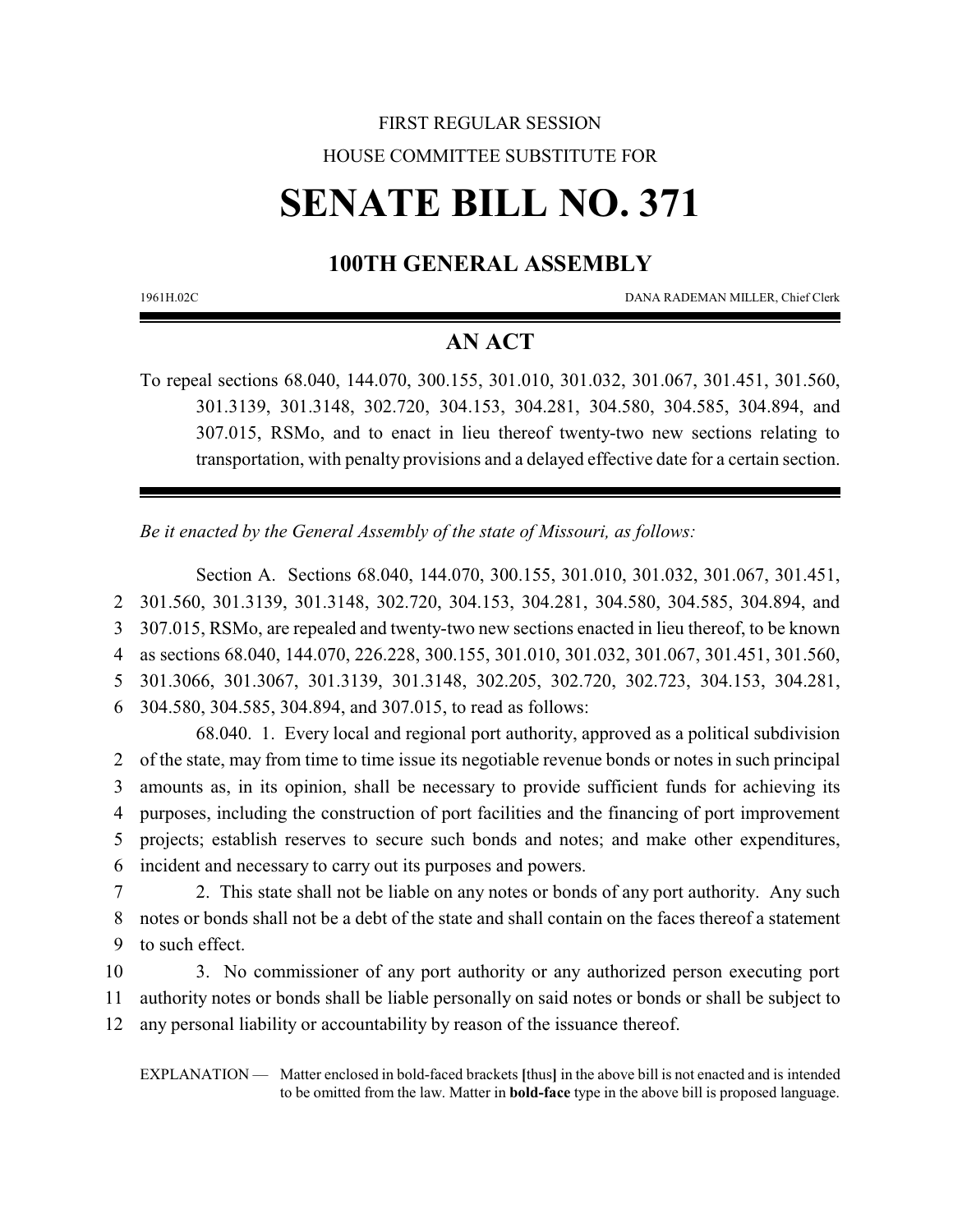4. The notes and bonds of every port authority are securities in which all public officers and bodies of this state and all political subdivisions and municipalities, all insurance companies and associations, and other persons carrying on an insurance business, all banks, trust companies, saving associations, savings and loan associations, credit unions, investment companies, all administrators, guardians, executors, trustees, and other fiduciaries, and all other persons whatsoever, who now or may hereafter be authorized to invest in notes and bonds or other obligations of this state, may properly and legally invest funds, including capital, in their control or belonging to them.

 5. No port authority shall be required to pay any taxes or any assessments whatsoever to this state or to any political subdivisions, municipality**,** or other governmental agency of this state. The notes and bonds of every port authority and the income therefrom shall, at all times, be exempt from any taxes and any assessments, except for death and gift taxes and taxes on transfers. **Additionally, the sales and leases of both real and personal property by or to any port authority involving the issuance of bonds authorized under this chapter shall be exempt from taxation.**

 6. Every port authority shall have the powers and be governed by the procedures now or hereafter conferred upon or applicable to the environmental improvement authority, chapter 260, relating to the manner of issuance of revenue bonds and notes, and the port authority shall exercise all such powers and adhere to all such procedures insofar as they are consistent with the necessary and proper undertaking of its purposes.

144.070. 1. At the time the owner of any new or used motor vehicle, trailer, boat, or outboard motor which was acquired in a transaction subject to sales tax under the Missouri sales tax law makes application to the director of revenue for an official certificate of title and the registration of the motor vehicle, trailer, boat, or outboard motor as otherwise provided by law, the owner shall present to the director of revenue evidence satisfactory to the director of revenue showing the purchase price exclusive of any charge incident to the extension of credit paid by or charged to the applicant in the acquisition of the motor vehicle, trailer, boat, or outboard motor, or that no sales tax was incurred in its acquisition, and if sales tax was incurred in its acquisition, the applicant shall pay or cause to be paid to the director of revenue the sales tax provided by the Missouri sales tax law in addition to the registration fees now or hereafter required according to law, and the director of revenue shall not issue a certificate of title for any new or used motor vehicle, trailer, boat, or outboard motor subject to sales tax as provided in the Missouri sales tax law until the tax levied for the sale of the same under sections 144.010 to 144.510 has been paid as provided in this section or is registered under the provisions of subsection 5 of this section.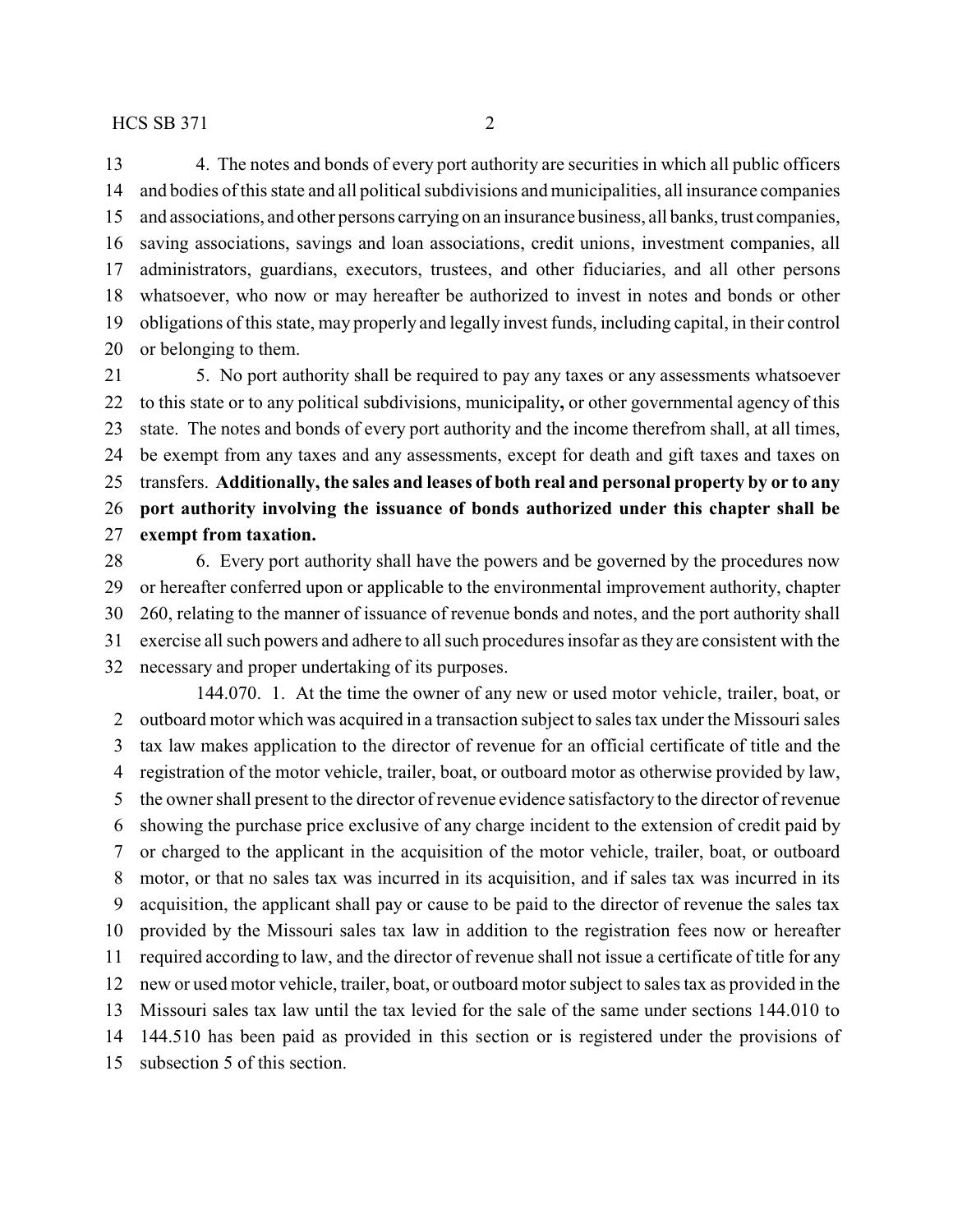2. As used in subsection 1 of this section, the term "purchase price" shall mean the total amount of the contract price agreed upon between the seller and the applicant in the acquisition of the motor vehicle, trailer, boat, or outboard motor, regardless of the medium of payment therefor.

 3. In the event that the purchase price is unknown or undisclosed, or that the evidence thereof is not satisfactory to the director of revenue, the same shall be fixed by appraisement by the director.

 4. The director of the department of revenue shall endorse upon the official certificate of title issued by the director upon such application an entry showing that such sales tax has been paid or that the motor vehicle, trailer, boat, or outboard motor represented by such certificate is exempt from sales tax and state the ground for such exemption.

 5. Any person, company, or corporation engaged in the business of renting or leasing motor vehicles, trailers, boats, or outboard motors, which are to be used exclusively for rental or lease purposes, and not for resale, may apply to the director of revenue for authority to operate as a leasing **or rental** company **and pay an annual fee of two hundred fifty dollars for such authority**. Any company approved by the director of revenue may pay the tax due on anymotor vehicle, trailer, boat, or outboard motor as required in section 144.020 at the time of registration thereof or in lieu thereof may pay a sales tax as provided in sections 144.010, 144.020, 144.070 and 144.440. A sales tax shall be charged to and paid by a leasing company which does not exercise the option of paying in accordance with section 144.020, on the amount charged for each rental or lease agreement while the motor vehicle, trailer, boat, or outboard motor is domiciled in this state. Any motor vehicle, trailer, boat, or outboard motor which is leased as the result of a contract executed in this state shall be presumed to be domiciled in this state.

 6. **Every applicant to be a lease or rental company shall furnish with the application a corporate surety bond or irrevocable letter of credit, as defined in section 400.5-102, issued by any state or federal financial institution in the penal sum of one hundred thousand dollars, on a form approved by the department. The bond or irrevocable letter of credit shall be conditioned upon the lease or rental company complying with the provisions of any statutes applicable to lease or rental companies, and the bond shall be an indemnity for any loss sustained by reason of the acts of the person bonded when such acts constitute grounds for the suspension or revocation of the lease or rental license. The bond shall be executed in the name of the state of Missouri for the benefit of all aggrieved parties or the irrevocable letter of credit shall name the state of Missouri as the beneficiary; except that, the aggregate liability of the surety or financial institution to the aggrieved parties shall, in no event, exceed the amount of the bond or irrevocable letter of credit. The proceeds of the bond or irrevocable letter of credit shall**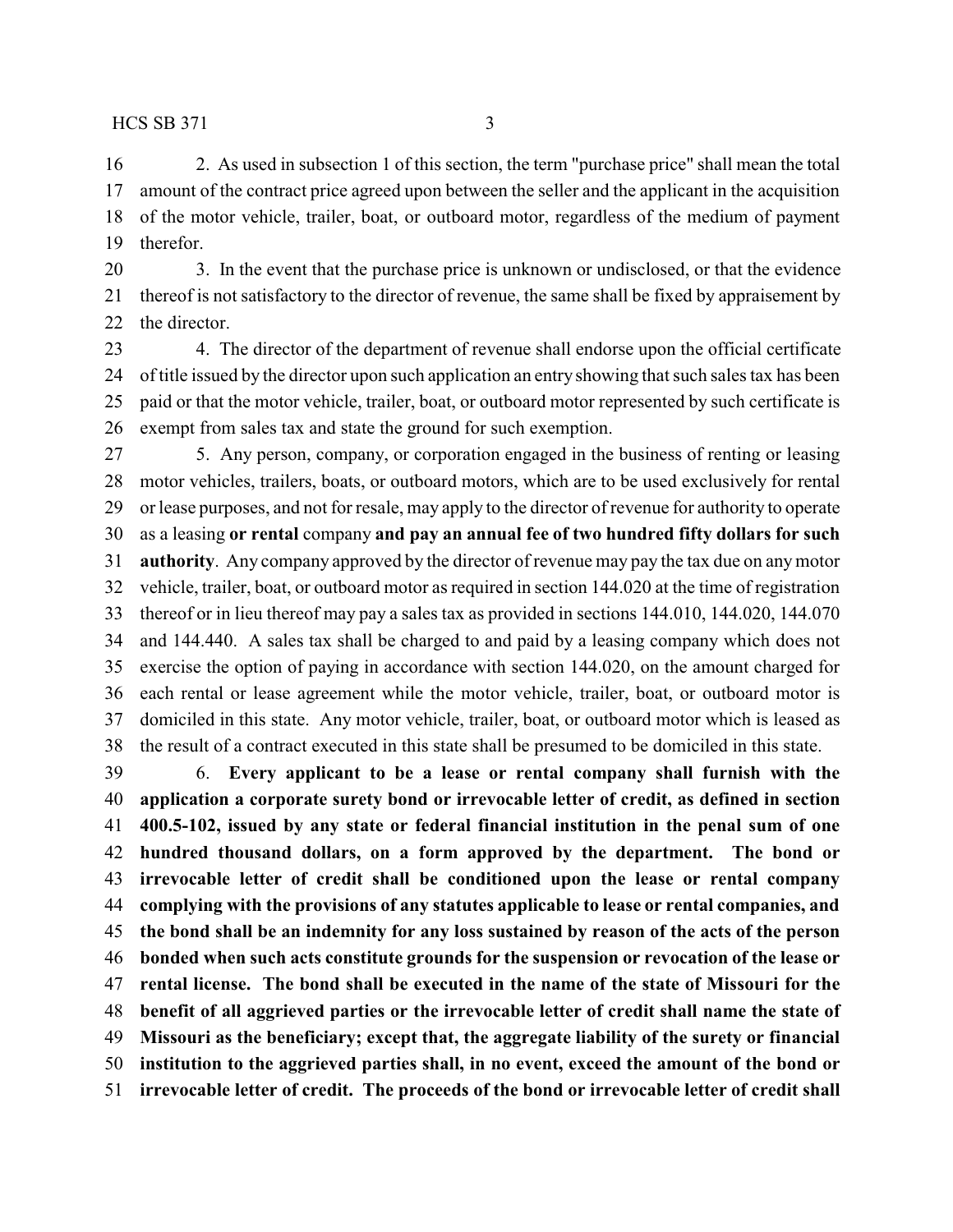**be paid upon receipt by the department of a final judgment from a Missouri court of competent jurisdiction against the principal and in favor of an aggrieved party.**

 **7.** Any corporation may have one or more of its divisions separately apply to the director of revenue for authorization to operate as a leasing company, provided that the corporation:

 (1) Has filed a written consent with the director authorizing any of its divisions to apply for such authority;

(2) Is authorized to do business in Missouri;

 (3) Has agreed to treat any sale of a motor vehicle, trailer, boat, or outboard motor from one of its divisions to another of its divisions as a sale at retail;

 (4) Has registered under the fictitious name provisions of sections 417.200 to 417.230 each of its divisions doing business in Missouri as a leasing company; and

 (5) Operates each of its divisions on a basis separate from each of its other divisions. However, when the transfer of a motor vehicle, trailer, boat or outboard motor occurs within a corporation which holds a license to operate as a motor vehicle or boat dealer pursuant to sections 301.550 to 301.573 the provisions in subdivision (3) of this subsection shall not apply.

 **[**7.**] 8.** If the owner of any motor vehicle, trailer, boat, or outboard motor desires to charge and collect sales tax as provided in this section, the owner shall make application to the director of revenue for a permit to operate as a motor vehicle, trailer, boat, or outboard motor leasing company. The director of revenue shall promulgate rules and regulations determining the qualifications of such a company, and the method of collection and reporting of sales tax charged and collected. Such regulations shall apply only to owners of motor vehicles, trailers, boats, or outboard motors, electing to qualify as motor vehicle, trailer, boat, or outboard motor leasing companies under the provisions of subsection 5 of this section, and no motor vehicle renting or leasing, trailer renting or leasing, or boat or outboard motor renting or leasing company can come under sections 144.010, 144.020, 144.070 and 144.440 unless all motor vehicles, trailers, boats, and outboard motors held for renting and leasing are included.

 **9. Any person, company, or corporation engaged in the business of renting or leasing three thousand five hundred or more motor vehicles which are to be used exclusively for rental or leasing purposes and not for resale, and that has applied to the director of revenue for authority to operate as a leasing company may also operate as a registered fleet owner as prescribed in section 301.032.**

 **[**8.**] 10.** Beginning July 1, 2010, anymotor vehicle dealer licensed under section 301.560 engaged in the business of selling motor vehicles or trailers may apply to the director of revenue for authority to collect and remit the sales tax required under this section on all motor vehicles sold by the motor vehicle dealer. A motor vehicle dealer receiving authority to collect and remit the tax is subject to all provisions under sections 144.010 to 144.525. Any motor vehicle dealer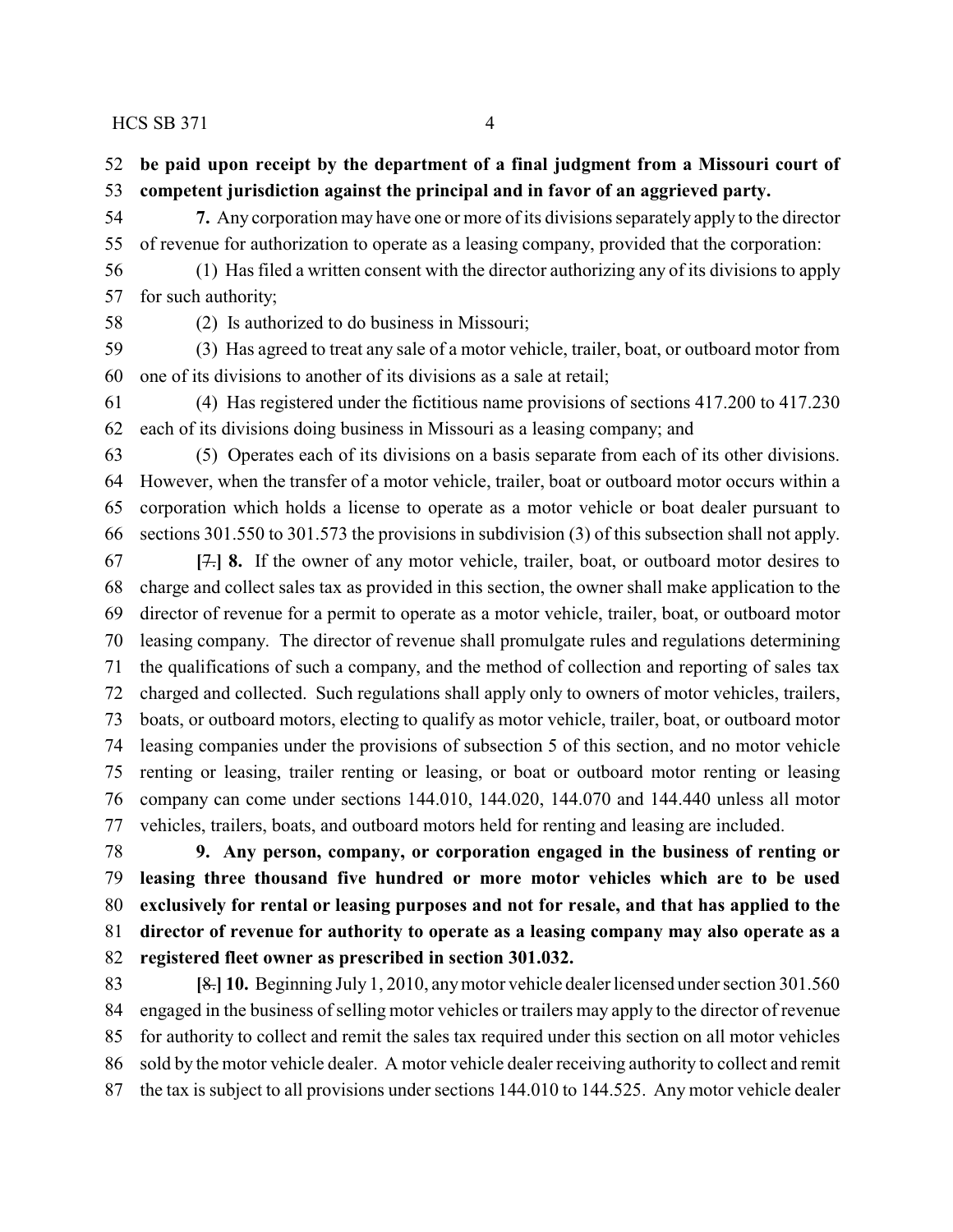authorized to collect and remit sales taxes on motor vehicles under this subsection shall be entitled to deduct and retain an amount equal to two percent of the motor vehicle sales tax pursuant to section 144.140. Any amount of the tax collected under this subsection that is retained by a motor vehicle dealer pursuant to section 144.140 shall not constitute state revenue. In no event shall revenues from the general revenue fund or any other state fund be utilized to compensate motor vehicle dealers for their role in collecting and remitting sales taxes on motor vehicles. In the event this subsection or any portion thereof is held to violate Article IV, Section 30(b) of the Missouri Constitution, no motor vehicle dealer shall be authorized to collect and remit sales taxes on motor vehicles under this section. No motor vehicle dealer shall seek compensation from the state of Missouri or its agencies if a court of competent jurisdiction declares that the retention of two percent of the motor vehicle sales tax is unconstitutional and orders the return of such revenues.

**226.228. 1. There is hereby created in the state treasury the "Emergency Bridge Repair and Replacement Fund", which shall consist of moneys appropriated from general revenue to the department of transportation or received from other eligible funds. The moneys in the fund shall only be used for accelerated replacements of, or to make immediate repairs to, bridges constructed or maintained at the cost of the state that are located on state or interstate highways and are in critical disrepair. Upon appropriation, the director of the department of transportation shall administer the fund. The state treasurer shall be custodian of the fund. In accordance with sections 30.170 and 30.180, the state treasurer may approve disbursements. The fund shall be a dedicated fund, and, upon appropriation, moneys in the fund shall be used solely for the administration of this section.**

 **2. Notwithstanding the provisions of section 33.080 to the contrary, any moneys remaining in the fund at the end of the biennium shall not revert to the credit of the general revenue fund.**

 **3. The state treasurer shall invest moneys in the fund in the same manner as other funds are invested. Any interest and moneys earned on such investments shall be credited to the fund.**

300.155. Whenever traffic is controlled by traffic control signals exhibiting different colored lights, or colored lighted arrows, successively one at a time or in combination, only the colors green, red and yellow shall be used, except for special pedestrian signals carrying a word legend, and said lights shall indicate and apply to drivers of vehicles and pedestrians as follows: (1) Green indication

 (a) Vehicular traffic facing a circular green signal may proceed straight through or turn right or left unless a sign at such place prohibits either such turn. But vehicular traffic, including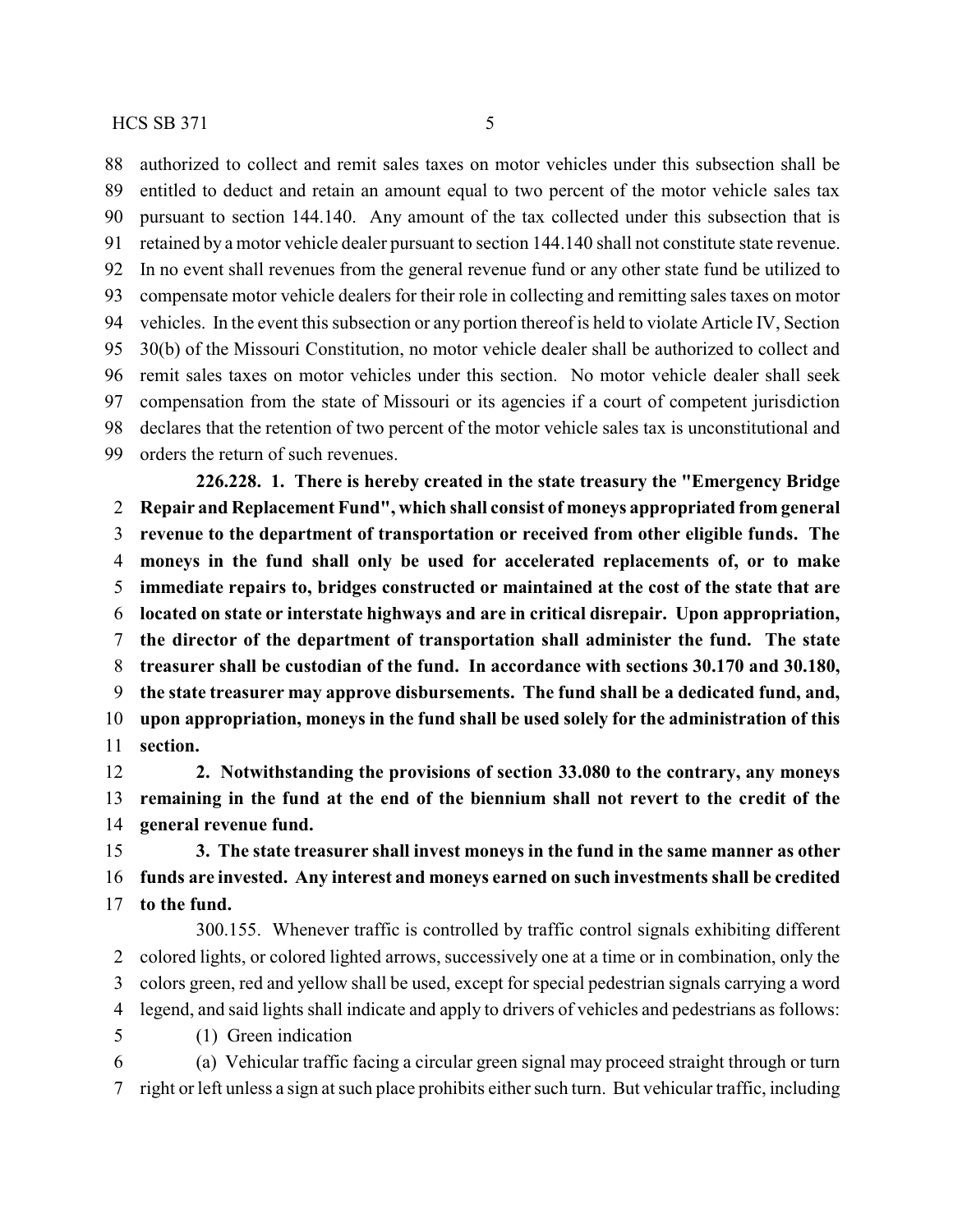vehicles turning right or left, shall yield the right-of-way to other vehicles and to pedestrians

lawfully within the intersection or an adjacent crosswalk at the time such signal is exhibited;

 (b) Vehicular traffic facing a green arrow signal, shown alone or in combination with another indication, may cautiously enter the intersection only to make the movement indicated by such arrow, or such other movement as is permitted by other indications shown at the same time. Such vehicular traffic shall yield the right-of-way to pedestrians lawfully within an adjacent crosswalk and to other traffic lawfully using the intersection;

 (c) Unless otherwise directed by a pedestrian control signal as provided in section 300.160, pedestrians facing any green signal, except when the sole green signal is a turn arrow, may proceed across the roadway within any marked or unmarked crosswalk.

(2) Steady yellow indication

 (a) Vehicular traffic facing a steady yellow signal is therebywarned that the related green movement is being terminated or that a red indication will be exhibited immediately thereafter when vehicular traffic shall not enter the intersection;

 (b) Pedestrians facing a steady yellow signal, unless otherwise directed by a pedestrian control signal as provided in section 300.160, are thereby advised that there is insufficient time to cross the roadway before a red indication is shown and no pedestrian shall then start to cross the roadway.

#### (3) Steady red indication

 (a) Vehicular traffic facing a steady red signal alone shall stop before entering the crosswalk on the near side of the intersection or, if none, then before entering the intersection and shall remain standing until a green indication is shown except as provided in paragraph (b) of this subdivision;

 (b) The driver of a vehicle which is stopped as close as practicable at the entrance to the crosswalk on the near side of the intersection or, if none, then at the entrance to the intersection in obedience to a red signal, may cautiously enter the intersection to make a right turn but shall yield the right-of-way to pedestrians and other traffic proceeding as directed by the signal at the intersection, except that the state highways and transportation commission with reference to an intersection involving a state highway, and local authorities with reference to an intersection involving other highways under their jurisdiction, may prohibit any such right turn against a red signal at any intersection where safety conditions so require, said prohibition shall be effective when a sign is erected at such intersection giving notice thereof;

 (c) **The driver of a vehicle which is in the left-most lane on a one-way street and stopped as close as practicable at the entrance to the crosswalk on the near side of the intersection or, if none, then at the entrance to the intersection in obedience to a red signal, may cautiously enter the intersection to make a left turn onto a one-way street but shall**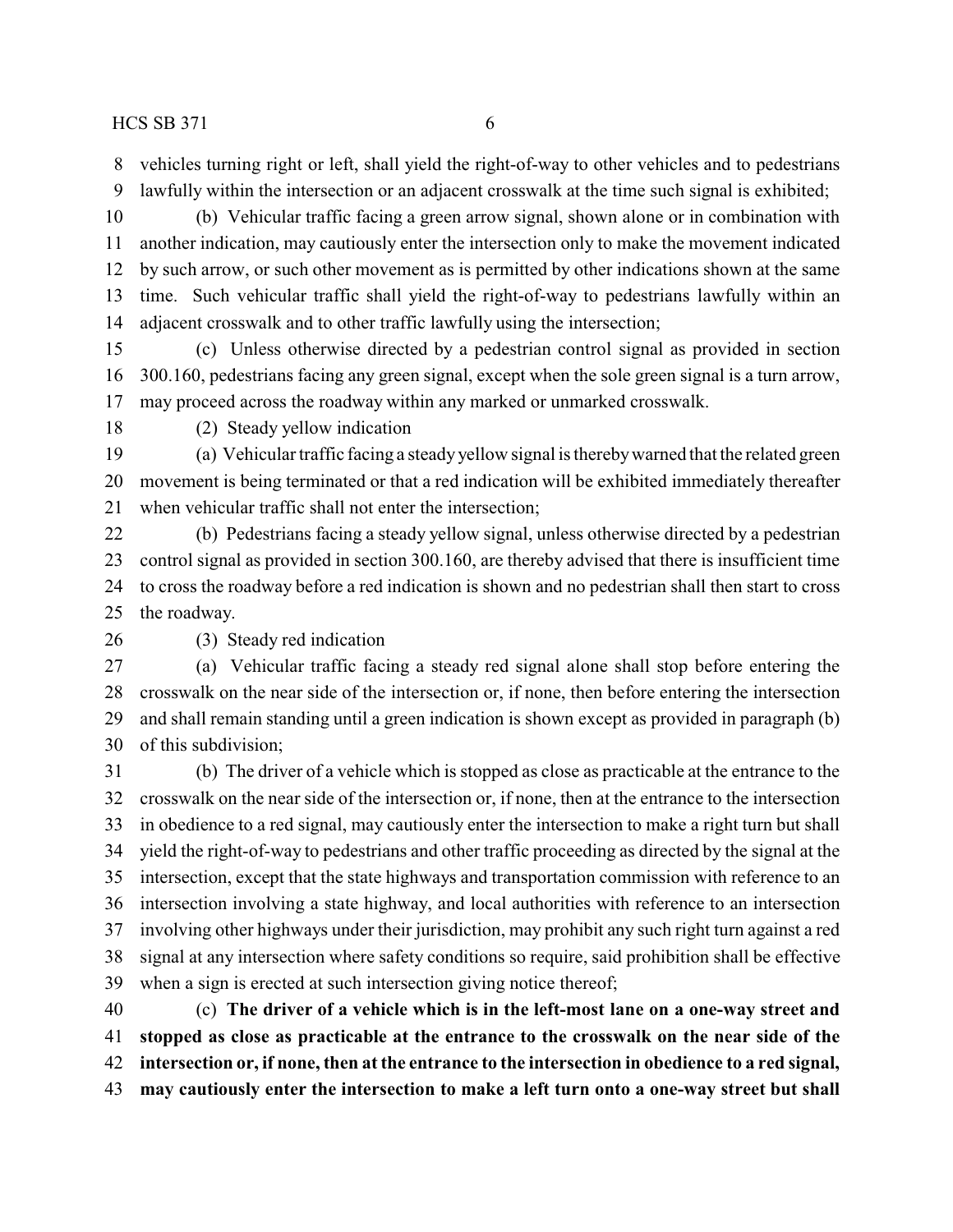**yield the right-of-way to pedestrians and other traffic proceeding as directed by the signal at the intersection, except that the state highways and transportation commission with reference to an intersection involving a state highway, and local authorities with reference to an intersection involving other highways under their jurisdiction, may prohibit any such left turn against a red signal at any intersection where safety conditions so require and such prohibition shall be effective when a sign is erected at such intersection giving notice thereof;**

 **(d)** Unless otherwise directed by a pedestrian control signal as provided in section 300.160, pedestrians facing a steady red signal alone shall not enter the roadway.

 (4) In the event an official traffic control signal is erected and maintained at a place other than an intersection, the provisions of this section shall be applicable except as to those provisions which by their nature can have no application. Any stop required shall be made at a sign or marking on the pavement indicating where the stop shall be made, but in the absence of any such sign or marking the stop shall be made at the signal.

301.010. As used in this chapter and sections 304.010 to 304.040, 304.120 to 304.260, and sections 307.010 to 307.175, the following terms mean:

 (1) "All-terrain vehicle", any motorized vehicle manufactured and used exclusively for off-highway use which is fifty inches or less in width, with an unladen dry weight of one thousand five hundred pounds or less, traveling on three, four or more nonhighway tires;

 (2) "Autocycle", a three-wheeled motor vehicle which the drivers and passengers ride in a partially or completely enclosed nonstraddle seating area, that is designed to be controlled with a steering wheel and pedals, and that has met applicable Department of Transportation National Highway Traffic Safety Administration requirements or federal motorcycle safety standards;

 (3) "Automobile transporter", any vehicle combination capable of carrying cargo on the power unit and designed and used for the transport of assembled motor vehicles, including truck camper units;

 (4) "Axle load", the total load transmitted to the road by all wheels whose centers are included between two parallel transverse vertical planes forty inches apart, extending across the full width of the vehicle;

 (5) "Backhaul", the return trip of a vehicle transporting cargo or general freight, especially when carrying goods back over all or part of the same route;

 (6) "Boat transporter", any vehicle combination capable of carrying cargo on the power unit and designed and used specifically to transport assembled boats and boat hulls. Boats may be partially disassembled to facilitate transporting;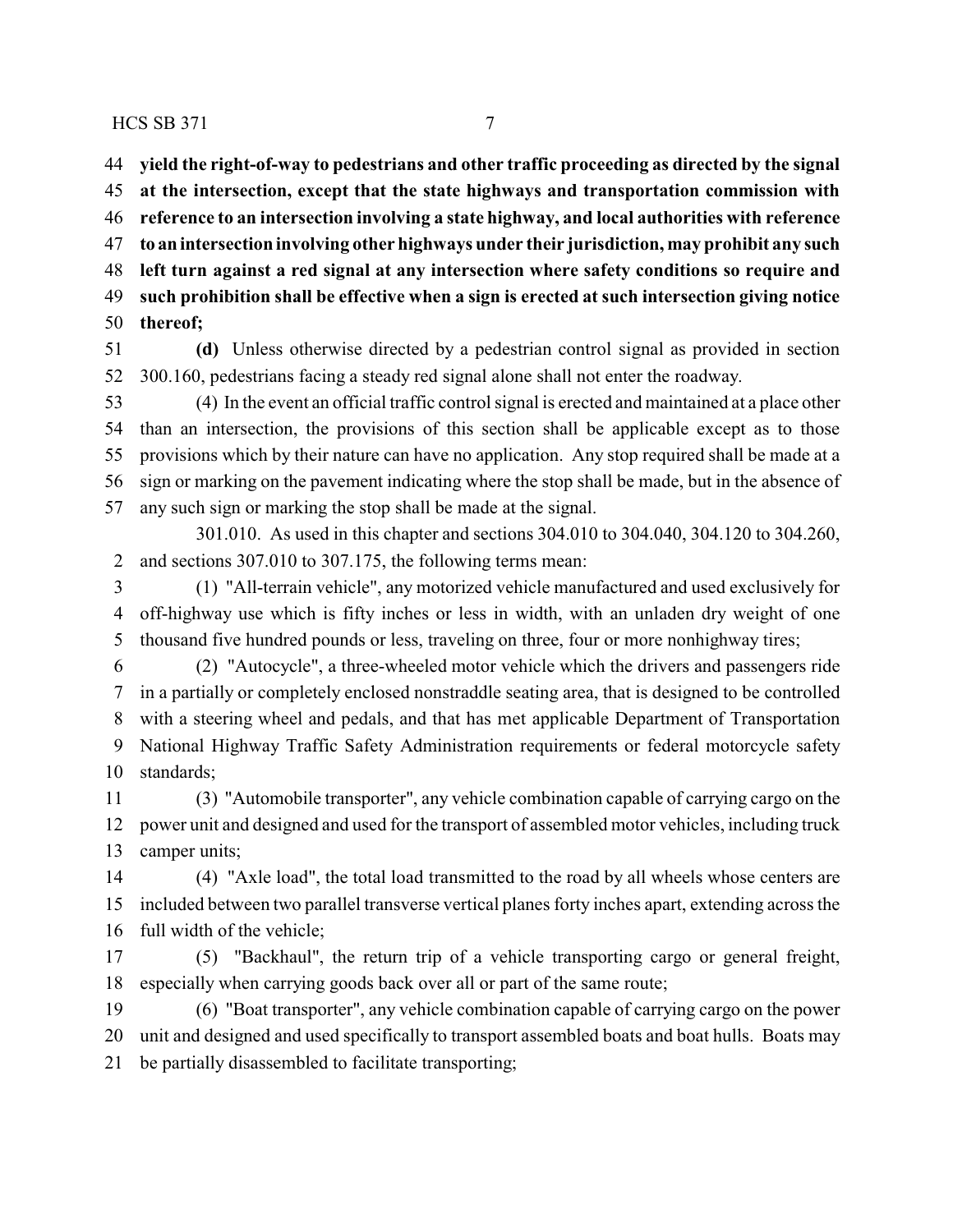(7) "Body shop", a business that repairs physical damage on motor vehicles that are not owned by the shop or its officers or employees by mending, straightening, replacing body parts, or painting;

 (8) "Bus", a motor vehicle primarily for the transportation of a driver and eight or more passengers but not including shuttle buses;

 (9) "Commercial motor vehicle", a motor vehicle designed or regularly used for carrying freight and merchandise, or more than eight passengers but not including vanpools or shuttle buses;

 (10) "Cotton trailer", a trailer designed and used exclusively for transporting cotton at speeds less than forty miles per hour from field to field or from field to market and return;

 (11) "Dealer", any person, firm, corporation, association, agent or subagent engaged in the sale or exchange of new, used or reconstructed motor vehicles or trailers;

(12) "Director" or "director of revenue", the director of the department of revenue;

(13) "Driveaway operation":

 (a) The movement of a motor vehicle or trailer by any person or motor carrier other than a dealer over any public highway, under its own power singly, or in a fixed combination of two or more vehicles, for the purpose of delivery for sale or for delivery either before or after sale; (b) The movement of any vehicle or vehicles, not owned by the transporter, constituting the commodity being transported, by a person engaged in the business of furnishing drivers and operators for the purpose of transporting vehicles in transit from one place to another by the

driveaway or towaway methods; or

 (c) The movement of a motor vehicle by any person who is lawfully engaged in the business of transporting or delivering vehicles that are not the person's own and vehicles of a type otherwise required to be registered, by the driveaway or towaway methods, from a point of manufacture, assembly or distribution or from the owner of the vehicles to a dealer or sales agent of a manufacturer or to any consignee designated by the shipper or consignor;

 (14) "Dromedary", a box, deck, or plate mounted behind the cab and forward of the fifth wheel on the frame of the power unit of a truck tractor-semitrailer combination. A truck tractor equipped with a dromedary may carry part of a load when operating independently or in a combination with a semitrailer;

(15) "Farm tractor", a tractor used exclusively for agricultural purposes;

(16) "Fleet", any group of ten or more motor vehicles owned by the same owner;

(17) "Fleet vehicle", a motor vehicle which is included as part of a fleet;

 (18) "Fullmount", a vehicle mounted completely on the frame of either the first or last vehicle in a saddlemount combination;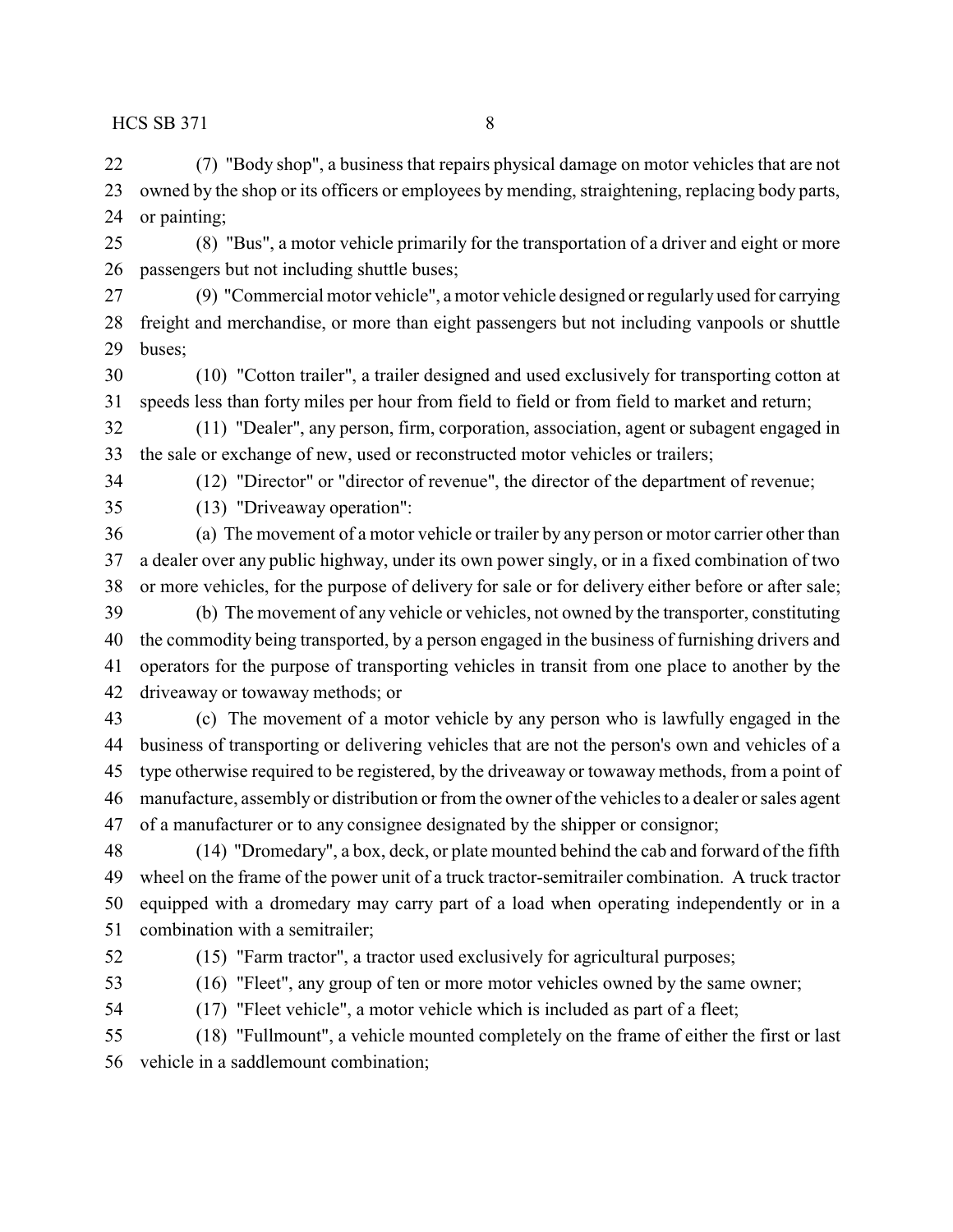(19) "Gross weight", the weight of vehicle and/or vehicle combination without load, plus the weight of any load thereon;

 (20) "Hail-damaged vehicle", any vehicle, the body of which has become dented as the result of the impact of hail;

 (21) "Highway", anypublic thoroughfare for vehicles, including state roads, countyroads and public streets, avenues, boulevards, parkways or alleys in any municipality;

 (22) "Improved highway", a highway which has been paved with gravel, macadam, concrete, brick or asphalt, or surfaced in such a manner that it shall have a hard, smooth surface;

 (23) "Intersecting highway", any highway which joins another, whether or not it crosses the same;

(24) "Junk vehicle", a vehicle which:

 (a) Is incapable of operation or use upon the highways and has no resale value except as a source of parts or scrap; or

 (b) Has been designated as junk or a substantially equivalent designation by this state or any other state;

 (25) "Kit vehicle", a motor vehicle assembled by a person other than a generally recognized manufacturer of motor vehicles by the use of a glider kit or replica purchased from an authorized manufacturer and accompanied by a manufacturer's statement of origin;

 (26) "Land improvement contractors' commercial motor vehicle", any not-for-hire commercial motor vehicle the operation of which is confined to:

 (a) An area that extends not more than a radius of one hundred miles from its home base of operations when transporting its owner's machinery, equipment, or auxiliary supplies to or from projects involving soil and water conservation, or to and from equipment dealers' maintenance facilities for maintenance purposes; or

 (b) An area that extends not more than a radius of fifty miles from its home base of operations when transporting its owner's machinery, equipment, or auxiliary supplies to or from projects not involving soil and water conservation.

 Nothing in this subdivision shall be construed to prevent anymotor vehicle from being registered as a commercial motor vehicle or local commercial motor vehicle;

 (27) "Local commercial motor vehicle", a commercial motor vehicle whose operations are confined to a municipality and that area extending not more than fifty miles therefrom, or a commercial motor vehicle whose property-carrying operations are confined solely to the transportation of property owned by any person who is the owner or operator of such vehicle to or from a farm owned by such person or under the person's control by virtue of a landlord and tenant lease; provided that any such property transported to any such farm is for use in the operation of such farm;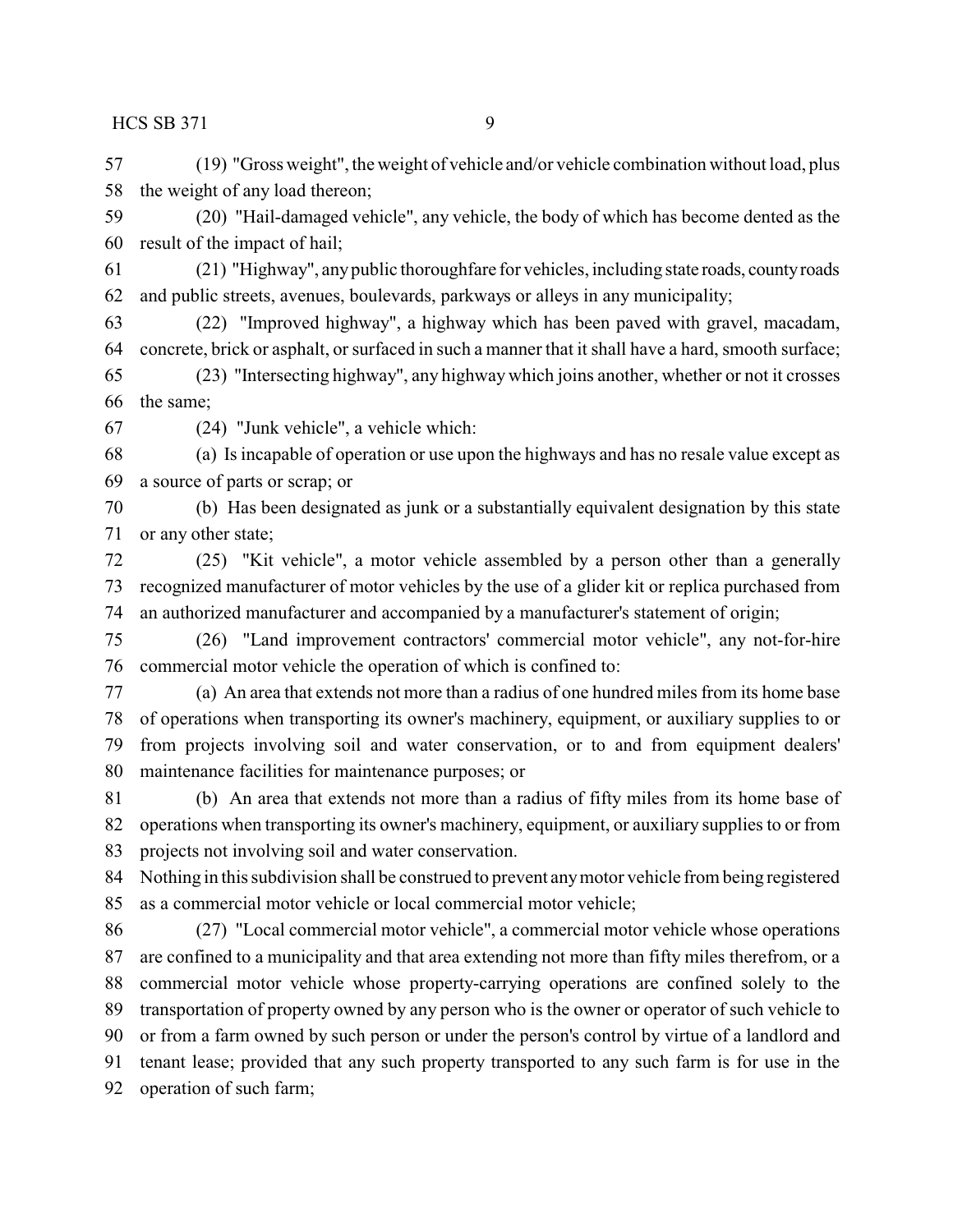(28) "Local log truck", a commercial motor vehicle which is registered pursuant to this chapter to operate as a motor vehicle on the public highways of this state, used exclusively in this state, used to transport harvested forest products, operated solely at a forested site and in an area extending not more than a one hundred mile radius from such site, carries a load with dimensions not in excess of twenty-five cubic yards per two axles with dual wheels, and when operated on the national system of interstate and defense highways described in 23 U.S.C. Section 103, as amended, or outside the one hundred mile radius from such site with an extended distance local log truck permit, such vehicle shall not exceed the weight limits of section 304.180, does not have more than four axles, and does not pull a trailer which has more than three axles. Harvesting equipment which is used specifically for cutting, felling, trimming, delimbing, debarking, chipping, skidding, loading, unloading, and stacking may be transported on a local log truck. A local log truck may not exceed the limits required by law, however, if the truck does exceed such limits as determined by the inspecting officer, then notwithstanding any other provisions of law to the contrary, such truck shall be subject to the weight limits required by such sections as licensed for eighty thousand pounds;

 (29) "Local log truck tractor", a commercial motor vehicle which is registered under this chapter to operate as a motor vehicle on the public highways of this state, used exclusively in this state, used to transport harvested forest products, operated at a forested site and in an area extending not more than a one hundred mile radius from such site, operates with a weight not exceeding twenty-two thousand four hundred pounds on one axle or with a weight not exceeding forty-four thousand eight hundred pounds on anytandem axle, and when operated on the national system of interstate and defense highways described in 23 U.S.C. Section 103, as amended, or outside the one hundred mile radius from such site with an extended distance local log truck permit, such vehicle does not exceed the weight limits contained in section 304.180, and does not have more than three axles and does not pull a trailer which has more than three axles. Violations of axle weight limitations shall be subject to the load limit penalty as described for in sections 304.180 to 304.220;

 (30) "Local transit bus", a bus whose operations are confined wholly within a municipal corporation, or wholly within a municipal corporation and a commercial zone, as defined in section 390.020, adjacent thereto, forming a part of a public transportation system within such municipal corporation and such municipal corporation and adjacent commercial zone;

 (31) "Log truck", a vehicle which is not a local log truck or local log truck tractor and is used exclusively to transport harvested forest products to and from forested sites which is registered pursuant to this chapter to operate as a motor vehicle on the public highways of this state for the transportation of harvested forest products;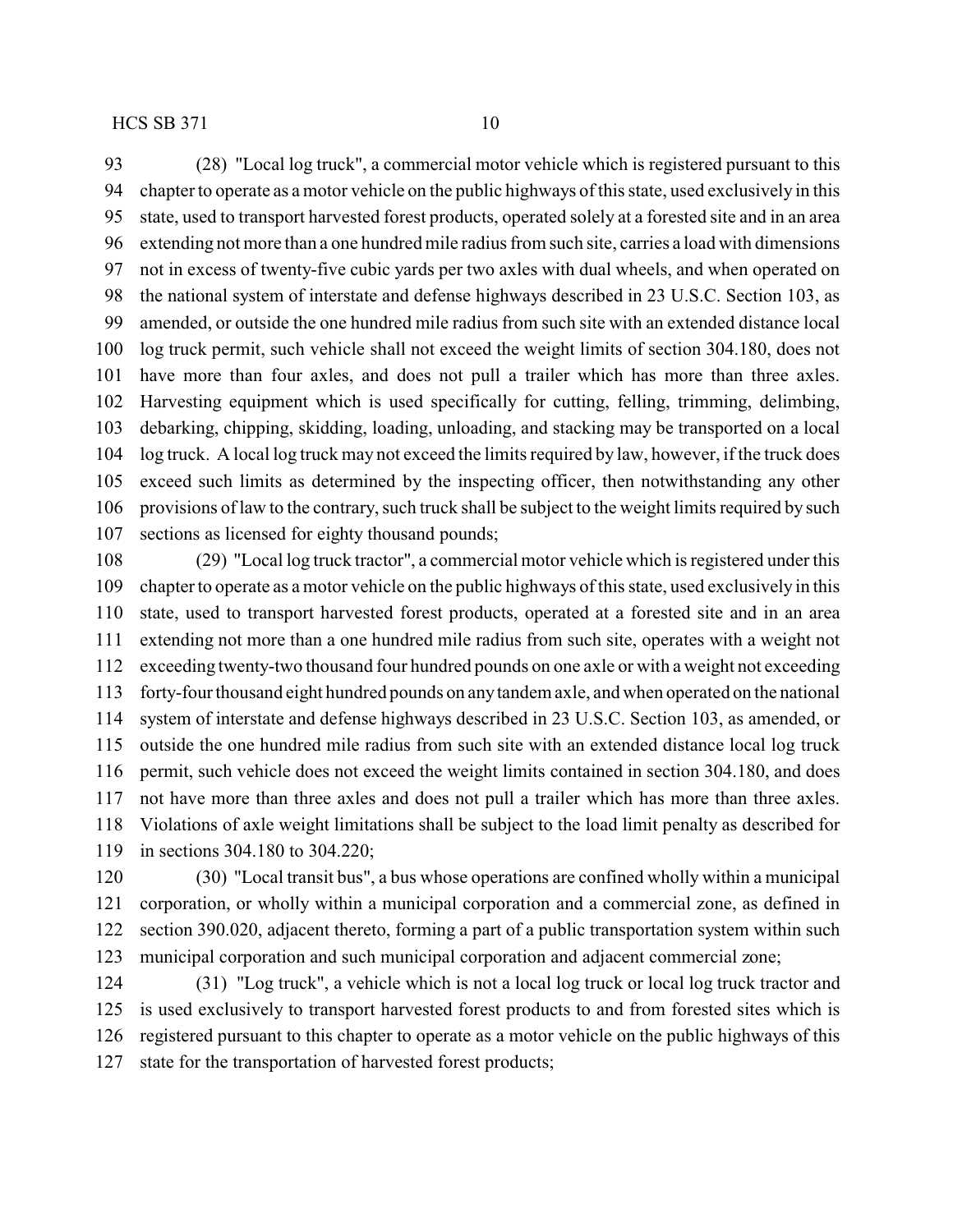(32) "Major component parts", the rear clip, cowl, frame, body, cab, front-end assembly, and front clip, as those terms are defined by the director of revenue pursuant to rules and regulations or by illustrations;

 (33) "Manufacturer", any person, firm, corporation or association engaged in the business of manufacturing or assembling motor vehicles, trailers or vessels for sale;

 (34) "Motor change vehicle", a vehicle manufactured prior to August, 1957, which receives a new, rebuilt or used engine, and which used the number stamped on the original engine as the vehicle identification number;

 (35) "Motor vehicle", any self-propelled vehicle not operated exclusively upon tracks, except farm tractors;

 (36) "Motor vehicle primarily for business use", any vehicle other than a recreational motor vehicle, motorcycle, motortricycle, or any commercial motor vehicle licensed for over twelve thousand pounds:

(a) Offered for hire or lease; or

(b) The owner of which also owns ten or more such motor vehicles;

(37) "Motorcycle", a motor vehicle operated on two wheels;

 (38) "Motorized bicycle", anytwo-wheeled or three-wheeled device having an automatic transmission and a motor with a cylinder capacityof not more than fifty cubic centimeters, which produces less than three gross brake horsepower, and is capable of propelling the device at a maximum speed of not more than thirty miles per hour on level ground;

 (39) "Motortricycle", a motor vehicle upon which the operator straddles or sits astride that is designed to be controlled by handle bars and is operated on three wheels, including a motorcycle while operated with any conveyance, temporary or otherwise, requiring the use of a third wheel. A motortricycle shall not be included in the definition of all-terrain vehicle;

(40) "Municipality", any city, town or village, whether incorporated or not;

(41) "Nonresident", a resident of a state or country other than the state of Missouri;

 (42) "Non-USA-std motor vehicle", a motor vehicle not originally manufactured in compliance with United States emissions or safety standards;

(43) "Operator", any person who operates or drives a motor vehicle;

 (44) "Owner", any person, firm, corporation or association, who holds the legal title to a vehicle or in the event a vehicle is the subject of an agreement for the conditional sale or lease thereof with the right of purchase upon performance of the conditions stated in the agreement and with an immediate right of possession vested in the conditional vendee or lessee, or in the event a mortgagor of a vehicle is entitled to possession, then such conditional vendee or lessee or mortgagor shall be deemed the owner;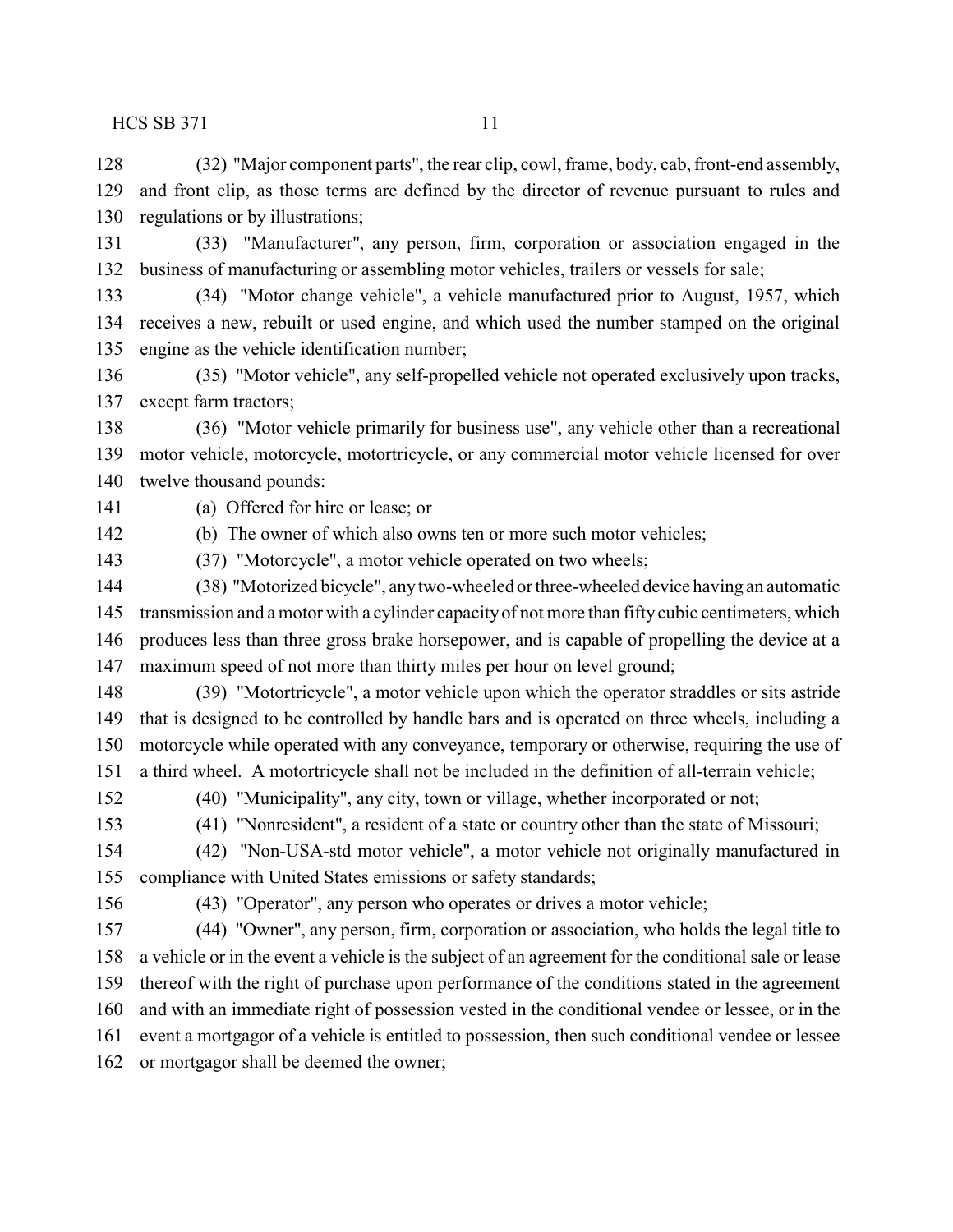(45) "Public garage", a place of business where motor vehicles are housed, stored, repaired, reconstructed or repainted for persons other than the owners or operators of such place of business;

 (46) "Rebuilder", a business that repairs or rebuilds motor vehicles owned by the rebuilder, but does not include certificated common or contract carriers of persons or property;

 (47) "Reconstructed motor vehicle", a vehicle that is altered from its original construction by the addition or substitution of two or more new or used major component parts, excluding motor vehicles made from all new parts, and new multistage manufactured vehicles;

 (48) "Recreational motor vehicle", any motor vehicle designed, constructed or substantially modified so that it may be used and is used for the purposes of temporary housing quarters, including therein sleeping and eating facilities which are either permanently attached to the motor vehicle or attached to a unit which is securely attached to the motor vehicle. Nothing herein shall prevent any motor vehicle from being registered as a commercial motor vehicle if the motor vehicle could otherwise be so registered;

 (49) "Recreational off-highway vehicle", any motorized vehicle manufactured and used exclusively for off-highway use which is more than fifty inches but no more than sixty-seven inches in width, with an unladen dry weight of two thousand pounds or less, traveling on four or more nonhighway tires and which may have access to ATV trails;

 (50) **"Recreational trailer", any trailer designed, constructed, or substantially modified so that it may be used and is used for the purpose of temporary housing quarters, including therein sleeping or eating facilities, which can be temporarily attached to a motor vehicle or attached to a unit which is securely attached to a motor vehicle;**

 **(51)** "Rollback or car carrier", any vehicle specifically designed to transport wrecked, disabled or otherwise inoperable vehicles, when the transportation is directly connected to a wrecker or towing service;

 **[**(51)**] (52)** "Saddlemount combination", a combination of vehicles in which a truck or truck tractor tows one or more trucks or truck tractors, each connected by a saddle to the frame or fifth wheel of the vehicle in front of it. The "saddle" is a mechanism that connects the front axle of the towed vehicle to the frame or fifth wheel of the vehicle in front and functions like a fifth wheel kingpin connection. When two vehicles are towed in this manner the combination is called a "double saddlemount combination". When three vehicles are towed in this manner, the combination is called a "triple saddlemount combination";

 **[**(52)**] (53)** "Salvage dealer and dismantler", a business that dismantles used motor vehicles for the sale of the parts thereof, and buys and sells used motor vehicle parts and accessories;

**[**(53)**] (54)** "Salvage vehicle", a motor vehicle, semitrailer, or house trailer which: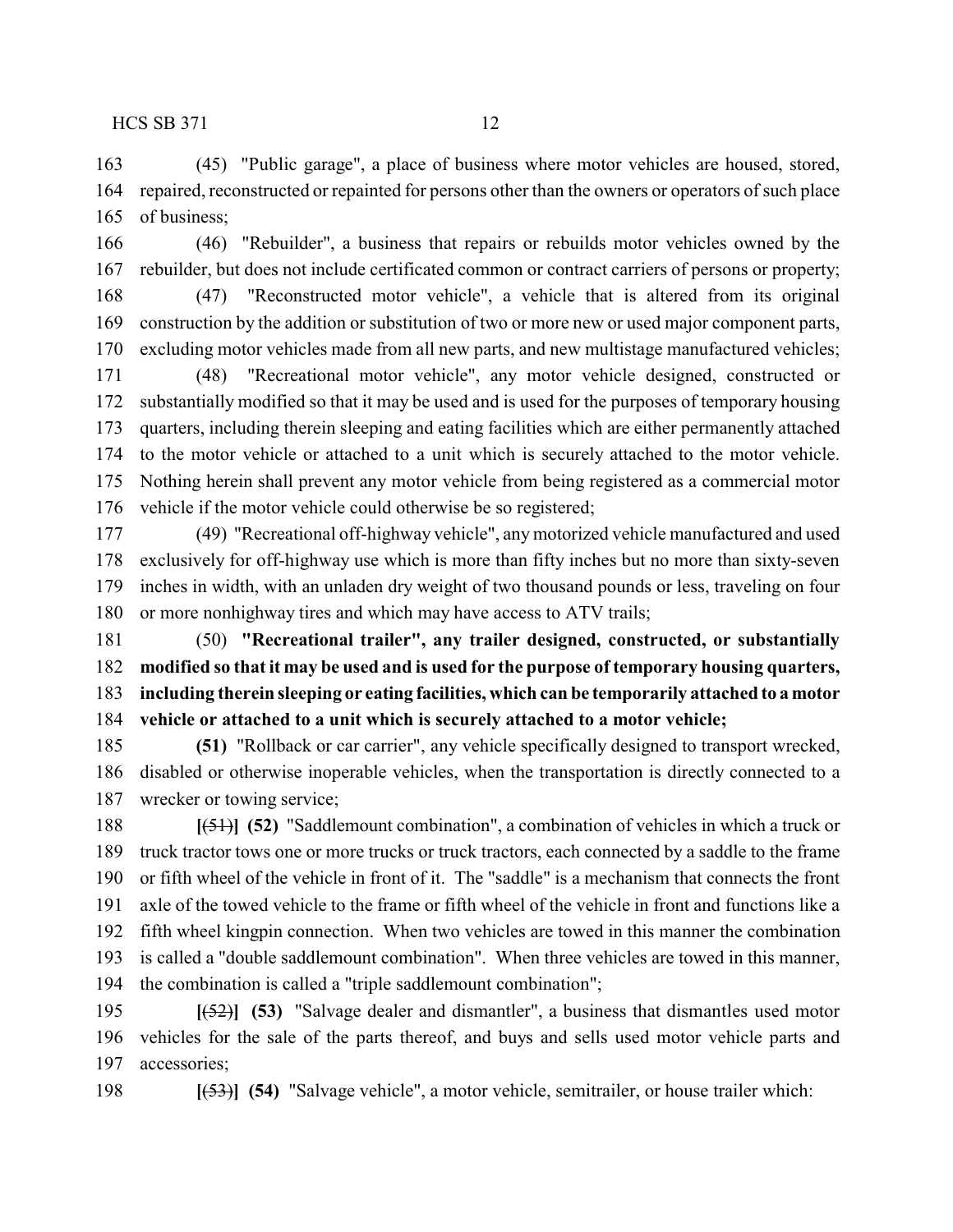(a) Was damaged during a year that is no more than six years after the manufacturer's model year designation for such vehicle to the extent that the total cost of repairs to rebuild or reconstruct the vehicle to its condition immediately before it was damaged for legal operation on the roads or highways exceeds eighty percent of the fair market value of the vehicle immediately preceding the time it was damaged;

 (b) By reason of condition or circumstance, has been declared salvage, either by its owner, or by a person, firm, corporation, or other legal entity exercising the right of security interest in it;

 (c) Has been declared salvage by an insurance company as a result of settlement of a claim;

(d) Ownership of which is evidenced by a salvage title; or

 (e) Is abandoned property which is titled pursuant to section 304.155 or section 304.157 and designated with the words "salvage/abandoned property". The total cost of repairs to rebuild or reconstruct the vehicle shall not include the cost of repairing, replacing, or reinstalling inflatable safety restraints, tires, sound systems, or damage as a result of hail, or any sales tax on parts or materials to rebuild or reconstruct the vehicle. For purposes of this definition, "fair market value" means the retail value of a motor vehicle as:

 a. Set forth in a current edition of any nationally recognized compilation of retail values, including automated databases, or from publications commonly used by the automotive and insurance industries to establish the values of motor vehicles;

 b. Determined pursuant to a market survey of comparable vehicles with regard to condition and equipment; and

 c. Determined by an insurance company using any other procedure recognized by the insurance industry, including market surveys, that is applied by the company in a uniform manner;

 **[**(54)**] (55)** "School bus", any motor vehicle used solely to transport students to or from school or to transport students to or from any place for educational purposes;

 **[**(55)**] (56)** "Scrap processor", a business that, through the use of fixed or mobile equipment, flattens, crushes, or otherwise acceptsmotor vehicles and vehicle parts for processing or transportation to a shredder or scrap metal operator for recycling;

 **[**(56)**] (57)** "Shuttle bus", a motor vehicle used or maintained by any person, firm, or corporation as an incidental service to transport patrons or customers of the regular business of such person, firm, or corporation to and from the place of business of the person, firm, or corporation providing the service at no fee or charge. Shuttle buses shall not be registered as buses or as commercial motor vehicles;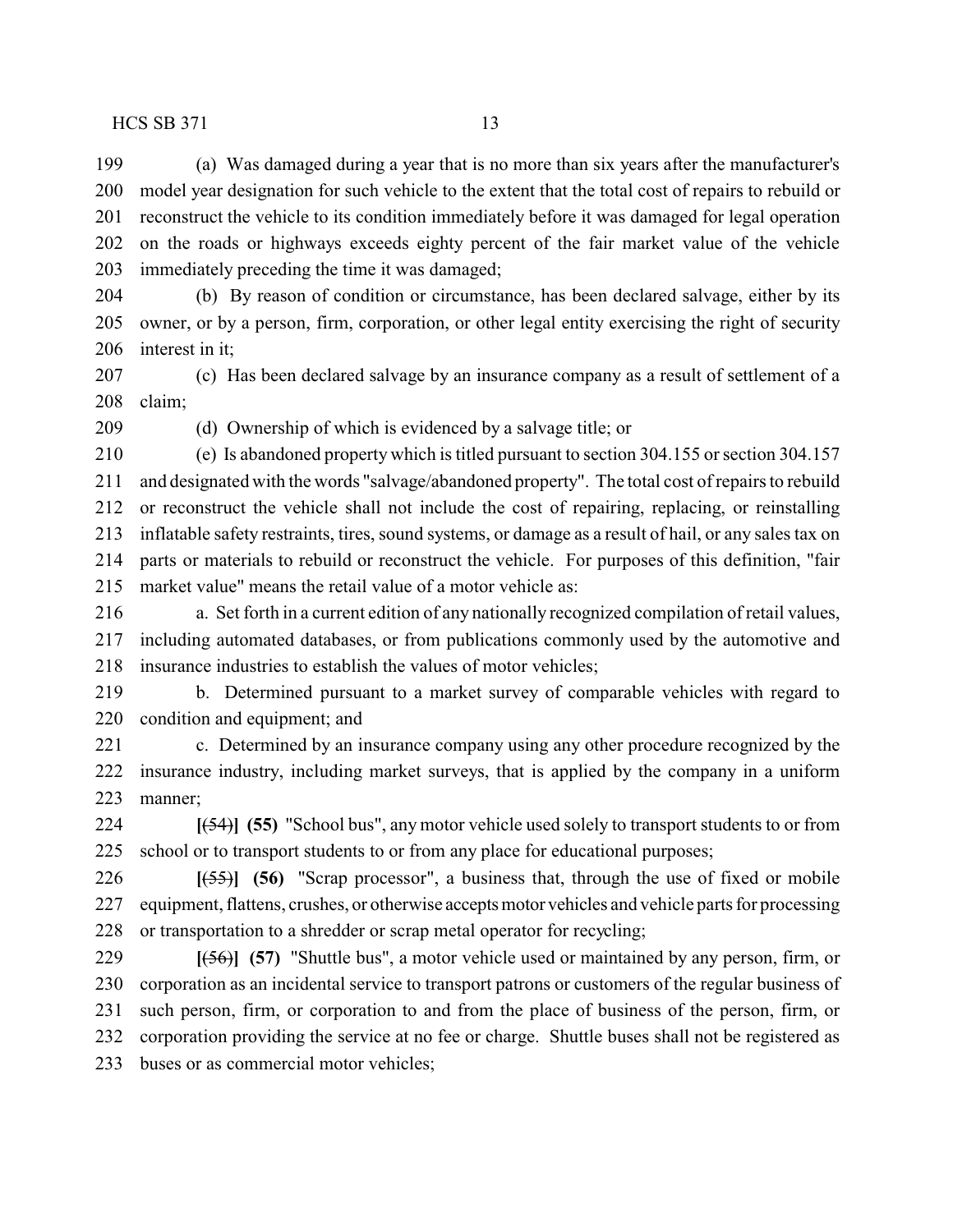used primarily for the transportation of persons or property and incidentally operated or moved over the highways, including farm equipment, implements of husbandry, road construction or 237 maintenance machinery, ditch-digging apparatus, stone crushers, air compressors, power shovels, cranes, graders, rollers, well-drillers and wood-sawing equipment used for hire, asphalt spreaders, bituminous mixers, bucket loaders, ditchers, leveling graders, finished machines, 240 motor graders, road rollers, scarifiers, earth-moving carryalls, scrapers, drag lines, concrete pump trucks, rock-drilling and earth-moving equipment. This enumeration shall be deemed partial and shall not operate to exclude other such vehicles which are within the general terms of this section;

 **[**(58)**] (59)** "Specially constructed motor vehicle", a motor vehicle which shall not have been originally constructed under a distinctive name, make, model or type by a manufacturer of motor vehicles. The term specially constructed motor vehicle includes kit vehicles;

 **[**(59)**] (60)** "Stinger-steered combination", a truck tractor-semitrailer wherein the fifth wheel is located on a drop frame located behind and below the rearmost axle of the power unit;

 **[**(60)**] (61)** "Tandem axle", a group of two or more axles, arranged one behind another, the distance between the extremes of which is more than forty inches and not more than ninety-six inches apart;

 **[**(61)**] (62)** "Towaway trailer transporter combination", a combination of vehicles consisting of a trailer transporter towing unit and two trailers or semitrailers, with a total weight that does not exceed twenty-six thousand pounds; and in which the trailers or semitrailers carry no property and constitute inventory property of a manufacturer, distributer, or dealer of such trailers or semitrailers;

 **[**(62)**] (63)** "Tractor", "truck tractor" or "truck-tractor", a self-propelled motor vehicle designed for drawing other vehicles, but not for the carriage of any load when operating independently. When attached to a semitrailer, it supports a part of the weight thereof;

 **[**(63)**] (64)** "Trailer", any vehicle without motive power designed for carrying property or passengers on its own structure and for being drawn by a self-propelled vehicle, except those running exclusively on tracks, including a semitrailer or vehicle of the trailer type so designed and used in conjunction with a self-propelled vehicle that a considerable part of its own weight rests upon and is carried by the towing vehicle. The term trailer shall not include cotton trailers as defined in this section and shall not include manufactured homes as defined in section 700.010;

 **[**(64)**] (65)** "Trailer transporter towing unit", a power unit that is not used to carry property when operating in a towaway trailer transporter combination;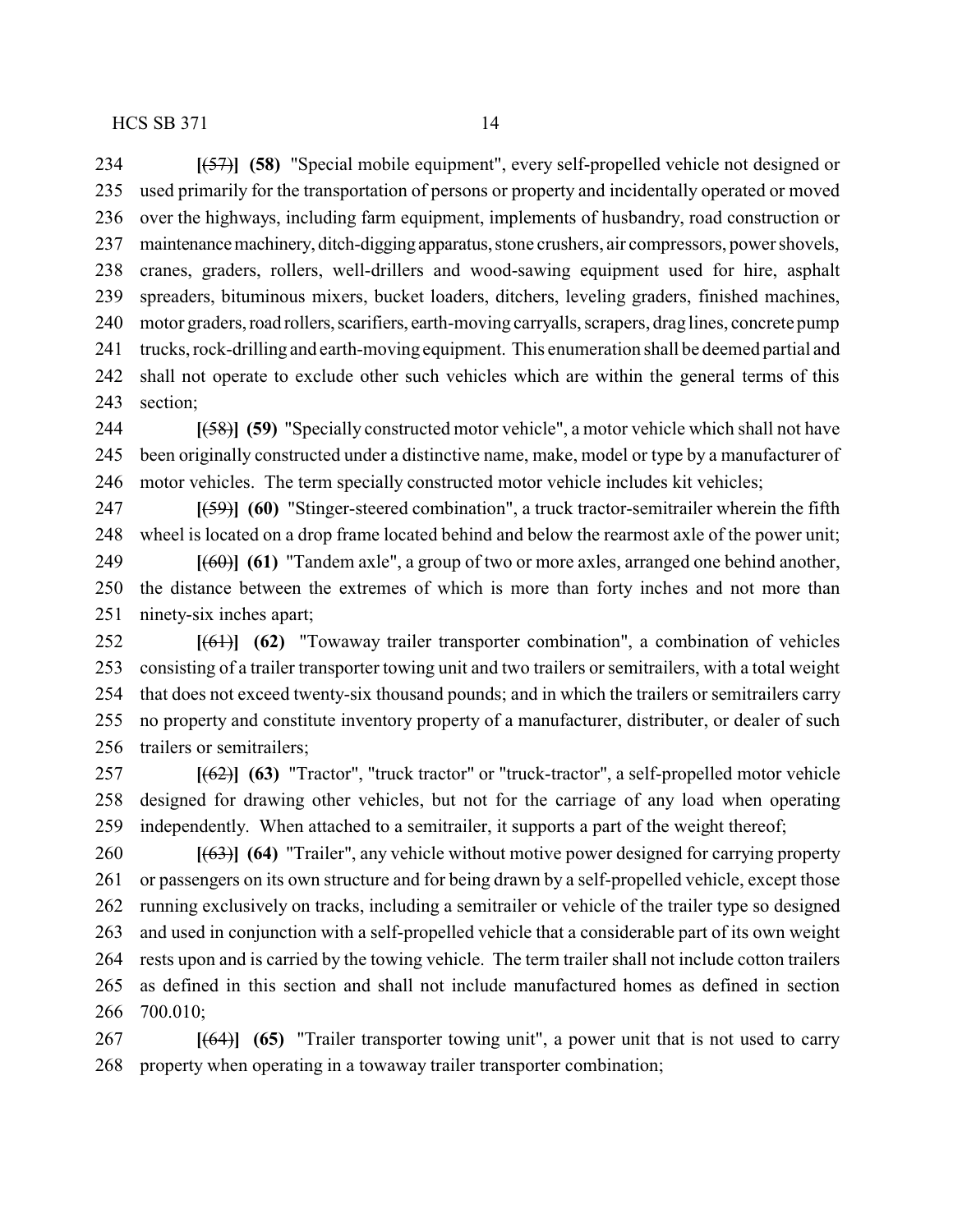**[**(65)**] (66)** "Truck", a motor vehicle designed, used, or maintained for the transportation of property;

 **[**(66)**] (67)** "Truck-tractor semitrailer-semitrailer", a combination vehicle in which the two trailing units are connected with a B-train assembly which is a rigid frame extension attached to the rear frame of a first semitrailer which allows for a fifth-wheel connection point for the second semitrailer and has one less articulation point than the conventional A-dolly connected truck-tractor semitrailer-trailer combination;

 **[**(67)**] (68)** "Truck-trailer boat transporter combination", a boat transporter combination consisting of a straight truck towing a trailer using typically a ball and socket connection with the trailer axle located substantially at the trailer center of gravity rather than the rear of the trailer but so as to maintain a downward force on the trailer tongue;

 **[**(68)**] (69)** "Used parts dealer", a business that buys and sells used motor vehicle parts or accessories, but not including a business that sells only new, remanufactured or rebuilt parts. Business does not include isolated sales at a swap meet of less than three days;

 **[**(69)**] (70)** "Utility vehicle", any motorized vehicle manufactured and used exclusively for off-highwayuse which is more than fifty inches but no more than sixty-seven inches in width, with an unladen dry weight of two thousand pounds or less, traveling on four or six wheels, to be used primarily for landscaping, lawn care, or maintenance purposes;

 **[**(70)**] (71)** "Vanpool", any van or other motor vehicle used or maintained by any person, group, firm, corporation, association, city, county or state agency, or anymember thereof, for the transportation of not less than eight nor more than forty-eight employees, per motor vehicle, to and from their place of employment; however, a vanpool shall not be included in the definition of the term bus or commercial motor vehicle as defined in this section, nor shall a vanpool driver be deemed a chauffeur as that term is defined by section 303.020; nor shall use of a vanpool vehicle for ride-sharing arrangements, recreational, personal, or maintenance uses constitute an unlicensed use of the motor vehicle, unless used for monetary profit other than for use in a ride-sharing arrangement;

 **[**(71)**] (72)** "Vehicle", any mechanical device on wheels, designed primarily for use, or used, on highways, except motorized bicycles, vehicles propelled or drawn by horses or human power, or vehicles used exclusively on fixed rails or tracks, or cotton trailers or motorized wheelchairs operated by handicapped persons;

 **[**(72)**] (73)** "Wrecker" or "tow truck", any emergency commercial vehicle equipped, designed and used to assist or render aid and transport or tow disabled or wrecked vehicles from a highway, road, street or highway rights-of-way to a point of storage or repair, including towing a replacement vehicle to replace a disabled or wrecked vehicle;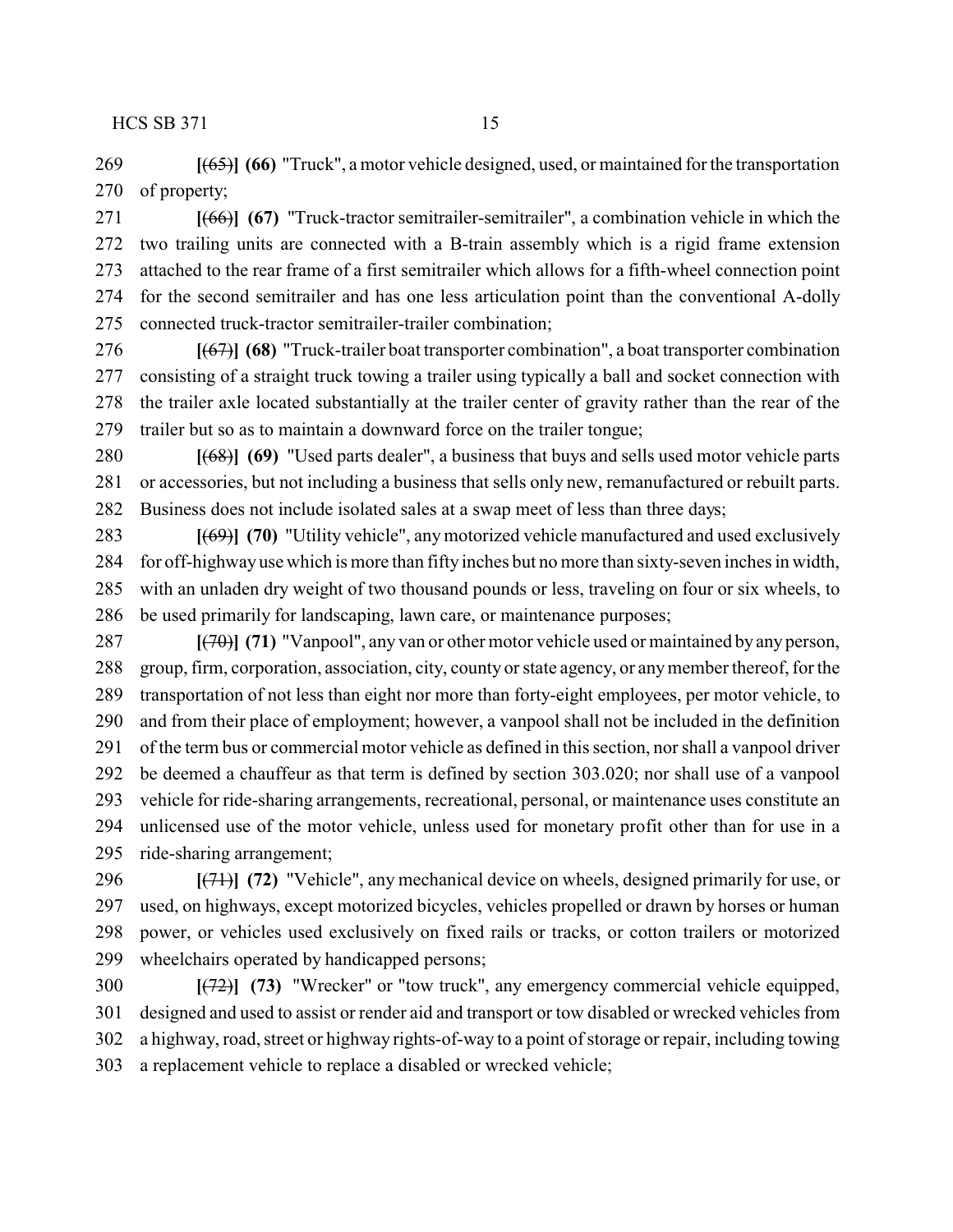**[**(73)**] (74)** "Wrecker or towing service", the act of transporting, towing or recovering with a wrecker, tow truck, rollback or car carrier any vehicle not owned by the operator of the wrecker, tow truck, rollback or car carrier for which the operator directly or indirectly receives compensation or other personal gain.

301.032. 1. Notwithstanding the provisions of sections 301.030 and 301.035 to the contrary, the director of revenue shall establish a system of registration of all fleet vehicles owned or purchased by a fleet owner registered pursuant to this section. The director of revenue shall prescribe the forms for such fleet registration and the forms and procedures for the registration updates prescribed in this section. Any owner of ten or more motor vehicles which must be registered in accordance with this chapter may register as a fleet owner. All registered fleet owners may, at their option, register all motor vehicles included in the fleet on a calendar year or biennial basis pursuant to this section in lieu of the registration periods provided in sections 301.030, 301.035, and 301.147. The director shall issue an identification number to each registered owner of fleet vehicles.

 2. All fleet vehicles included in the fleet of a registered fleet owner shall be registered during April of the corresponding year or on a prorated basis as provided in subsection 3 of this section. Fees of all vehicles in the fleet to be registered on a calendar year basis or on a biennial basis shall be payable not later than the last day of April of the corresponding year, with two years' fees due for biennially-registered vehicles. Notwithstanding the provisions of section 307.355, an application for registration of a fleet vehicle must be accompanied by a certificate of inspection and approval issued no more than one hundred twenty days prior to the date of application. The fees for vehicles added to the fleet which must be licensed at the time of registration shall be payable at the time of registration, except that when such vehicle is licensed between July first and September thirtieth the fee shall be three-fourths the annual fee, when licensed between October first and December thirty-first the fee shall be one-half the annual fee and when licensed on or after January first the fee shall be one-fourth the annual fee. When biennial registration is sought for vehicles added to a fleet, an additional year's annual fee will be added to the partial year's prorated fee.

 3. At any time during the calendar year in which an owner of a fleet purchases or otherwise acquires a vehicle which is to be added to the fleet or transfers plates to a fleet vehicle, the owner shall present to the director of revenue the identification number as a fleet number and may register the vehicle for the partial year as provided in subsection 2 of this section. The fleet owner shall also be charged a transfer fee of two dollars for each vehicle so transferred pursuant to this subsection.

 4. Except as specificallyprovided in this subsection, all fleet vehicles registered pursuant to this section shall be issued a special license plate which shall have the words "Fleet Vehicle"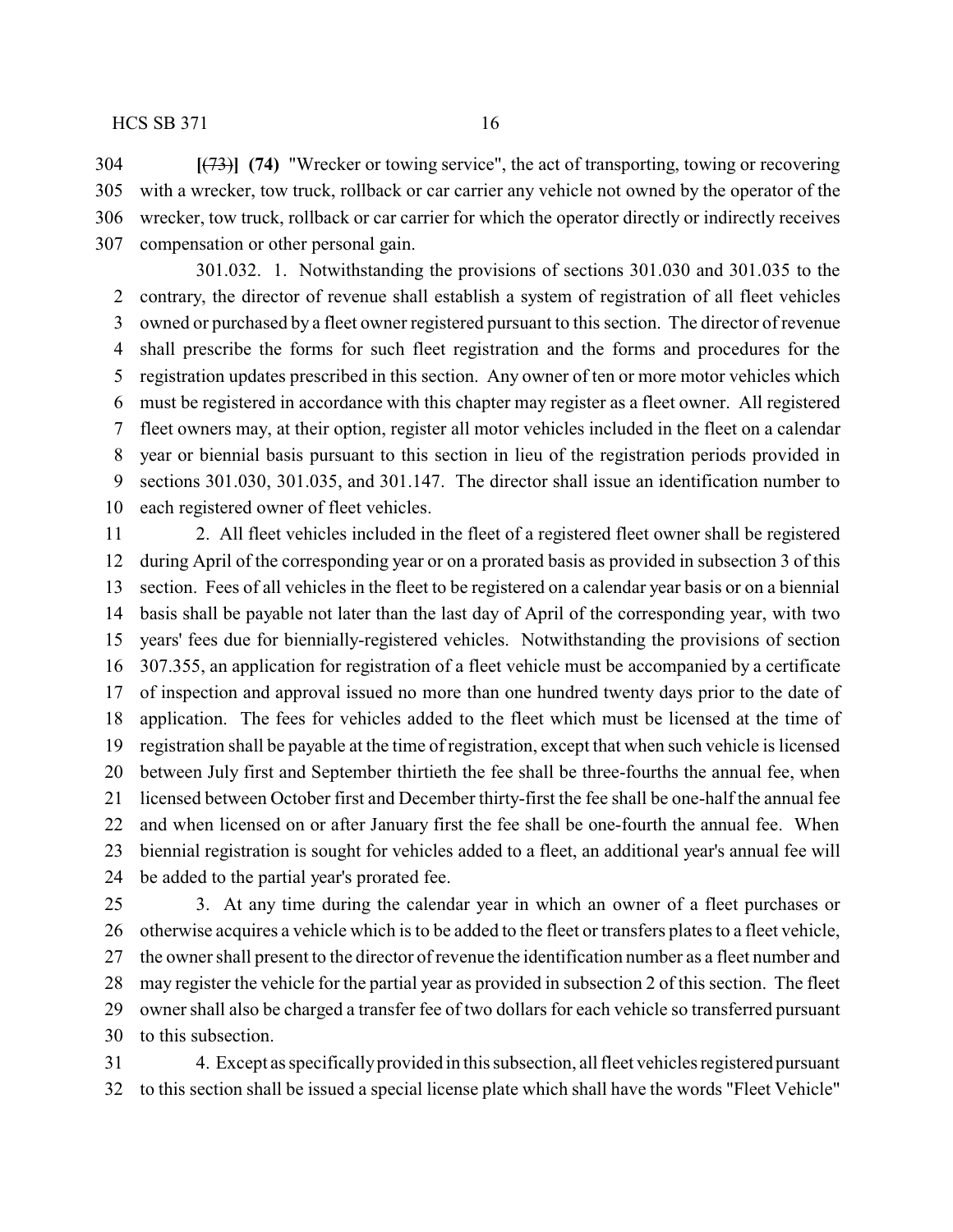in place of the words "Show-Me State" in the manner prescribed by the advisory committee established in section 301.129. Alternatively, for a one-time additional five dollar per-vehicle fee beyond the regular registration fee, a fleet owner of at least fifty fleet vehicles may apply for fleet license plates bearing a company name or logo, the size and design thereof subject to approval by the director. All fleet license plates shall be made with fully reflective material with a common color scheme and design, shall be clearly visible at night, and shall be aesthetically attractive, as prescribed by section 301.130. Fleet vehicles shall be issued multiyear license plates as provided in this section which shall not require issuance of a renewal tab. Upon payment of appropriate registration fees, the director of revenue shall issue a registration certificate or other suitable evidence of payment of the annual or biennial fee, and such evidence of payment shall be carried at all times in the vehicle for which it is issued. **[**The director of 44 revenue shall promulgate rules and regulations establishing the procedure for application and issuance of fleet vehicle license plates.**]**

 5. Notwithstanding the provisions of sections 307.350 to 307.390 to the contrary, a fleet vehicle registered in Missouri is exempt from the requirements of sections 307.350 to 307.390 if at the time of the annual fleet registration, such fleet vehicle is situated outside the state of Missouri.

 **6. Notwithstanding any other provisions of law to the contrary, any person, company, or corporation engaged in the business of renting or leasing three thousand five hundred or more motor vehicles which are to be used exclusively for rental or leasing purposes and not for resale, that has applied to the director of revenue for authority to operate as a lease or rental company as prescribed in section 144.070 may operate as a registered fleet owner as prescribed in the provisions of this subsection to subsection 10 of this section.**

 **(1) The director of revenue may issue license plates after presentment of an application, as designed by the director, and payment of an annual fee of three hundred sixty dollars for the first ten plates and thirty-six dollars for each additional plate. The payment and issuance of such plates shall be in lieu of registering each motor vehicle with the director as otherwise provided by law.**

 **(2) Such motor vehicles within the fleet shall not be exempted from the safety inspection and emissions inspection provisions as prescribed in chapters 307 and 643, but notwithstanding the provisions of section 307.355, such inspections shall not be required to be presented to the director of revenue.**

 **7. A recipient of a lease or rental company license issued by the director of revenue as prescribed in section 144.070 operating as a registered fleet owner under this section shall register such fleet with the director of revenue on an annual or biennial basis in lieu**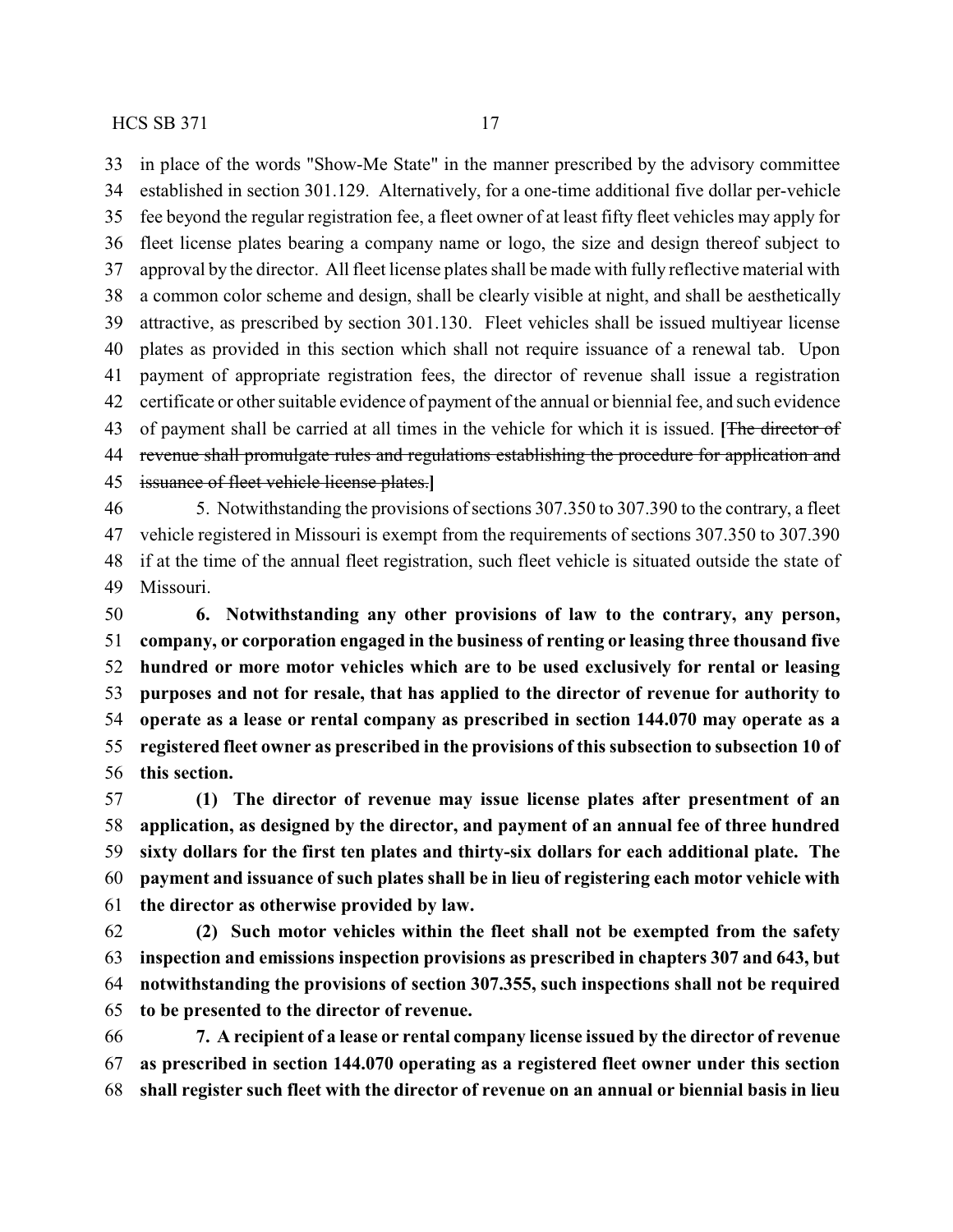**of the individual motor vehicle registration periods as prescribed in sections 301.030, 301.035, and 301.147. If an applicant elects a biennial fleet registration, the annual fleet license plate fees prescribed in subdivision (1) of subsection 6 of this section shall be doubled. An agent fee as prescribed in subdivision (1) of subsection 1 of section 136.055 shall apply to the issuance of fleet registrations issued under subsections 6 to 10 of this section, and if a biennial fleet registration is elected, the agent fee shall be collected in an amount equal to the fee for two years.**

 **8. Prior to the issuance of fleet license plates under subsections 6 to 10 of this section, the applicant shall provide proof of insurance as required under section 303.024 or 303.026.**

 **9. The authority of a recipient of a lease or rental company license issued by the director of revenue as prescribed in section 144.070 to operate as a fleet owner as provided in this section shall expire on January first of the licensure period.**

 **10. A lease or rental company operating fleet license plates issuedunder subsections 6 to 10 of this section shall make available, upon request, to the director of revenue and all Missouri law enforcement agencies any corresponding vehicle and registration information that may be requested as prescribed by rule.**

 **11. The director shall make all necessary rules and regulations for the administration of this section and shall design all necessary forms required by this section. Any rule or portion of a rule, as that term is defined in section 536.010, that is created under the authority delegated in this section shall become effective only if it complies with and is subject to all the provisions of chapter 536 and, if applicable, section 536.028. This section and chapter 536 are nonseverable, and if any of the powers vested with the general assembly pursuant to chapter 536 to review, to delay the effective date, or to disapprove and annul a rule are subsequently held unconstitutional, then the grant of rulemaking authority and any rule proposed or adopted after August 28, 2019, shall be invalid and void.**

301.067. 1. For each trailer or semitrailer there shall be paid an annual fee of seven dollars fifty cents, and in addition thereto such permit fee authorized by law against trailers used in combination with tractors operated under the supervision of the highways and transportation commission of the department of transportation. The fees for tractors used in any combination with trailers or semitrailers or both trailers and semitrailers (other than on passenger-carrying trailers or semitrailers) shall be computed on the total gross weight of the vehicles in the combination with load.

 2. Any trailer or semitrailer may at the option of the registrant be registered for a period of three years upon payment of a registration fee of twenty-two dollars and fifty cents.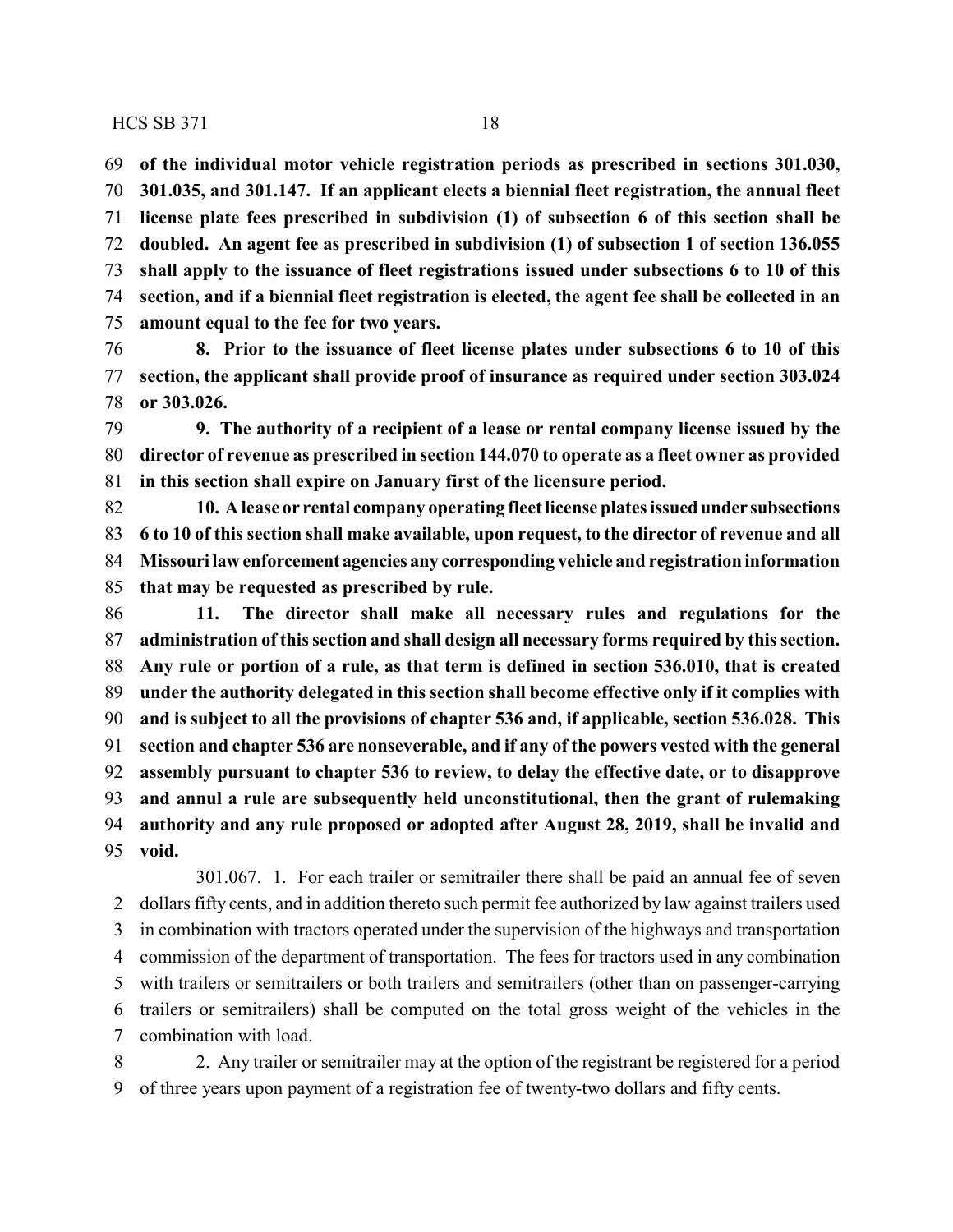3. Any trailer as defined in section 301.010 or semitrailer may, at the option of the registrant, be registered permanently upon the payment of a registration fee of fifty-two dollars and fifty cents. The permanent plate and registration fee is vehicle specific. The plate and the registration fee paid is nontransferable and nonrefundable, except those covered under the provisions of section 301.442.

 **4. Beginning August 28, 2019, the annual registration fees imposed under this section or section 301.030 for recreational trailers, as defined under section 301.010, shall be payable in the month of May each year. Any fee that would have been due in December**

**2019, shall be deferred until May 2020.**

301.451. **(1)** Any person who has been awarded the purple heart medal may apply for special motor vehicle license plates for any vehicle he orshe owns, either solely or jointly, other than commercial vehicles weighing over twenty-four thousand pounds.

 **(2)** Any such person shall make application for the special license plates on a form provided by the director of revenue and furnish such proof as a recipient of the purple heart medal as the director may require. The director shall then issue license plates bearing letters or numbers or a combination thereof, with the words "PURPLE HEART" in place of the words "SHOW-ME STATE" in a form prescribed by the advisory committee established in section 301.129.

 **(3)** Such license plates shall be made with fully reflective material with a common color scheme and design, shall be clearly visible at night, and shall be aesthetically attractive, as prescribed by section 301.130.

 **(4)** There shall be no fee **charged for the first set of license plates issued to an eligible person under this section. A second or subsequent set of license plates issued to the eligible person under this section shall be subject to regular registration fees but not to any fee** in addition to regular registration fees **[**for the purple heart license plates issued to the applicant**]**.

 **(5)** There shall be no limit on the number of license plates any person qualified under this section may obtain so long as each set of license plates issued under this section is issued for vehicles owned solely or jointly by such person.

 **(6)** License plates issued under the provisions of this section shall not be transferable to any other person**,** except that**, in the event of the death of the qualified person,** any registered co-owner of the motor vehicle shall be entitled to **[**operate the motor vehicle for the duration of the year licensed in the event of the death of the qualified person**] use and renew the license plates until he or she remarries or, if he or she does not remarry, for the remainder of his or her life**.

301.560. 1. In addition to the application forms prescribed by the department, each applicant shall submit the following to the department: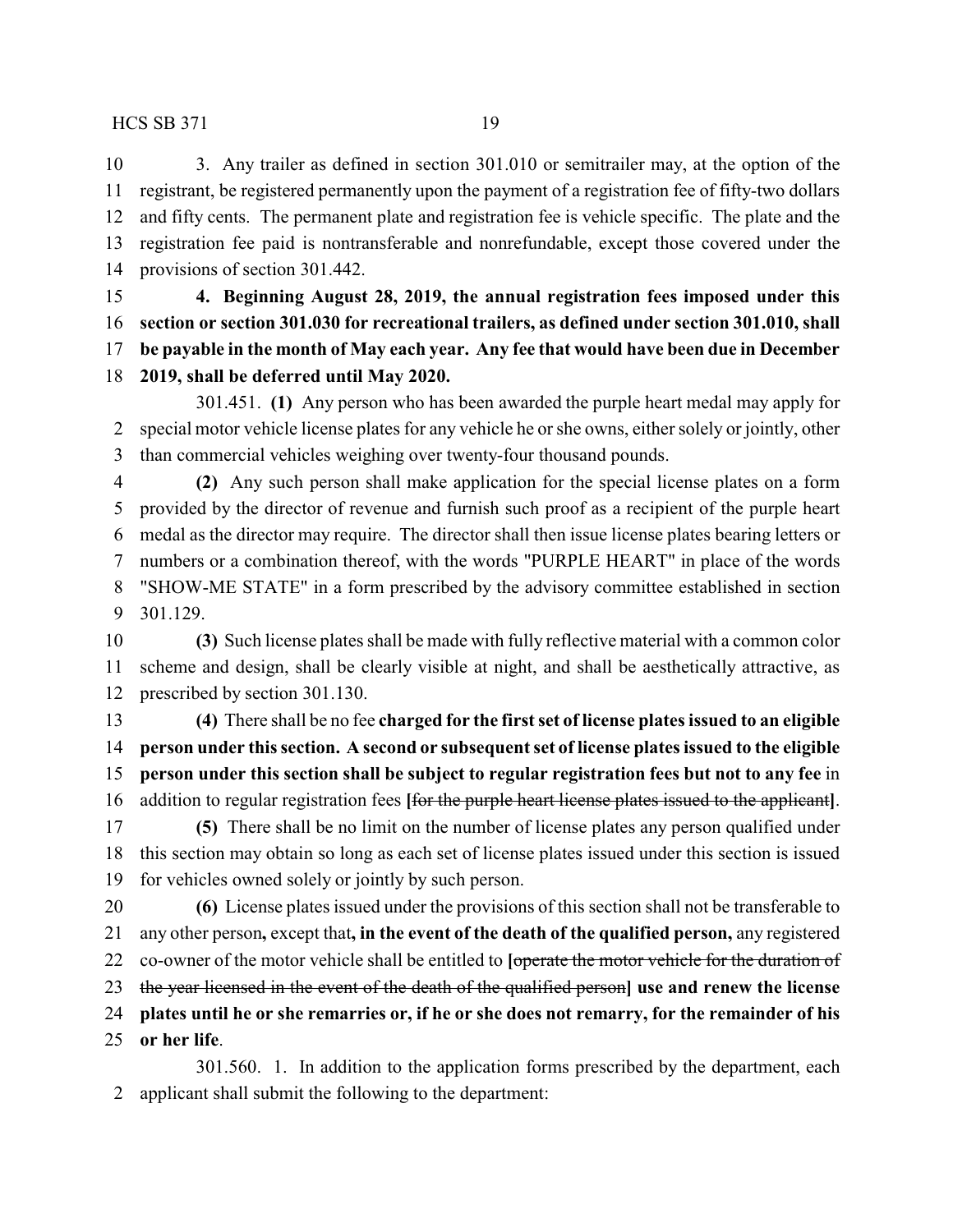(1) Every application other than a renewal application for a motor vehicle franchise dealer shall include a certification that the applicant has a bona fide established place of business. Such application shall include an annual certification that the applicant has a bona fide established place of business for the first three years and only for everyother year thereafter. The certification shall be performed by a uniformed member of the Missouri state highway patrol or authorized or designated employee stationed in the troop area in which the applicant's place of business is located; except that in counties of the first classification, certification may be performed by an officer of a metropolitan police department when the applicant's established place of business of distributing or selling motor vehicles or trailers is in the metropolitan area where the certifying metropolitan police officer is employed. When the application is being made for licensure as a boat manufacturer or boat dealer, certification shall be performed by a uniformed member of the Missouri state water patrol stationed in the district area in which the applicant's place of business is located or by a uniformed member of the Missouri state highway patrol stationed in the troop area in which the applicant's place of business is located or, if the applicant's place of business is located within the jurisdiction of a metropolitan police department in a first class county, by an officer of such metropolitan police department. A bona fide established place of business for any new motor vehicle franchise dealer, used motor vehicle dealer, boat dealer, powersport dealer, wholesale motor vehicle dealer, trailer dealer, or wholesale or public auction shall be a permanent enclosed building or structure, either owned in fee or leased and actually occupied as a place of business by the applicant for the selling, bartering, trading, servicing, or exchanging of motor vehicles, boats, personal watercraft, or trailers and wherein the public may contact the owner or operator at any reasonable time, and wherein shall be kept and maintained the books, records, files and other matters required and necessary to conduct the business. The applicant shall maintain a working telephone number during the entire registration year which will allow the public, the department, and law enforcement to contact the applicant during regular business hours. The applicant shall also maintain an email address during the entire registration year which may be used for official correspondence with the department. In order to qualify as a bona fide established place of business for all applicants licensed pursuant to this section there shall be an exterior sign displayed carrying the name of the business set forth in letters at least six inches in height and clearly visible to the public and there shall be an area or lot which shall not be a public street on which multiple vehicles, boats, personal watercraft, or trailers may be displayed. The sign shall contain the name of the dealership by which it is known to the public through advertising or otherwise, which need not be identical to the name appearing on the dealership's license so long as such name is registered as a fictitious name with the secretary of state, has been approved by its line-make manufacturer in writing in the case of a new motor vehicle franchise dealer and a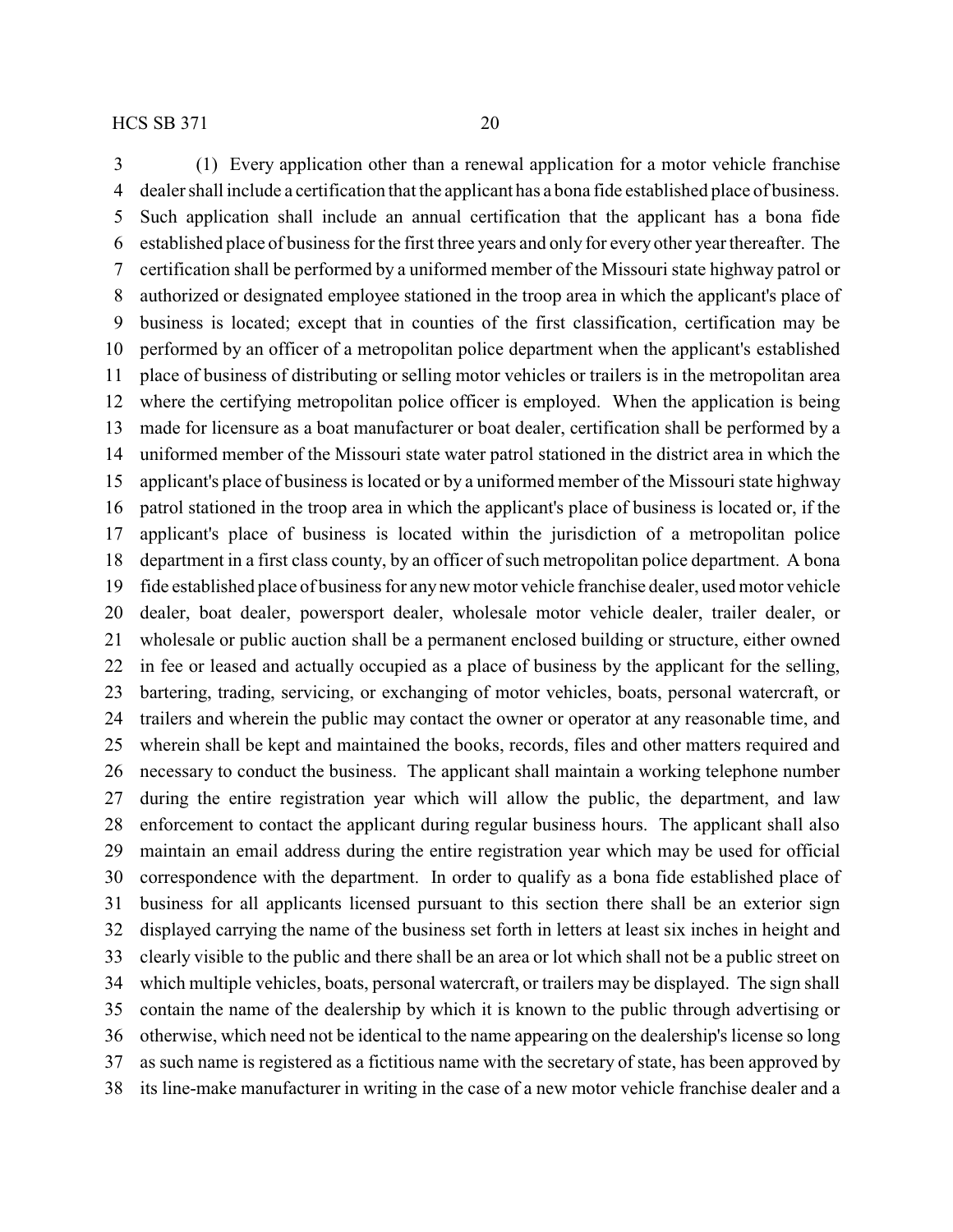copy of such fictitious name registration has been provided to the department. Dealers who sell

 only emergency vehicles as defined in section 301.550 are exempt from maintaining a bona fide place of business, including the related law enforcement certification requirements, and from meeting the minimum yearly sales;

 (2) The initial application for licensure shall include a photograph, not to exceed eight inches by ten inches but no less than five inches by seven inches, showing the business building, lot, and sign. A new motor vehicle franchise dealer applicant who has purchased a currently licensed new motor vehicle franchised dealership shall be allowed to submit a photograph of the existing dealership building, lot and sign but shall be required to submit a new photograph upon the installation of the new dealership sign as required by sections 301.550 to 301.580. Applicants shall not be required to submit a photograph annually unless the business has moved from its previously licensed location, or unless the name of the business or address has changed, or unless the class of business has changed;

 (3) Every applicant as a new motor vehicle franchise dealer, a used motor vehicle dealer, a powersport dealer, a wholesale motor vehicle dealer, trailer dealer, or boat dealer shall furnish with the application a corporate surety bond or an irrevocable letter of credit as defined in section 400.5-102, issued by any state or federal financial institution in the penal sum of fifty thousand dollars on a form approved by the department. The bond or irrevocable letter of credit shall be conditioned upon the dealer complying with the provisions of the statutes applicable to new motor vehicle franchise dealers, usedmotor vehicle dealers, powersport dealers, wholesale motor vehicle dealers, trailer dealers, and boat dealers, and the bond shall be an indemnity for any loss sustained by reason of the acts of the person bonded when such acts constitute grounds for the suspension or revocation of the dealer's license. The bond shall be executed in the name of the state of Missouri for the benefit of all aggrieved parties or the irrevocable letter of credit shall name the state of Missouri as the beneficiary; except, that the aggregate liability of the surety or financial institution to the aggrieved parties shall, in no event, exceed the amount of the bond or irrevocable letter of credit. The proceeds of the bond or irrevocable letter of credit shall be paid upon receipt by the department of a final judgment from a Missouri court of competent jurisdiction against the principal and in favor of an aggrieved party. Additionally, every applicant as a new motor vehicle franchise dealer, a used motor vehicle dealer, a powersport dealer, a wholesale motor vehicle dealer, or boat dealer shall furnish with the application a copy of a current dealer garage policy bearing the policy number and name of the insurer and the insured;

 (4) Payment of all necessary license fees as established by the department. In establishing the amount of the annual license fees, the department shall, as near as possible, produce sufficient total income to offset operational expenses of the department relating to the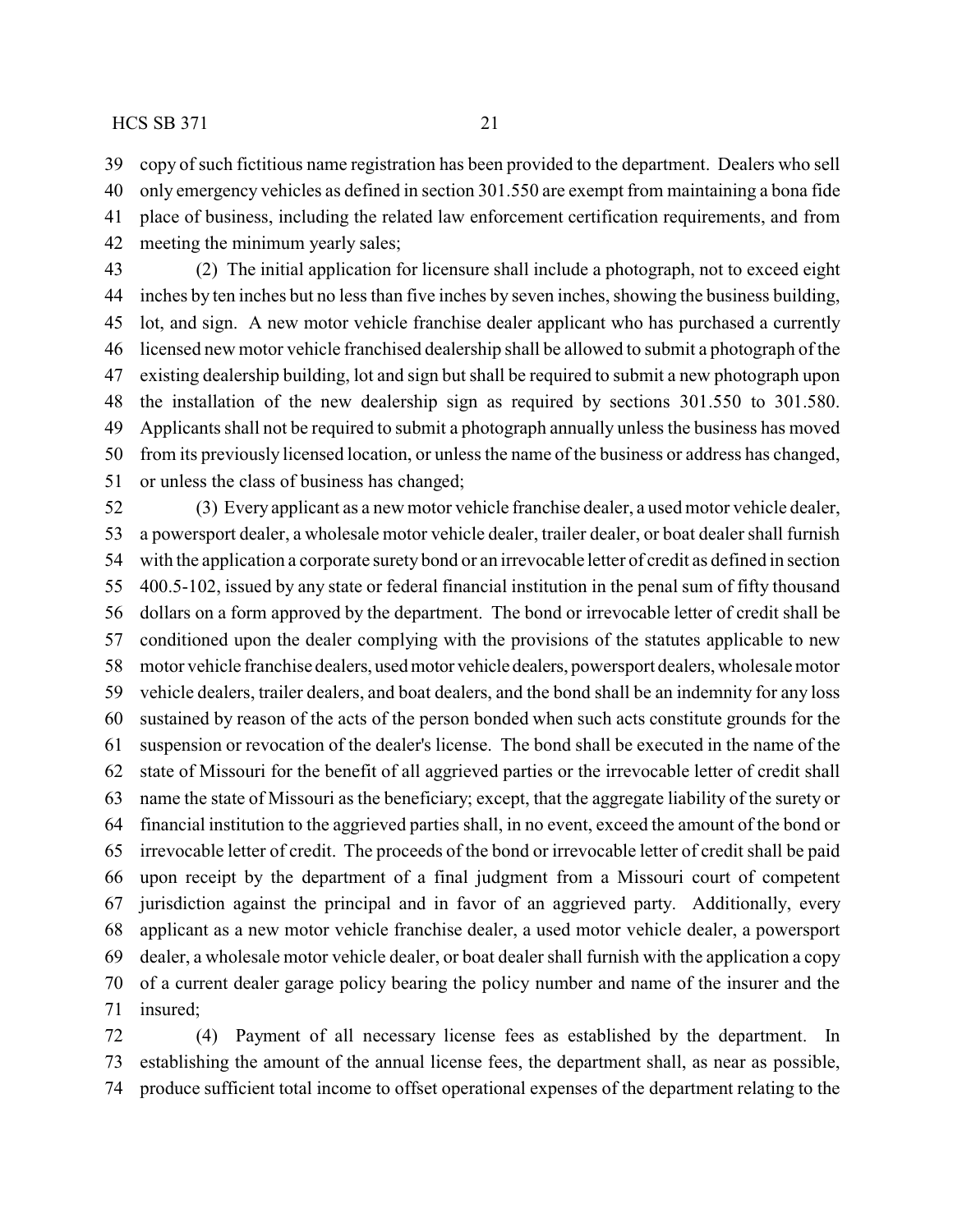administration of sections 301.550 to 301.580. All fees payable pursuant to the provisions of

 sections 301.550 to 301.580, other than those fees collected for the issuance of dealer plates or certificates of number collected pursuant to subsection 6 of this section, shall be collected by the

 department for deposit in the state treasury to the credit of the "Motor Vehicle Commission Fund", which is hereby created. The motor vehicle commission fund shall be administered by the Missouri department of revenue. The provisions of section 33.080 to the contrary notwithstanding, money in such fund shall not be transferred and placed to the credit of the general revenue fund until the amount in the motor vehicle commission fund at the end of the biennium exceeds two times the amount of the appropriation from such fund for the preceding fiscal year or, if the department requires permit renewal less frequently than yearly, then three times the appropriation from such fund for the preceding fiscal year. The amount, if any, in the fund which shall lapse is that amount in the fund which exceeds the multiple of the appropriation from such fund for the preceding fiscal year.

 2. In the event a new vehicle manufacturer, boat manufacturer, motor vehicle dealer, wholesale motor vehicle dealer, boat dealer, powersport dealer, wholesale motor vehicle auction, trailer dealer, or a public motor vehicle auction submits an application for a license for a new business and the applicant has complied with all the provisions of this section, the department shall make a decision to grant or deny the license to the applicant within eight working hours after receipt of the dealer's application, notwithstanding any rule of the department.

 3. Except as otherwise provided in subsection 6 of this section, upon the initial issuance of a license by the department, the department shall assign a distinctive dealer license number or certificate of number to the applicant and the department shall issue one number plate or certificate bearing the distinctive dealer license number or certificate of number and two additional number plates or certificates of number within eight working hours after presentment of the application and payment by the applicant of a fee of fifty dollars for the first plate or certificate and ten dollars and fifty cents for each additional plate or certificate. Upon renewal, the department shall issue the distinctive dealer license number or certificate of number as quickly as possible. The issuance of such distinctive dealer license number or certificate of number shall be in lieu of registering each motor vehicle, trailer, vessel or vessel trailer dealt with by a boat dealer, boat manufacturer, manufacturer, public motor vehicle auction, wholesale motor vehicle dealer, wholesale motor vehicle auction or new or used motor vehicle dealer. The license plates described in this section shall be made with fully reflective material with a common color scheme and design, shall be clearly visible at night, and shall be aesthetically attractive, as prescribed by section 301.130.

 4. Notwithstanding any other provision of the law to the contrary, the department shall assign the following distinctive dealer license numbers to: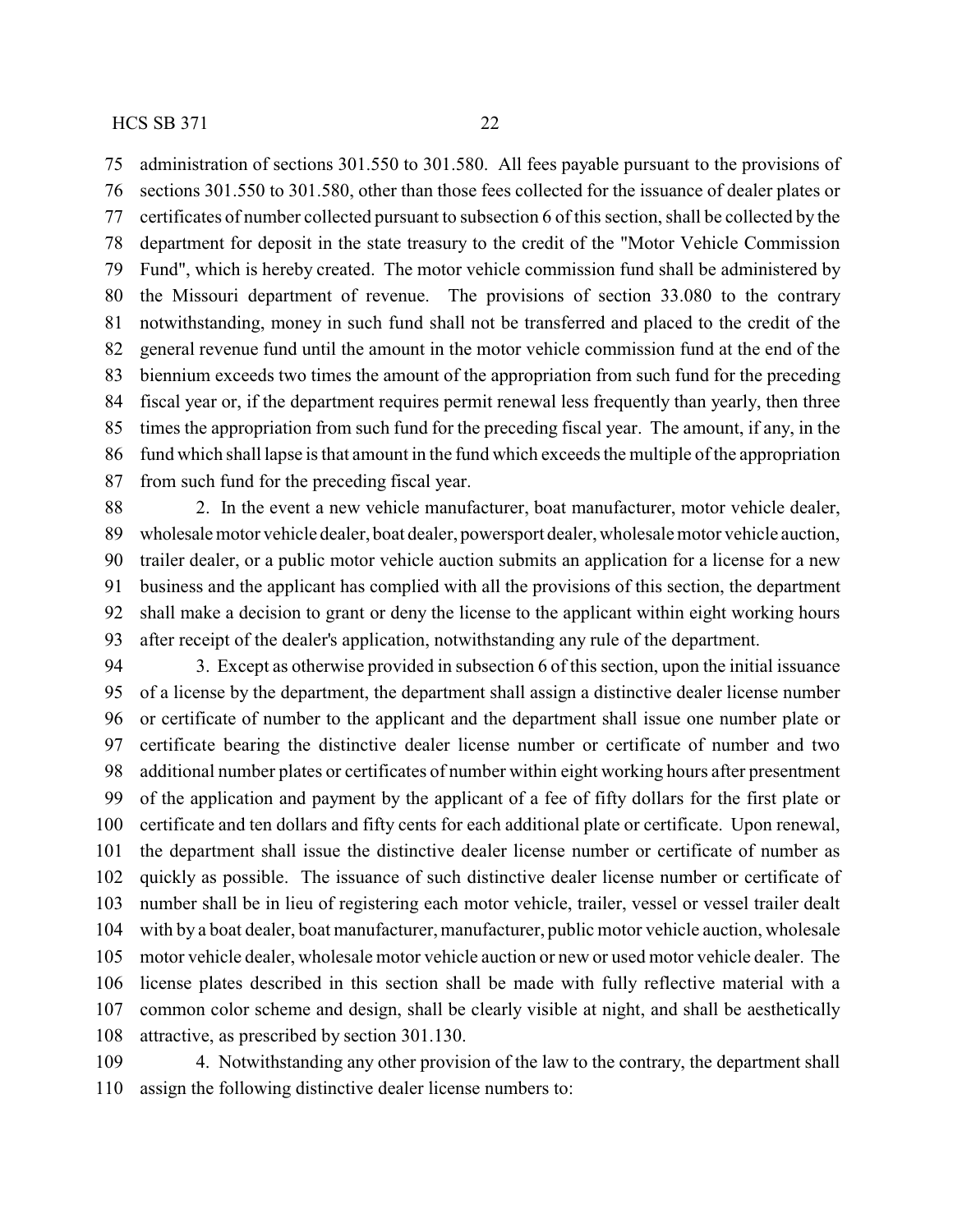| 111 | New motor vehicle franchise dealers | D-0 through D-999     |
|-----|-------------------------------------|-----------------------|
| 112 | New powersport dealers              | D-1000 through D-1999 |
| 113 | Used motor vehicle and used         |                       |
| 114 | powersport dealers                  | D-2000 through D-9999 |
| 115 | Wholesale motor vehicle dealers     | W-0 through W-1999    |
| 116 | Wholesale motor vehicle auctions    | WA-0 through WA-999   |
| 117 | New and used trailer dealers        | T-0 through T-9999    |
| 118 | Motor vehicle, trailer, and boat    |                       |
| 119 | manufacturers                       | DM-0 through DM-999   |
| 120 | Public motor vehicle auctions       | A-0 through A-1999    |
| 121 | Boat dealers                        | M-0 through M-9999    |
| 122 | New and used recreational motor     |                       |
| 123 | vehicle dealers                     | RV-0 through RV-999   |

 For purposes of this subsection, qualified transactions shall include the purchase of salvage titled vehicles by a licensed salvage dealer. A used motor vehicle dealer who also holds a salvage dealer's license shall be allowed one additional plate or certificate number per fifty-unit qualified transactions annually. In order for salvage dealers to obtain number plates or certificates under this section, dealers shall submit to the department of revenue on August first of each year a statement certifying, under penalty of perjury, the dealer's number of purchases during the reporting period of July first of the immediately preceding year to June thirtieth of the present year. The provisions of this subsection shall become effective on the date the director of the department of revenue begins to reissue new license plates under section 301.130, or on December 1, 2008, whichever occurs first. If the director of revenue begins reissuing new license plates under the authority granted under section 301.130 prior to December 1, 2008, the director of the department of revenue shall notify the revisor of statutes of such fact.

 5. Upon the sale of a currently licensed motor vehicle dealership the department shall, upon request, authorize the new approved dealer applicant to retain the selling dealer's license number and shall cause the new dealer's records to indicate such transfer. If the new approved dealer applicant elects not to retain the selling dealer's license number, the department shall issue the new dealer applicant a new dealer's license number and an equal number of plates or certificates as the department had issued to the selling dealer.

 6. In the case of motor vehicle dealers, the department shall issue one number plate bearing the distinctive dealer license number and may issue one additional number plate to the applicant upon payment by the dealer of a fifty dollar fee for the number plate bearing the distinctive dealer license number and ten dollars and fifty cents for the additional number plate. The department may issue a third plate to the motor vehicle dealer upon completion of the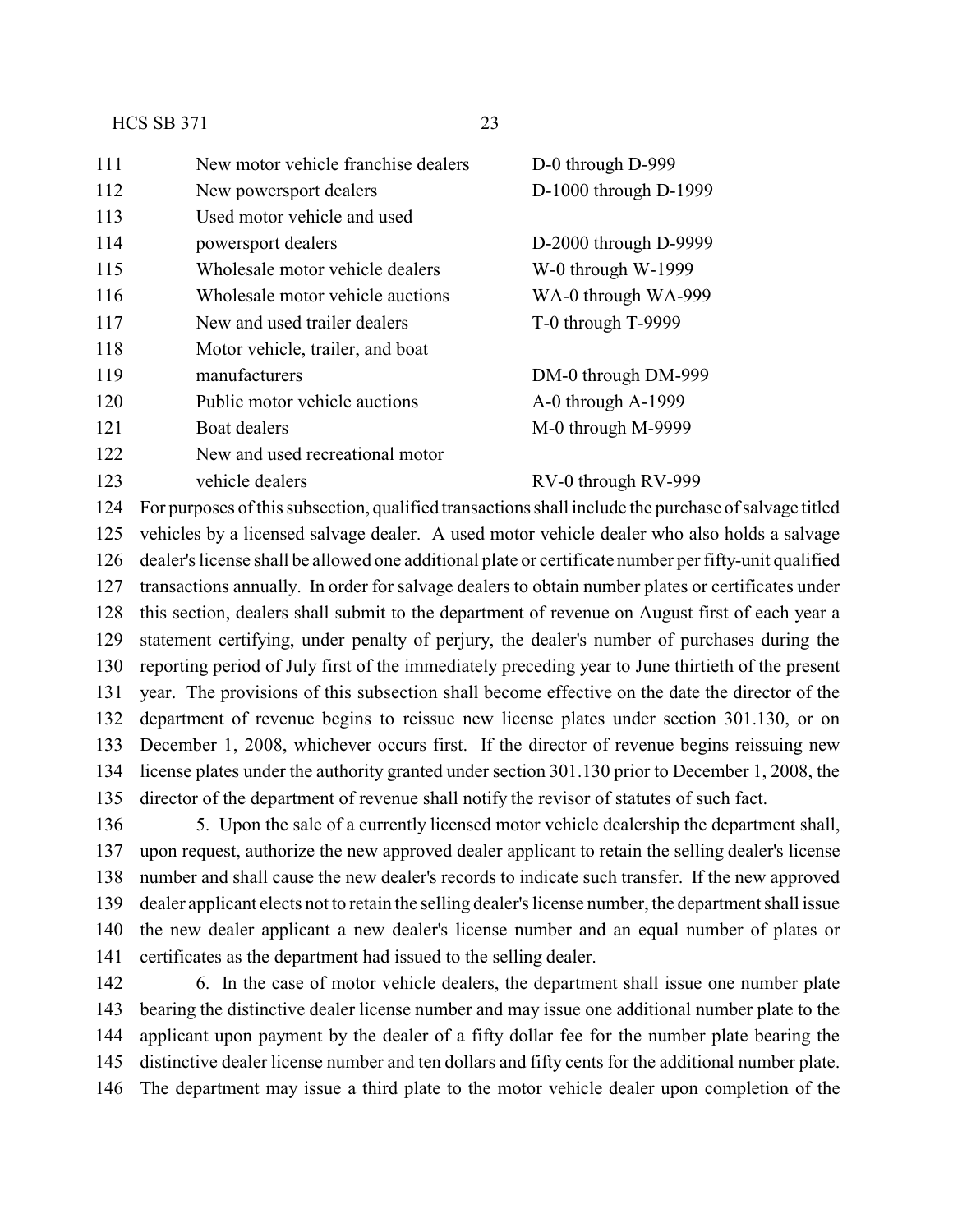dealer's fifteenth qualified transaction and payment of a fee of ten dollars and fifty cents. In the case of new motor vehicle manufacturers, powersport dealers, recreational motor vehicle dealers, and trailer dealers, the department shall issue one number plate bearing the distinctive dealer license number and may issue two additional number plates to the applicant upon payment by the manufacturer or dealer of a fifty dollar fee for the number plate bearing the distinctive dealer license number and ten dollars and fifty cents for each additional number plate. Boat dealers and boat manufacturers shall be entitled to one certificate of number bearing such number upon the payment of a fifty dollar fee. Additional number plates and as many additional certificates of number may be obtained upon payment of a fee of ten dollars and fifty cents for each additional plate or certificate. New motor vehicle manufacturers shall not be issued or possess more than three hundred forty-seven additional number plates or certificates of number annually. New and used motor vehicle dealers, powersport dealers, wholesale motor vehicle dealers, boat dealers, and trailer dealers are limited to one additional plate or certificate of number per ten-unit qualified transactions annually. New and used recreational motor vehicle dealers are limited to two additional plates or certificate of number per ten-unit qualified transactions annuallyfor their first fifty transactions and one additional plate or certificate of number per ten-unit qualified transactions thereafter. An applicant seeking the issuance of an initial license shall indicate on his or her initial application the applicant's proposed annual number of sales in order for the director to issue the appropriate number of additional plates or certificates of number. A motor vehicle dealer, trailer dealer, boat dealer, powersport dealer, recreational motor vehicle dealer, motor vehicle manufacturer, boat manufacturer, or wholesale motor vehicle dealer obtaining a distinctive dealer license plate or certificate of number or additional license plate or additional certificate of number, throughout the calendar year, shall be required to pay a fee for such license plates or certificates of number computed on the basis of one-twelfth of the full fee prescribed for the original and duplicate number plates or certificates of number for such dealers' licenses, multiplied by the number of months remaining in the licensing period for which the dealer or manufacturers shall be required to be licensed. In the event of a renewing dealer, the fee due at the time of renewal shall not be prorated. Wholesale and public auctions shall be issued a certificate of dealer registration in lieu of a dealer number plate. In order for dealers to obtain number plates or certificates under this section, dealers shall submit to the department of revenue on August first of each year a statement certifying, under penalty of perjury, the dealer's number of sales during the reporting period of July first of the immediately preceding year to June thirtieth of the present year.

 7. The plates issued pursuant to subsection 3 or 6 of this section may be displayed on any motor vehicle owned by a new motor vehicle manufacturer. The plates issued pursuant to subsection 3 or 6 of this section may be displayed on anymotor vehicle or trailer owned and held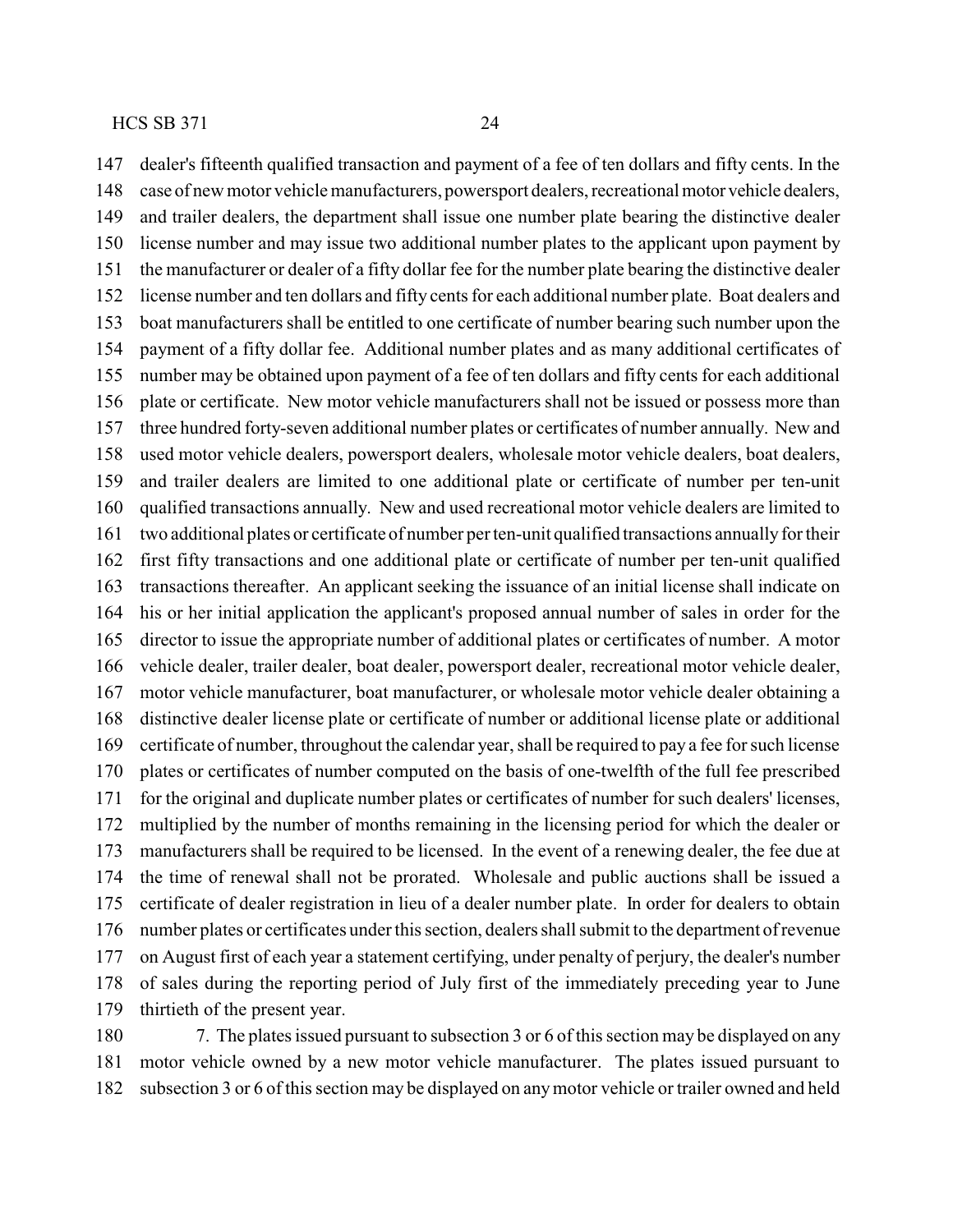for resale by a motor vehicle dealer for use by a customer who is test driving the motor vehicle,

 **for use by a customer while the customer's vehicle is being serviced or repaired by the motor vehicle dealer,** for use and display purposes during, but not limited to, parades, private events, charitable events, or for use by an employee or officer, but shall not be displayed on any motor vehicle or trailer hired or loaned to others or upon any regularly used service or wrecker vehicle. Motor vehicle dealers may display their dealer plates on a tractor, truck or trailer to demonstrate a vehicle under a loaded condition. Trailer dealers may display their dealer license plates in like manner, except such plates may only be displayed on trailers owned and held for resale by the trailer dealer.

192 8. The certificates of number issued pursuant to subsection 3 or 6 of this section may be displayed on any vessel or vessel trailer owned and held for resale by a boat manufacturer or a boat dealer, and used by a customer who is test driving the vessel or vessel trailer, or is used by an employee or officer on a vessel or vessel trailer only, but shall not be displayed on any motor vehicle owned by a boat manufacturer, boat dealer, or trailer dealer, or vessel or vessel trailer hired or loaned to others or upon any regularly used service vessel or vessel trailer. Boat dealers and boat manufacturers may display their certificate of number on a vessel or vessel trailer when transporting a vessel or vessels to an exhibit or show.

 9. If any law enforcement officer has probable cause to believe that any license plate or certificate of number issued under subsection 3 or 6 of this section is being misused in violation of subsection 7 or 8 of this section, the license plate or certificate of number may be seized and surrendered to the department.

204 10. (1) Every application for the issuance of a used motor vehicle dealer's license shall be accompanied by proof that the applicant, within the last twelve months, has completed an educational seminar course approved by the department as prescribed by subdivision (2) of this subsection. Wholesale and public auto auctions and applicants currently holding a new or used license for a separate dealership shall be exempt from the requirements of this subsection. The provisions of this subsection shall not apply to current new motor vehicle franchise dealers or motor vehicle leasing agencies or applicants for a new motor vehicle franchise or a motor vehicle leasing agency. The provisions of this subsection shall not apply to used motor vehicle dealers who were licensed prior to August 28, 2006.

 (2) The educational seminar shall include, but is not limited to, the dealer requirements of sections 301.550 to 301.580, the rules promulgated to implement, enforce, and administer sections 301.550 to 301.580, and any other rules and regulations promulgated by the department.

**301.3066. 1. Any Missouri resident may receive special license plates as prescribed in this section after an annual payment of an emblem-use authorization fee to the**

**Association of Missouri Electric Cooperatives. The Association of Missouri Electric**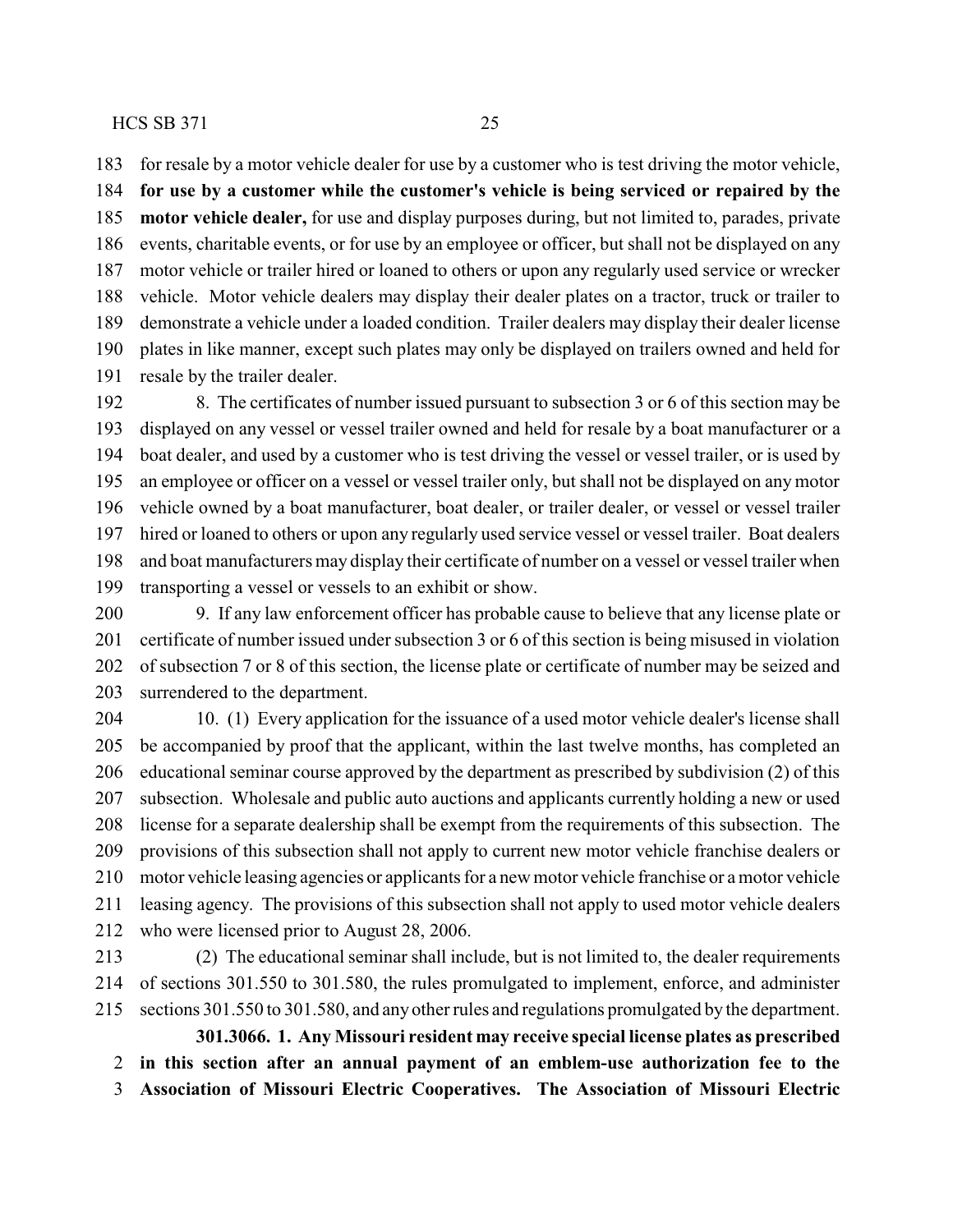**Cooperatives hereby authorizes the use of its official lineman emblem to be fixed on multi-**

 **year personalized license plates as provided in this section. Any contribution to such association derived from this section shall be used solely for financial assistance for lineman training programs. Any Missouri resident may annually apply to the association**

**for the use of the emblem.**

 **2. Upon annual application and payment of a twenty-five dollar emblem-use contribution to the Association of Missouri Electric Cooperatives, the association shall issue to the vehicle owner, without further charge, an emblem-use authorization statement, which shall be presented by the vehicle owner to the department of revenue at the time of registration of a motor vehicle. Upon presentation of the annual statement and payment of the fee required for personalized license plates in section 301.144, and other fees and documents which may be required by law, the department of revenue shall issue personalized license plates, which shall bear the emblem of the Association of Missouri Electric Cooperatives' lineman, to the vehicle owner.**

 **3. The license plates authorized by this section shall be made with fully reflective material with a common color scheme and design, shall be clearly visible at night, and shall be aesthetically attractive, as prescribed by section 301.130. The bidding process used to select a vendor for the material to manufacture the license plates authorized by this section shall consider the aesthetic appearance of the plates.**

 **4. A vehicle owner, who was previously issued plates with the Association of Missouri Electric Cooperatives' lineman emblem authorized by this section but who does not provide an emblem-use authorization statement at a subsequent time of registration, shall be issued new plates which do not bear the Association of Missouri Electric Cooperatives' lineman emblem, as otherwise provided by law. The director of revenue shall make necessary rules and regulations for the enforcement of this section, and shall design all necessary forms required by this section.**

**301.3067. 1. Any Missouri resident may receive special license plates as prescribed in this section after an annual payment of an emblem-use authorization fee to the Missouri Association of Municipal Utilities. The Missouri Association of Municipal Utilities hereby authorizes the use of its official utility worker emblem to be fixed on multi-year personalized license plates as provided in this section. Any contribution to such association derived from this section shall be used solely for financial assistance for utility worker training programs. Any Missouri resident may annually apply to the association for the use of the emblem.**

 **2. Upon annual application and payment of a twenty-five dollar emblem-use contribution to the Missouri Association of Municipal Utilities, the association shall issue**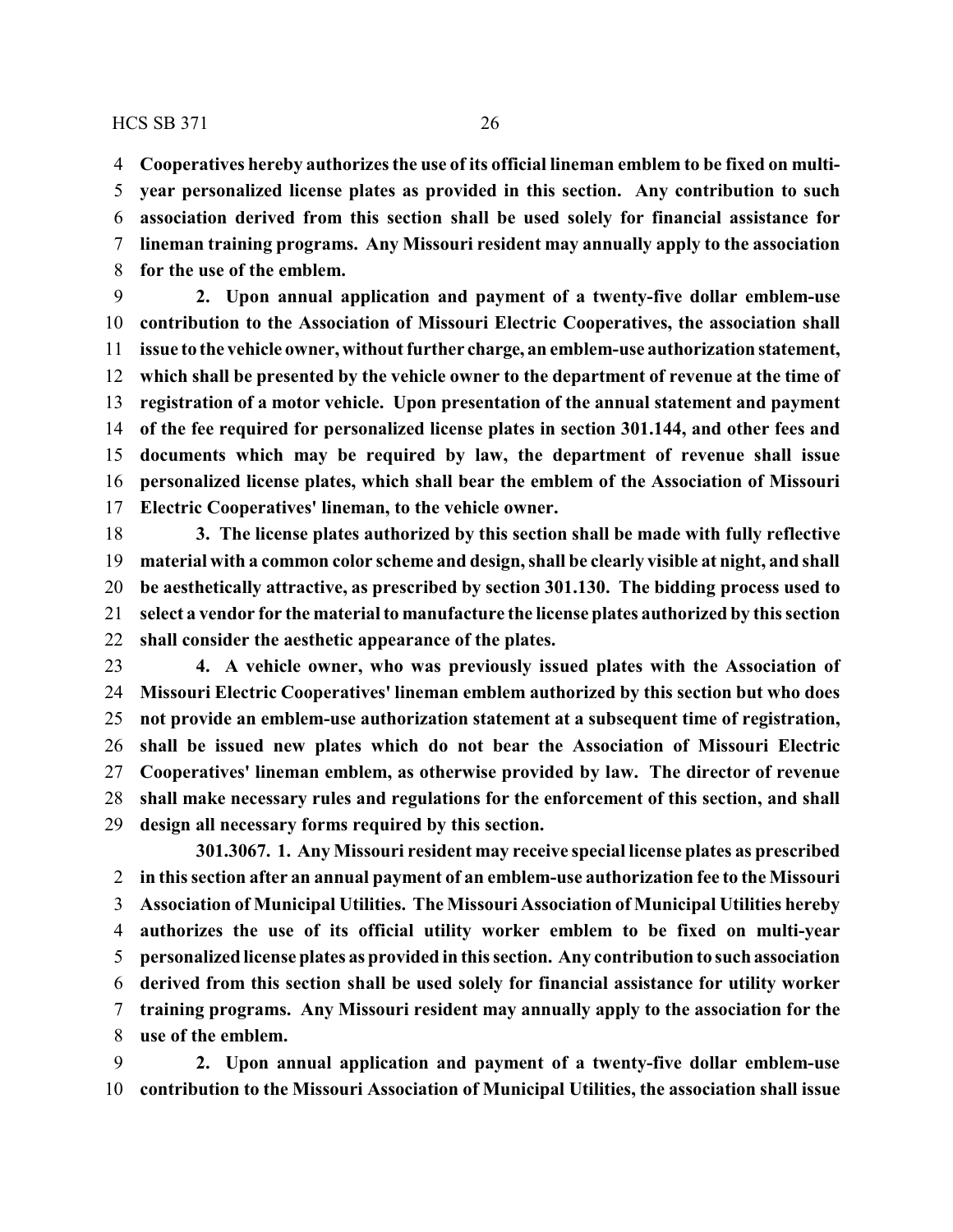**to the vehicle owner, without further charge, an emblem-use authorization statement, which shall be presented by the vehicle owner to the department of revenue at the time of registration of a motor vehicle. Upon presentation of the annual statement and payment of the fee required for personalized license plates in section 301.144, and other fees and documents which may be required by law, the department of revenue shall issue personalized license plates, which shall bear the emblem of the Missouri Association of Municipal Utilities' utility worker, to the vehicle owner.**

 **3. The license plates authorized by this section shall be made with fully reflective material with a common color scheme and design, shall be clearly visible at night, and shall be aesthetically attractive, as prescribed by section 301.130. The bidding process used to select a vendor for the material to manufacture the license plates authorized by this section shall consider the aesthetic appearance of the plates.**

 **4. A vehicle owner, who was previously issued plates with the Missouri Association of Municipal Utilities' utility worker emblem authorized by this section but who does not provide an emblem-use authorization statement at a subsequent time of registration, shall be issued new plates which do not bear the Missouri Association of Municipal Utilities' utility worker emblem, as otherwise provided by law. The director of revenue shall make necessary rules and regulations for the enforcement of this section, and shall design all**

**necessary forms required by this section.**

301.3139. 1. Any Boy Scout of appropriate age as prescribed by law or parent of a Boy Scout may receive special license plates as prescribed by this section, for anymotor vehicle such person owns, either solely or jointly, other than an apportioned motor vehicle or a commercial motor vehicle licensed in excess of twenty-four thousand pounds gross weight, after an annual payment of an emblem-use authorization fee to the Boy Scouts of America Council of which the person is a member or the parent of a member. The Boy Scouts of America hereby authorizes the use of its official emblem to be affixed on multiyear personalized license plates as provided in this section. Any contribution to the Boy Scouts of America derived from this section, except reasonable administrative costs, shall be used solely for the purposes of the Boy Scouts of America. AnyBoy Scout or parent of a Boy Scout may annually apply for the use of the emblem and pay the twenty-five dollar emblem-use authorization fee at any local district council in the state.

 2. Upon annual application and payment of a twenty-five dollar emblem-use contribution to the Boy Scouts of America, the organization shall issue to the vehicle owner, without further charge, an emblem-use authorization statement, which shall be presented by the owner to the department of revenue at the time of registration of a motor vehicle. Upon presentation of the annual statement, payment of a fifteen dollar fee in addition to the registration fee and documents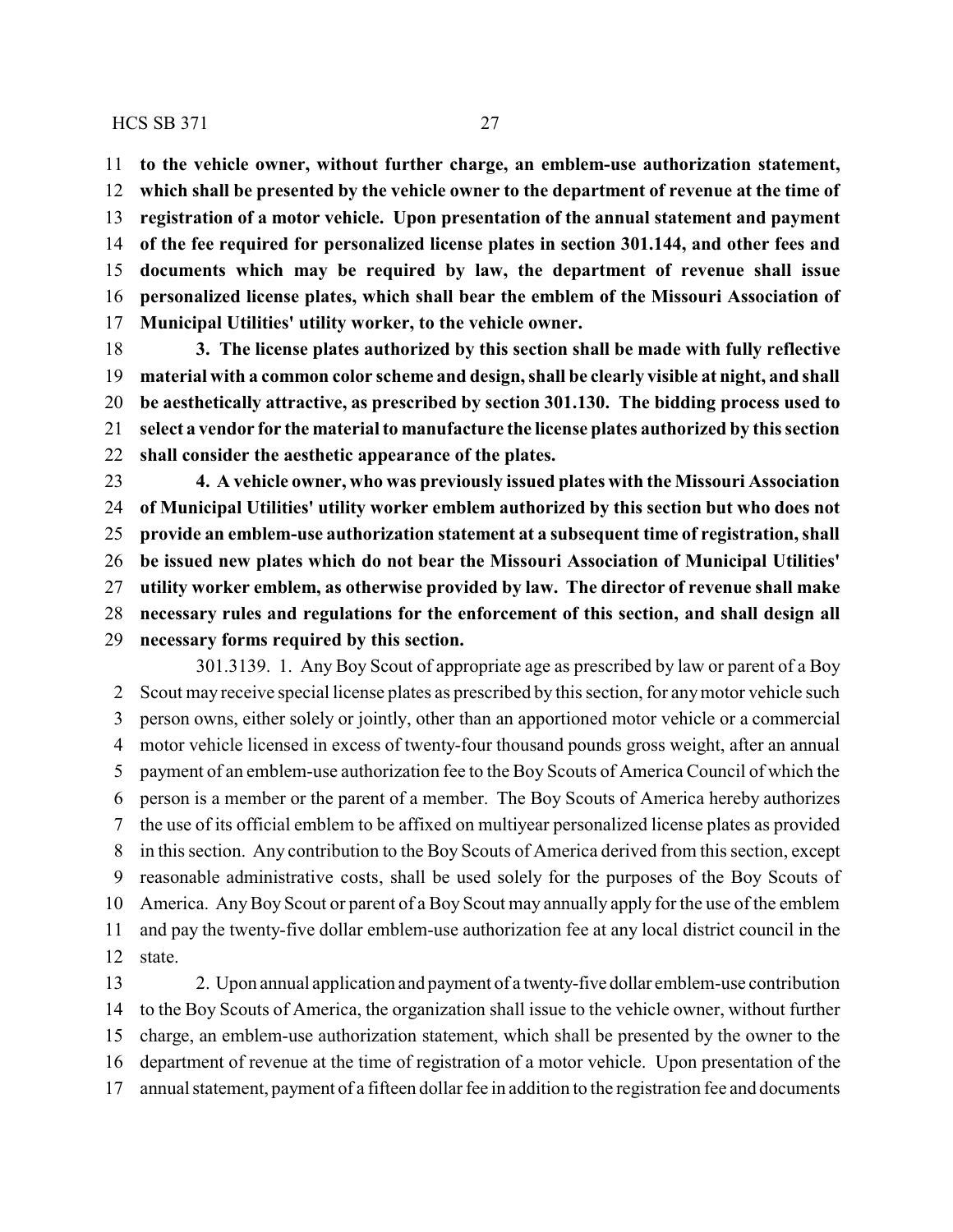which may be required by law, the department of revenue shall issue to the vehicle owner a personalized license plate which shall bear the emblem of the Boy Scouts of America and the words "BOY SCOUTS OF AMERICA" in place of the words "SHOW-ME STATE". Such license plates shall be made with fully reflective material with a common color scheme and design, shall be clearly visible at night, and shall be aesthetically attractive, as prescribed by section 301.130. **[**Notwithstanding the provisions of section 301.144, no additional fee shall be charged for the personalization of license plates pursuant to this section.**] Notwithstanding subdivision (2) of subsection 1 of section 301.3150, the Boy Scouts of America shall not be required to submit a list of applicants who plan to purchase the specialty plate established under this section.**

 3. A vehicle owner, who was previously issued a plate with the Boy Scouts of America emblem authorized by this section but who does not provide an emblem-use authorization statement at a subsequent time of registration, shall be issued a new plate which does not bear the Boy Scouts of America emblem, as otherwise provided by law. The director of revenue shall make necessary rules and regulations for the administration of this section, and shall design all necessary forms required by this section. No rule or portion of a rule promulgated pursuant to the authority of this section shall become effective unless it has been promulgated pursuant to the provisions of chapter 536. Any rule or portion of a rule, as that term is defined in section 536.010, that is created under the authority delegated in this section shall become effective only if it complies with and is subject to all of the provisions of chapter 536 and, if applicable, section 536.028. This section and chapter 536 are nonseverable and if any of the powers vested with the general assembly pursuant to chapter 536 to review, to delay the effective date, or to disapprove and annul a rule are subsequently held unconstitutional, then the grant of rulemaking authority and any rule proposed or adopted after August 28, 2004, shall be invalid and void.

301.3148. 1. Any member of Missouri DeMolay may receive special license plates as prescribed in this section after an annual payment of an emblem-use authorization fee to Missouri DeMolay. Missouri DeMolay hereby authorizes the use of its official emblem to be affixed on multiyear personalized license plates as provided in this section **for any vehicle the person owns, either solely or jointly, other than an apportioned motor vehicle or commercial motor vehicle licensed in excess of twenty-four thousand pounds gross weight**. Any contribution to Missouri DeMolay derived from this section, except reasonable 8 administrative costs, shall be used solely for Missouri DeMolay scholarships and other charitable programs. Anymember of Missouri DeMolaymay annually apply to Missouri DeMolay for the use of the emblem.

 2. Upon annual application and payment of a twenty-five dollar emblem-use contribution to Missouri DeMolay, the organization shall issue to the vehicle owner, without further charge,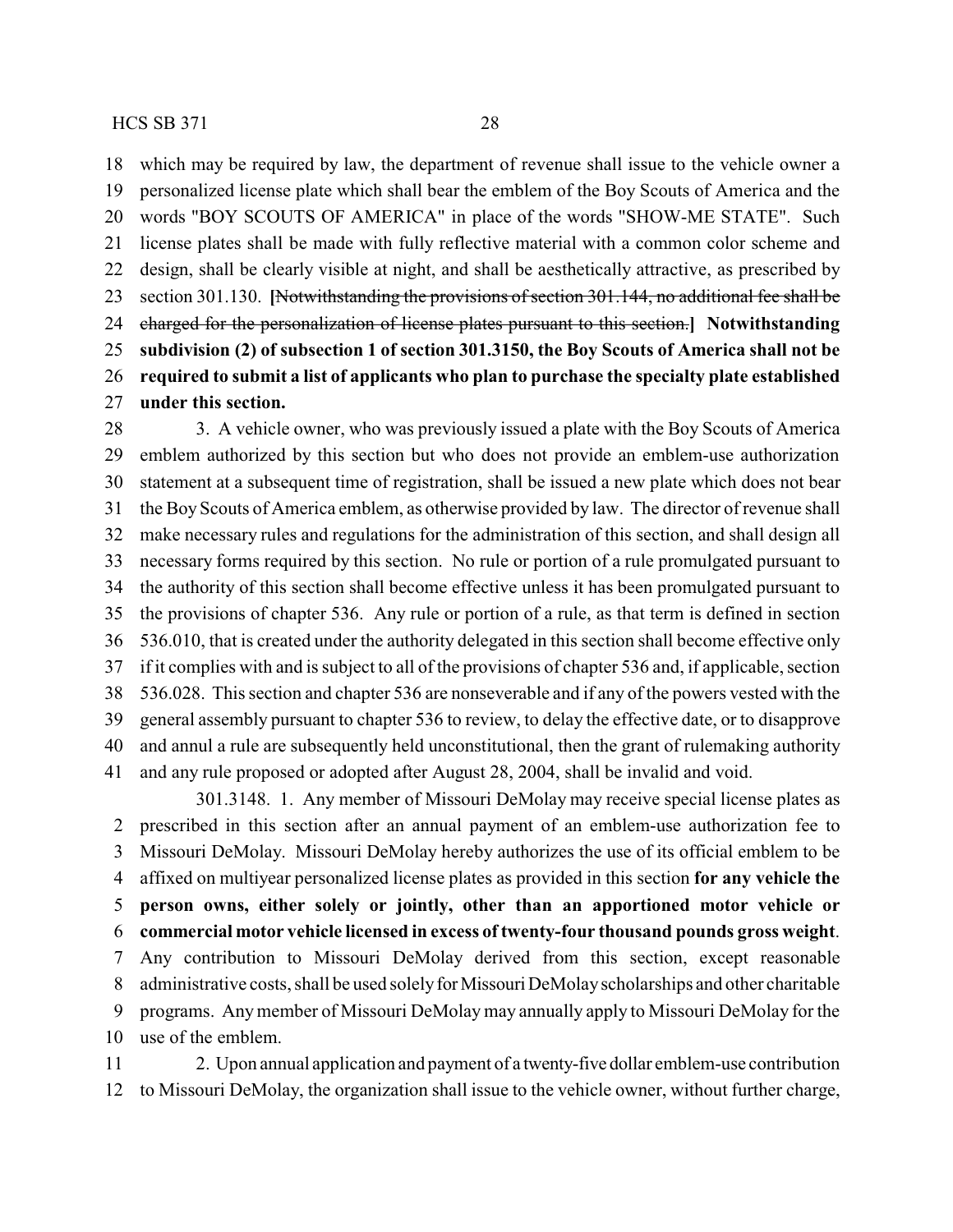an emblem-use authorization statement, which shall be presented by the member to the department of revenue at the time of registration of a motor vehicle. Upon presentation of the annual statement and payment of the fee required for personalized license plates in section 301.144, and other fees and documents which maybe required by law, the department of revenue shall issue a personalized license plate, which shall bear the emblem of the Missouri DeMolay, to the vehicle owner.

 3. The license plate authorized by this section shall be **[**in a form prescribed by the advisory committee established in section 301.129, except that such license plates shall be**] of a design submitted by Missouri DeMolay and approved by the department, shall be** made with fully reflective material with a common color scheme and design, shall be clearly visible at night, and shall be aesthetically attractive, as prescribed by section 301.130. The bidding process used to select a vendor for the material to manufacture the license plates authorized by this section shall consider the aesthetic appearance of the plate.

 4. A vehicle owner, who was previously issued a plate with the Missouri DeMolay emblem authorized by this section but who does not provide an emblem-use authorization statement at a subsequent time of registration, shall be issued a new plate which does not bear the Missouri DeMolay emblem, as otherwise provided by law. The director of revenue shall make necessary rules and regulations for the enforcement of this section, and shall design all necessary forms required by this section.

 **5. Prior to the issuance of a "Missouri DeMolay" specialty plate authorized under this section, the department of revenue shall be in receipt of an application with the proposed art design for the specialty license plate. The manufacture and transfer of specialty license plates under this section shall not require any submission of signatures. The department may require payment of a five thousand dollar fee prior to production of the specialty license plates and may charge the fifteen dollar specialty plate fee per application and other required documents or fees for such plates.**

**302.205. 1. Any resident of this state may elect to have a medical alert notation placed on the person's driver's license or non-driver's identification card. The following conditions, illnesses, and disorders may be recorded on a driver's license or non-driver's identification card as medical alert information at the request of the applicant:**

- **(1) Posttraumatic stress disorder;**
- **(2) Diabetes;**
- **(3) Heart conditions;**
- **(4) Epilepsy;**
- **(5) Drug allergies;**
- **(6) Alzheimers or dementia; or**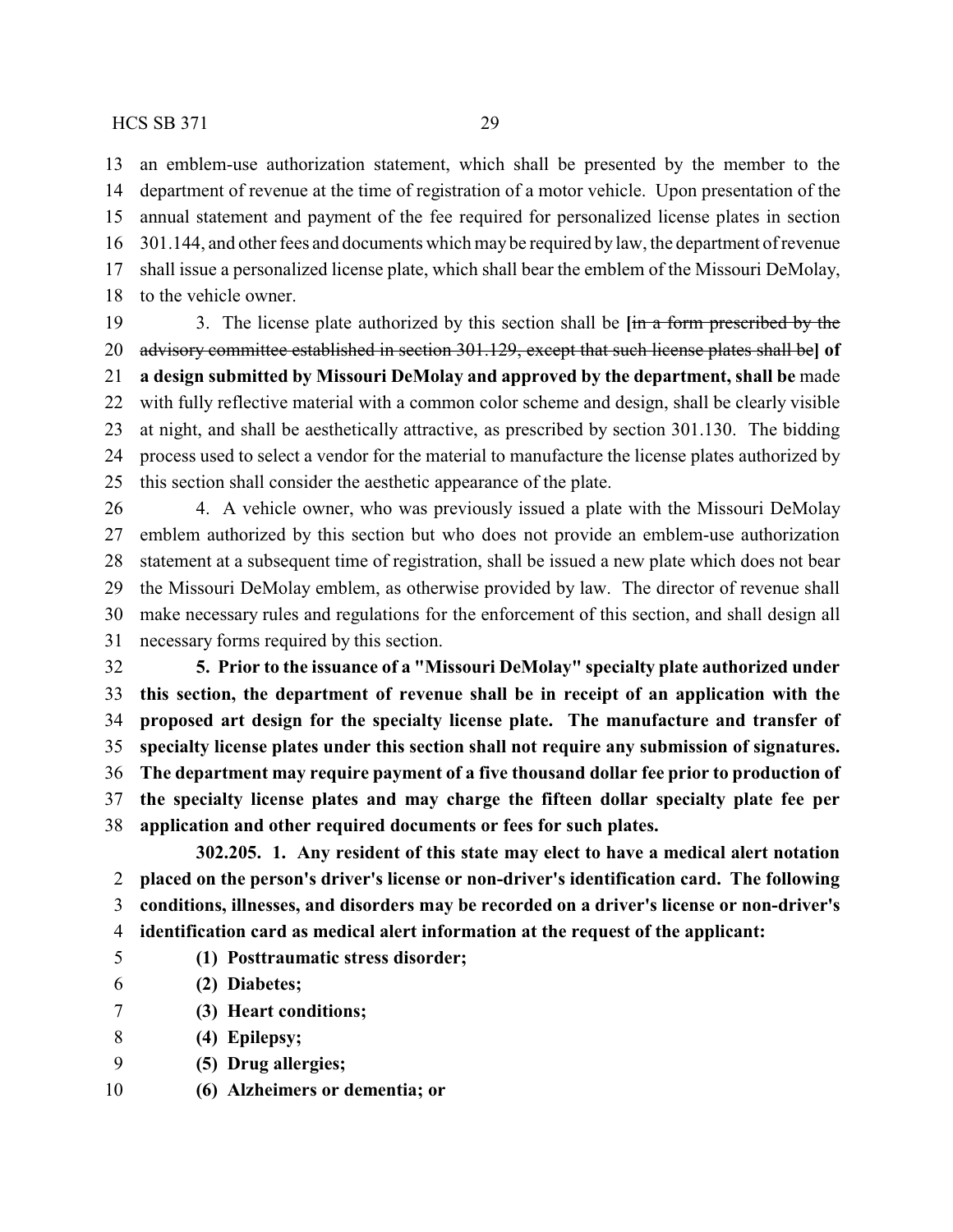**(7) Other conditions as approved by director of the department of revenue or his or her designee.**

 **2. Any person requesting the inclusion of a medical alert notation on his or her driver's license or non-driver's identification card shall submit an application form to include a waiver of liability for the release of any medical information to the department, any person who is eligible for access to such medical information as recorded on the person's driving record under this chapter, and any other person who may view or receive notice of such medical information by virtue of having seen such person's driver's license or non-driver's identification card. Such application shall advise the person that he or she will be consenting to the release of such medical information to anyone who sees or copies his or her driver's license or non-driver's identification card even if such person is otherwise ineligible to access such medical information under state or federal law.**

 **3. Such application shall include space for a person requesting the inclusion of a medical alert notation on his or her driver's license or non-driver's identification card to obtain a sworn statement from a person licensed to practice medicine or psychology in this state verifying such diagnosis.**

 **4. Any person who has been issued a driver's license or non-driver's identification card bearing medical alert information may be issued a replacement driver's license or non-driver's identification card excluding such medical alert information at his or her request and upon payment of the fee provided in this chapter for replacement of lost licenses or identification cards.**

 **5. No medical alert information shall be printed on or removed from a driver's license or non-driver's identification card without the express consent of the licensee. If the licensee is a child under the age of eighteen, consent for the printing of medical alert information shall be provided by the parent or guardian of the child when he or she signs the application for the driver's license or non-driver's identification card. If the licensee is an incapacitated adult, consent for the printing of medical alert information shall be given by the guardian of such adult as appointed by a court of competent jurisdiction.**

 **6. The information collected under subsection 1 of this section shall be transferred by the Missouri department of revenue to the Missouri state highway patrol for entry into the Missouri Uniform Law Enforcement System (MULES). The fact of this transfer of information and use of the MULES system shall be contained in the application and consent documents required under this section.**

 **7. The director of the department of revenue may promulgate all necessary rules and regulations for the administration of this section. Any rule or portion of a rule, as that term is defined in section 536.010, that is created under the authority delegated in this**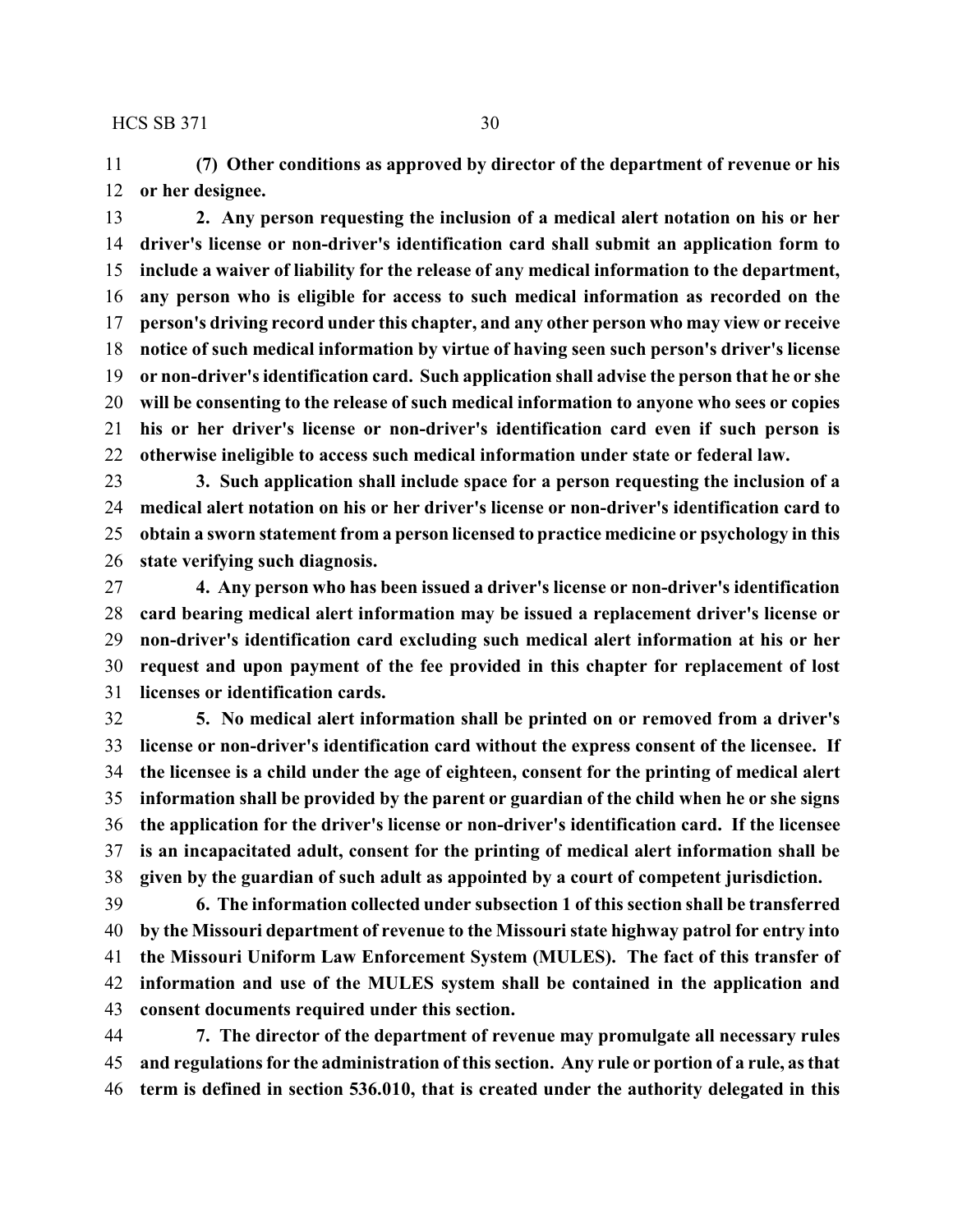**section shall become effective only if it complies with and is subject to all of the provisions of chapter 536 and, if applicable, section 536.028. This section and chapter 536 are nonseverable, and if any of the powers vested with the general assembly pursuant to chapter 536 to review, to delay the effective date, or to disapprove and annul a rule are subsequently held unconstitutional, then the grant of rulemaking authority and any rule proposed or adopted after August 28, 2019, shall be invalid and void.**

302.720. 1. Except when operating under an instruction permit as described in this section, no person may drive a commercial motor vehicle unless the person has been issued a commercial driver's license with applicable endorsements valid for the type of vehicle being operated as specified in sections 302.700 to 302.780. A commercial driver's instruction permit shall allow the holder of a valid license to operate a commercial motor vehicle when accompanied by the holder of a commercial driver's license valid for the vehicle being operated and who occupies a seat beside the individual, or reasonably near the individual in the case of buses, for the purpose of giving instruction in driving the commercial motor vehicle. No person may be issued a commercial driver's instruction permit until he or she has passed written tests which comply with the minimum federal standards. A commercial driver's instruction permit shall be valid for the vehicle being operated for a period of not more than six months, and shall not be issued until the permit holder has met all other requirements of sections 302.700 to 302.780, except for the driving test. A permit holder, unless otherwise disqualified, may be granted one six-month renewal within a one-year period. The fee for such permit or renewal shall be five dollars. In the alternative, a commercial driver's instruction permit shall be issued for a thirty-day period to allow the holder of a valid driver's license to operate a commercial motor vehicle if the applicant has completed all other requirements except the driving test. The permit may be renewed for one additional thirty-day period and the fee for the permit and for renewal shall be five dollars.

 2. No person may be issued a commercial driver's license until he has passed written and driving tests for the operation of a commercial motor vehicle which complies with the minimum federal standards established by the Secretary and has satisfied all other requirements of the Commercial Motor Vehicle Safety Act of 1986 (Title XII of Pub. Law 99-570), as well as any other requirements imposed by state law. All applicants for a commercial driver's license shall have maintained the appropriate class of commercial driver's instruction permit issued by this state or any other state for a minimum of fourteen calendar days prior to the date of taking the skills test. Applicants for a hazardous materials endorsement must also meet the requirements of the U.S. Patriot Act of 2001 (Title X of Public Law 107-56) as specified and required by regulations promulgated by the Secretary. Nothing contained in this subsection shall be construed as prohibiting the director from establishing alternate testing formats for those who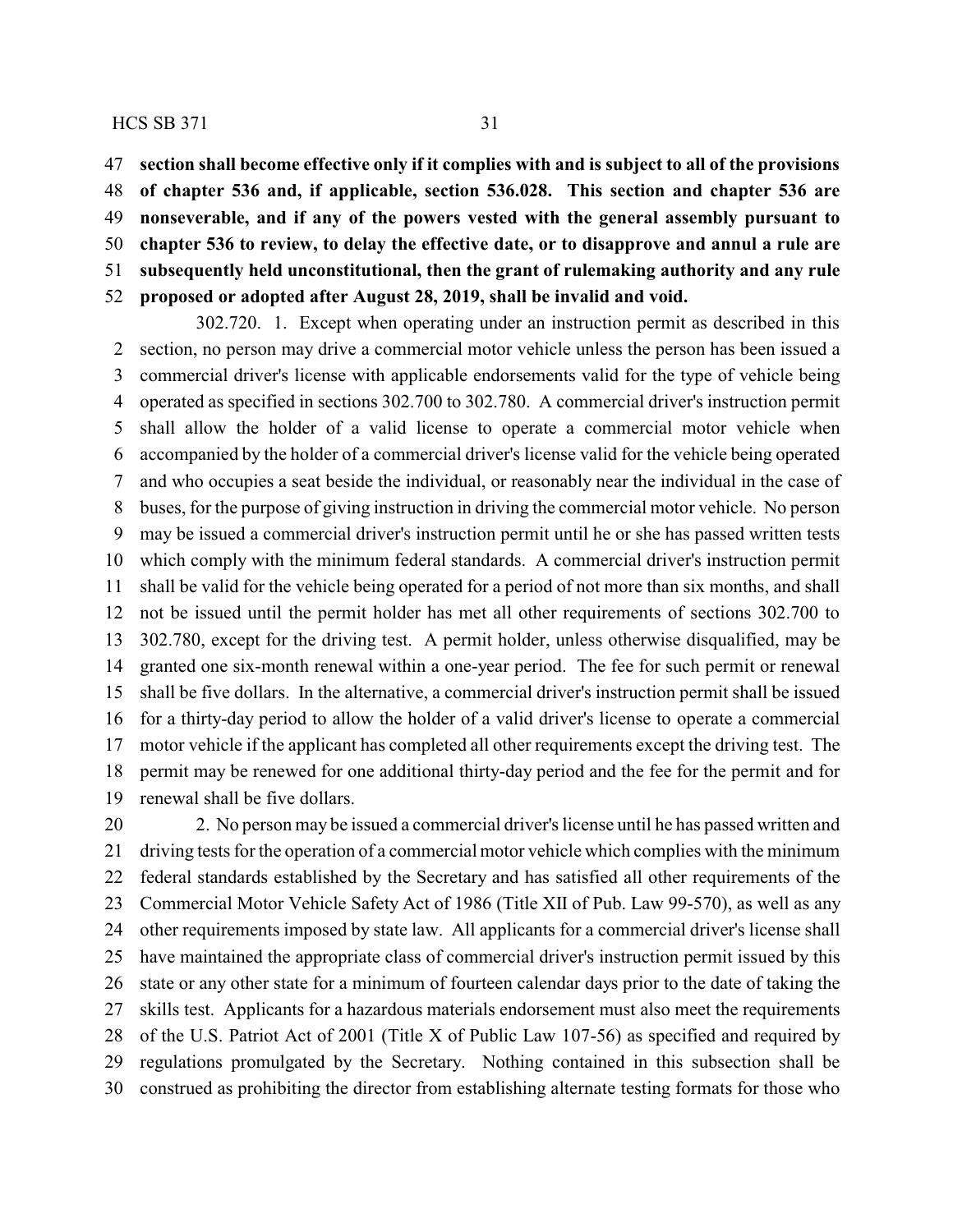are functionally illiterate; provided, however, that any such alternate test must comply with the

minimum requirements of the Commercial Motor Vehicle Safety Act of 1986 (Title XII of Pub.

Law 99-570) as established by the Secretary.

 (1) The written and driving tests shall be held at such times and in such places as the superintendent may designate. A twenty-five dollar examination fee shall be paid by the applicant upon completion of any written or driving test, except the examination fee shall be waived for applicants seventy years of age or older renewing a license with a school bus endorsement. The director shall delegate the power to conduct the examinations required under sections 302.700 to 302.780 to any member of the highway patrol or any person employed by the highway patrol qualified to give driving examinations. The written test shall only be administered in the English language. No translators shall be allowed for applicants taking the test. **A hearing test shall not be a component of the written test or driving test for any applicant who is deaf or hard of hearing.**

 (2) The director shall adopt and promulgate rules and regulations governing the certification of third-party testers by the department of revenue. Such rules and regulations shall substantially comply with the requirements of 49 CFR 383, Section 383.75. A certification to conduct third-party testing shall be valid for one year, and the department shall charge a fee of one hundred dollars to issue or renew the certification of any third-party tester.

 (3) Beginning August 28, 2006, the director shall only issue or renew third-party tester certification to community colleges established under chapter 178 or to private companies who own, lease, or maintain their own fleet and administer in-house testing to their employees, or to school districts and their agents that administer in-house testing to the school district's or agent's employees. Any third-party tester who violates any of the rules and regulations adopted and promulgated pursuant to this section shall be subject to having his certification revoked by the department. The department shall provide written notice and an opportunity for the third-party tester to be heard in substantially the same manner as provided in chapter 536. If any applicant submits evidence that he has successfully completed a test administered by a third-party tester, the actual driving test for a commercial driver's license may then be waived.

 (4) Every applicant for renewal of a commercial driver's license shall provide such certifications and information as required by the Secretary and if such person transports a hazardous material must also meet the requirements of the U.S. Patriot Act of 2001 (Title X of Public Law 107-56) as specified and required by regulations promulgated by the Secretary. Such person shall be required to take the written test for such endorsement. A twenty-five dollar examination fee shall be paid upon completion of such tests.

 (5) The director shall have the authority to waive the driving skills test for any qualified military applicant for a commercial driver's license who is currently licensed at the time of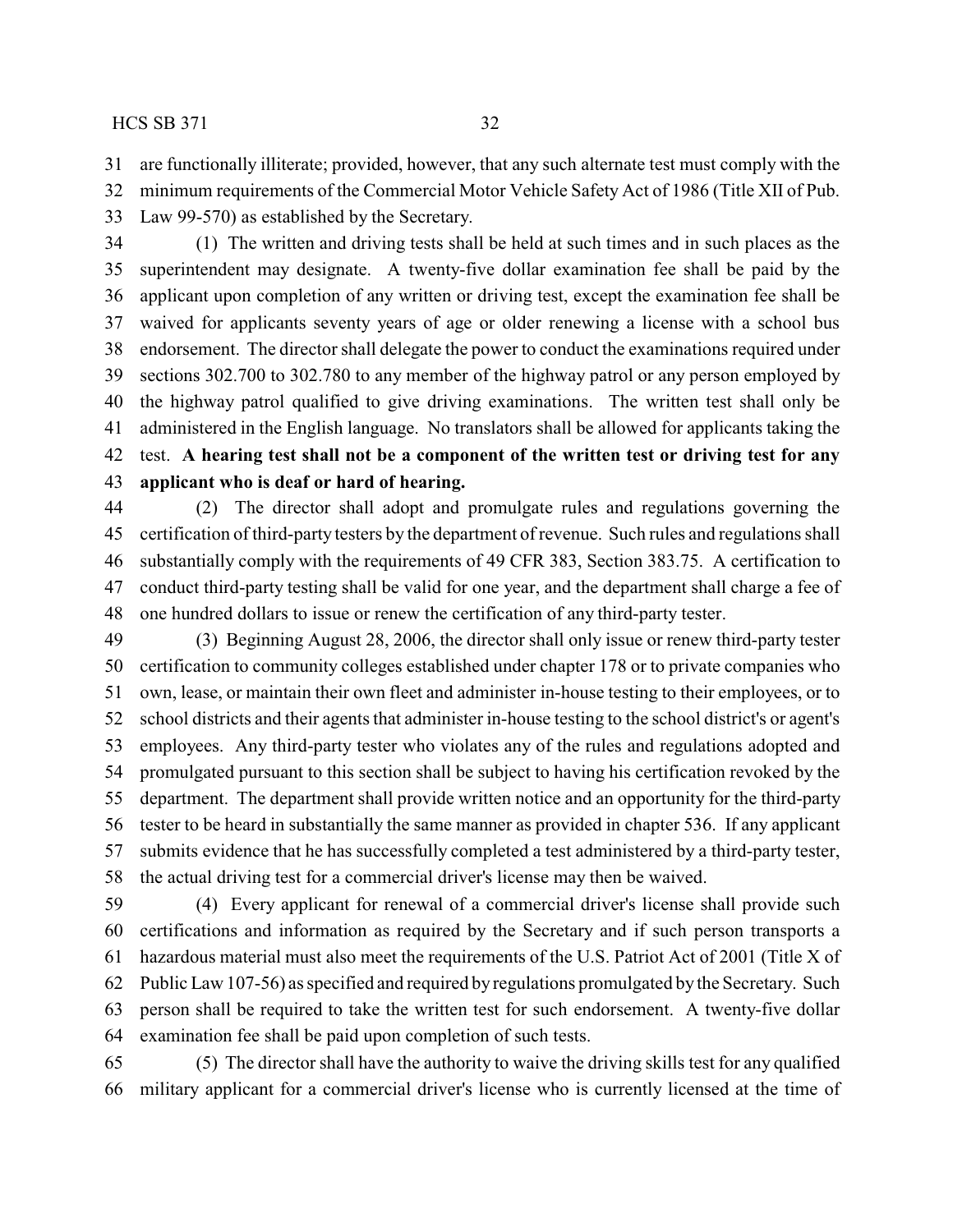application for a commercial driver's license. The director shall impose conditions and limitations to restrict the applicants from whom the department may accept alternative requirements for the skills test described in federal regulation 49 CFR 383.77. An applicant must certifythat, during the two-year period immediatelypreceding application for a commercial driver's license, all of the following apply:

(a) The applicant has not had more than one license;

(b) The applicant has not had any license suspended, revoked, or cancelled;

 (c) The applicant has not had any convictions for any type of motor vehicle for the disqualifying offenses contained in this chapter or federal rule 49 CFR 383.51(b);

 (d) The applicant has not had more than one conviction for any type of motor vehicle for serious traffic violations;

 (e) The applicant has not had any conviction for a violation of state or local law relating to motor vehicle traffic control, but not including any parking violation, arising in connection with any traffic accident, and has no record of an accident in which he or she was at fault;

 (f) The applicant has been regularly employed within the last ninety days in a military position requiring operation of a commercial motor vehicle and has operated the vehicle for at least sixtydays during the two years immediatelypreceding application for a commercial driver's license. The vehicle must be representative of the commercial motor vehicle the driver applicant operates or expects to operate;

 (g) The applicant, if on active duty, must provide a notarized affidavit signed by a commanding officer as proof of driving experience as indicated in paragraph (f) of this subdivision;

 (h) The applicant, if honorably discharged from military service, must provide a form-DD214 or other proof of military occupational specialty;

 (i) The applicant must meet all federal and state qualifications to operate a commercial vehicle; and

(j) The applicant will be required to complete all applicable knowledge tests.

 3. A commercial driver's license or commercial driver's instruction permit may not be issued to a person while the person is disqualified from driving a commercial motor vehicle, when a disqualification is pending in any state or while the person's driver's license is suspended, revoked, or cancelled in any state; nor may a commercial driver's license be issued unless the person first surrenders in a manner prescribed by the director any commercial driver's license issued by another state, which license shall be returned to the issuing state for cancellation.

 4. Beginning July 1, 2005, the director shall not issue an instruction permit under this section unless the director verifies that the applicant is lawfully present in the United States before accepting the application. The director may, by rule or regulation, establish procedures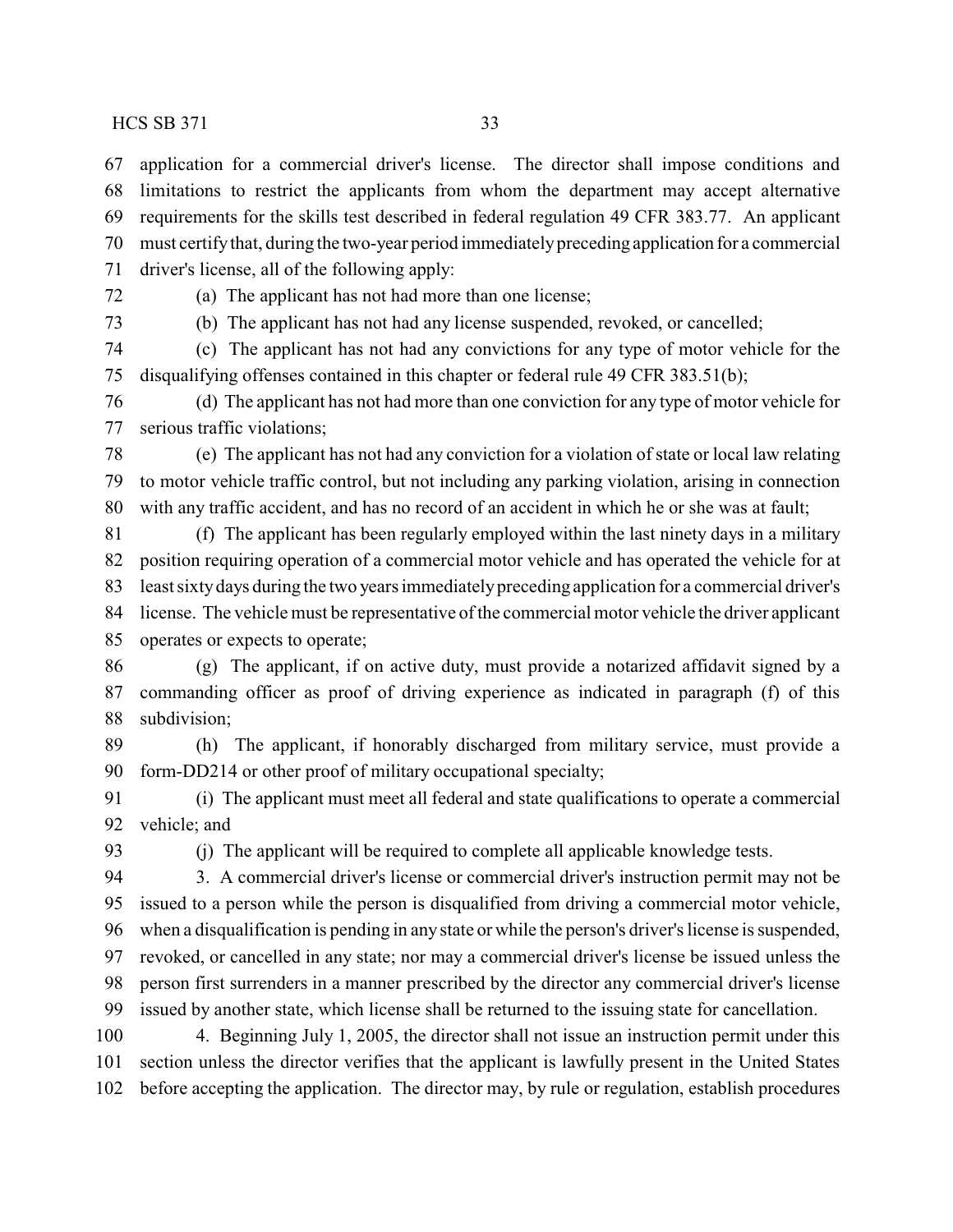to verify the lawful presence of the applicant under this section. No rule or portion of a rule promulgated pursuant to the authority of this section shall become effective unless it has been

promulgated pursuant to chapter 536.

 5. Notwithstanding the provisions of this section or any other law to the contrary, beginning August 28, 2008, the director of the department of revenue shall certifyas a third-party tester any municipality that owns, leases, or maintains its own fleet that requires certain employees as a condition of employment to hold a valid commercial driver's license; and that administered in-house testing to such employees prior to August 28, 2006.

 **6. The director shall adopt and promulgate rules and regulations establishing a process for applicants with disabilities to request testing accommodations with respect to both the written and driving tests required under this section and to establish criteria for awarding such accommodations. Any rule or portion of a rule, as that term is defined in section 536.010, that is created under the authority delegated in this section shall become effective only if it complies with and is subject to all of the provisions of chapter 536 and, if applicable, section 536.028. This section and chapter 536 are nonseverable, and if any of the powers vested with the general assembly pursuant to chapter 536 to review, to delay the effective date, or to disapprove and annul a rule are subsequently held unconstitutional, then the grant of rulemaking authority and any ruleproposed or adopted after August 28, 2019, shall be invalid and void.**

**302.723. Notwithstanding any other provision of law, any entity providing CDL training to persons preparing to apply for CDL licenses under the provisions of sections**

**302.700 to 302.780 shall provide reasonable accommodations for persons who are deaf or**

**hard of hearing.**

304.153. 1. As used in this section, the following terms shall mean:

 (1) "Law enforcement officer", any public servant, other than a patrol officer, who is defined as a law enforcement officer under section 556.061;

 (2) "Motor club", an organization which motor vehicle drivers and owners may join that provide certain benefits relating to driving a motor vehicle;

 (3) **"Nonconsensual tow", the transportation of a motor vehicle by tow truck ifsuch transportation is performed without the prior consent or authorization of the owner or operator of the motor vehicle. For purposes of this section, all law enforcement-ordered**

**tows are considered nonconsensual;**

**(4)** "Patrol officer", a Missouri state highway patrol officer;

 **[**(4)**] (5)** "Tow list", a list of approved towing companies compiled, maintained, and utilized by the Missouri state highway patrol or its designee;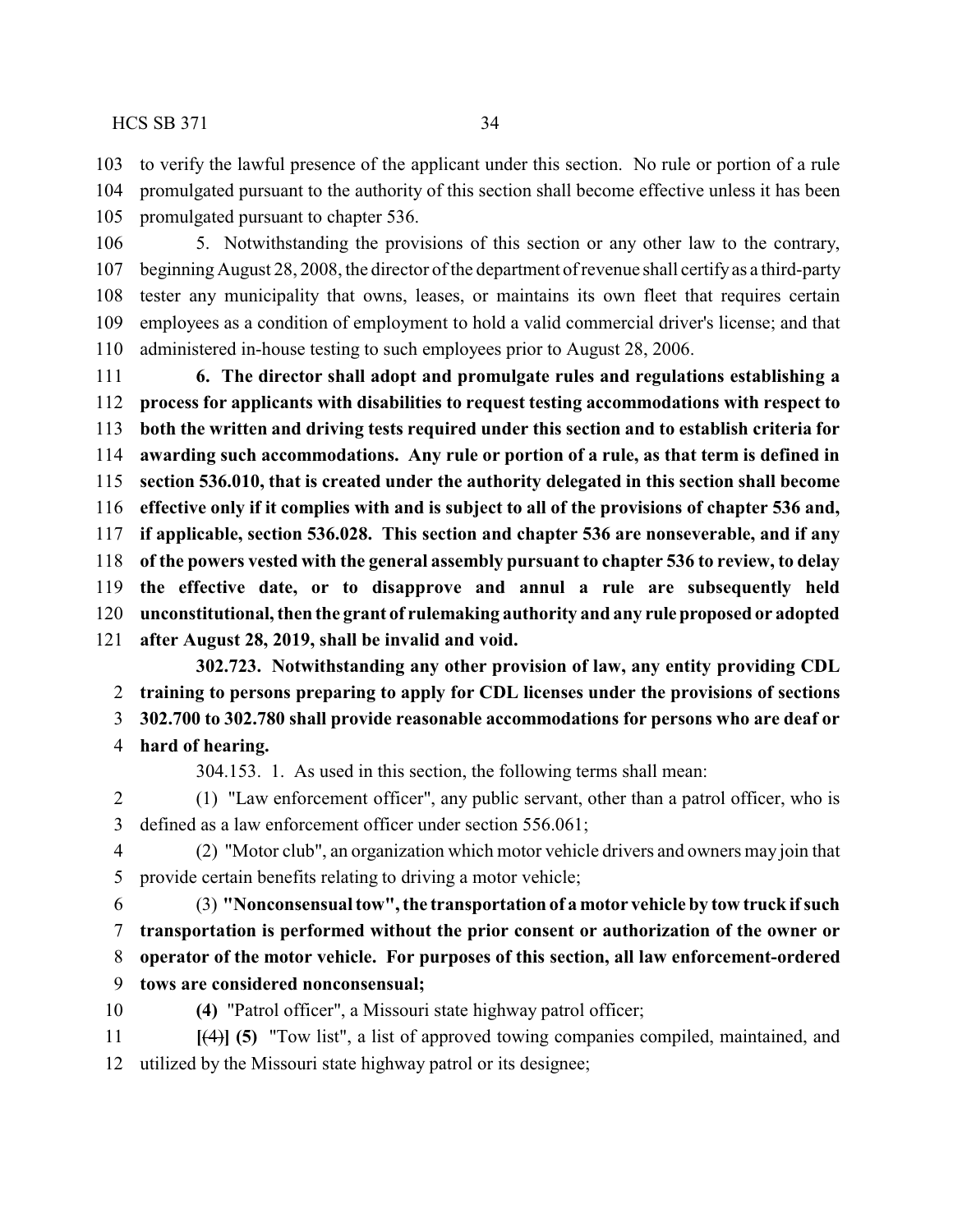**[**(5)**](6)** "Towmanagement company", anysole proprietorship, partnership, corporation, fiduciary, association, or other business entity that manages towing logistics for government agencies or motor clubs;

 **[**(6)**] (7)** "Tow truck", a rollback or car carrier, wrecker, or tow truck as defined under section 301.010;

 **[**(7)**] (8)** "Towing", moving or removing, or the preparation therefor, of a vehicle by another vehicle for which a service charge is made, either directly or indirectly, including any dues or other charges of clubs or associations which provide towing services;

 **[**(8)**](9)** "Towing company", anyperson, partnership, corporation, fiduciary, association, or other entity that operates a wrecker or towing service as defined under section 301.010.

 2. In authorizing a towing company to perform services, any patrol officer or law enforcement officer within the officer's jurisdiction, or Missouri department of transportation employee, may utilize the services of a tow management company or tow list, provided:

 (1) The Missouri state highway patrol is under no obligation to include or retain the services of any towing company in any contract or agreement with a tow management company or any tow list established pursuant to this section. A towing company is subject to removal from a tow list at any time;

 (2) Notwithstanding any other provision of law or any regulation established pursuant to this section, an owner or operator's request for a specific towing company shall be honored by the Missouri state highway patrol unless:

 (a) The requested towing company cannot or does not respond in a reasonable time, as determined by a law enforcement officer; or

 (b) The vehicle to be towed poses an immediate traffic hazard, as determined by a law enforcement officer.

 3. A patrol officer shall not use a towing company located outside of Missouri under this section except under the following circumstances:

(1) A state or federal emergency has been declared; or

 (2) The driver or owner of the vehicle, or a motor club of which the driver or owner is a member, requests a specific out-of-state towing company.

 4. A towing company shall not tow a vehicle to a location outside of Missouri without the consent of the driver or owner of the motor vehicle, or without the consent of a motor club of which the driver or owner of the motor vehicle is a member.

 5. Any towing company or tow truck arriving at the scene of an accident that has not been called by a patrol officer, a law enforcement officer, a Missouri department of transportation employee, the driver or owner of the motor vehicle or his or her authorized agent, including a motor club of which the driver or owner is a member, shall be prohibited from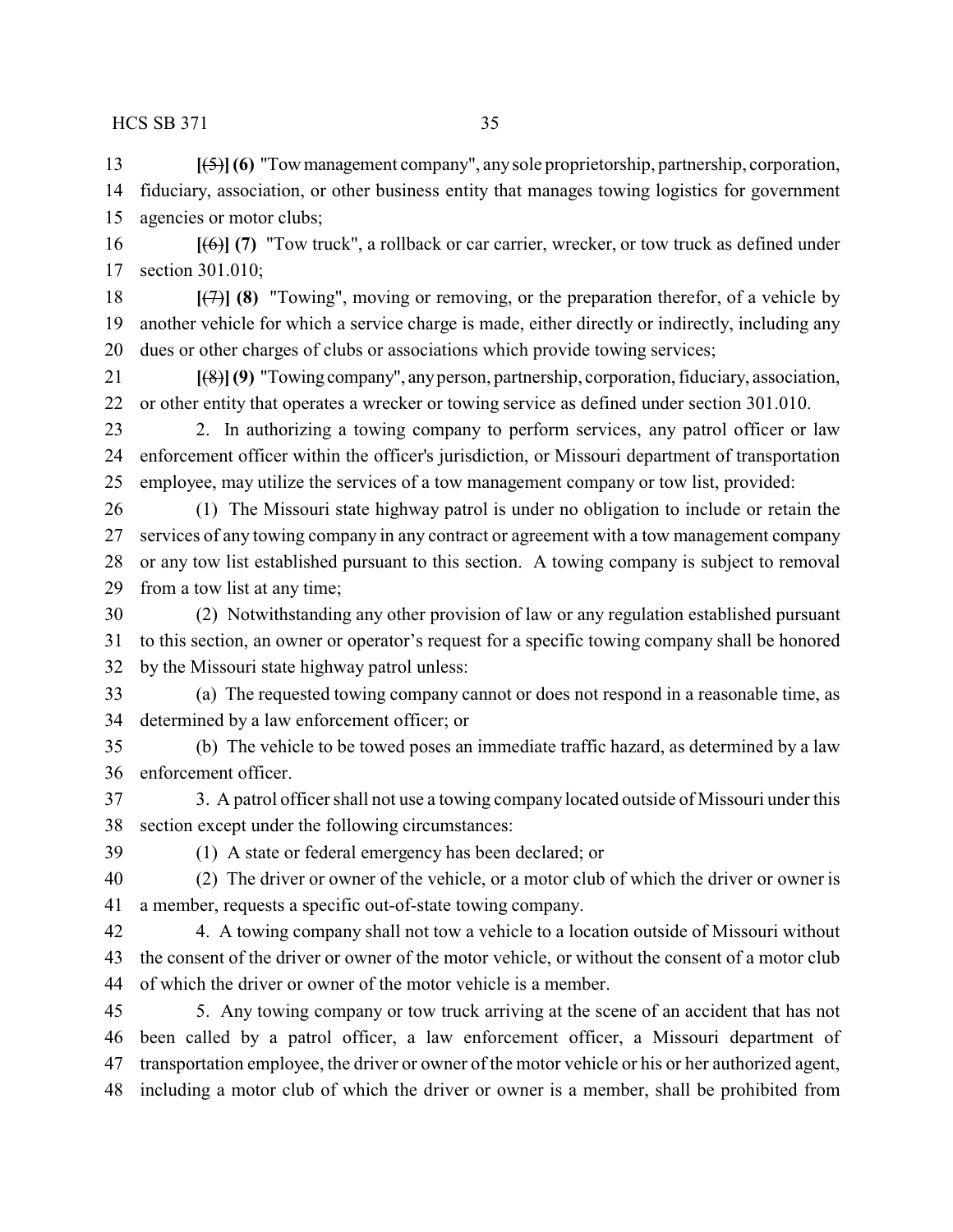towing the vehicle from the scene of the accident, unless the towing company or tow truck operator is rendering emergency aid in the interest of public safety, or is operating during a

declared state of emergency under section 44.100.

 6. A tow truck operator that stops and tows a vehicle from the scene of an accident in violation of subsection 5 of this section shall be guilty of a class D misdemeanor upon conviction or pleading guilty for the first violation, and such tow truck shall be subject to impounding. The penalty for a second violation shall be a class A misdemeanor, and the penalty for any third or subsequent violation shall be a class D felony. A violation of this section shall not preclude the tow truck operator from being charged with tampering under chapter 569.

 7. The provisions of this section shall also apply to motor vehicles towed under section 304.155 or 304.157.

 8. The provisions of **subsections 1 to 7 of** this section shall not apply to counties of the third or fourth classification.

 **9. (1) The "Towing Task Force" is hereby created. The task force shall make recommendations as provided in this subsection with respect to tows involving vehicles with a gross vehicle weight rating in excess of twenty-six thousand pounds. The task force shall consist of thirteen members, who shall be appointed as follows:**

 **(a) Two members of the senate appointed by the president pro tempore of the senate, with one member appointed from the minority party and one member appointed from the majority party;**

 **(b) Two members of the house of representatives appointed by the speaker of the house of representatives, with one member appointed from the minority party and one member appointed from the majority party;**

 **(c) One member, or the member's designee, appointed by the governor to represent the department of revenue;**

 **(d) One member, or the member's designee, appointed by the superintendent of the Missouri state highway patrol;**

 **(e) One member, or the member's designee, appointed by the governor to represent towing companies within the state;**

 **(f) Two members, or the members' designees, appointed by the governor to represent the heavy duty towing and recovery industry within the state;**

 **(g) One member who insures commercial motor vehicles, or the member's designee, appointed by the governor to represent insurance companies within the state;**

 **(h) One member, or the member's designee, appointed by the governor to represent an association of motor carriers within the state;**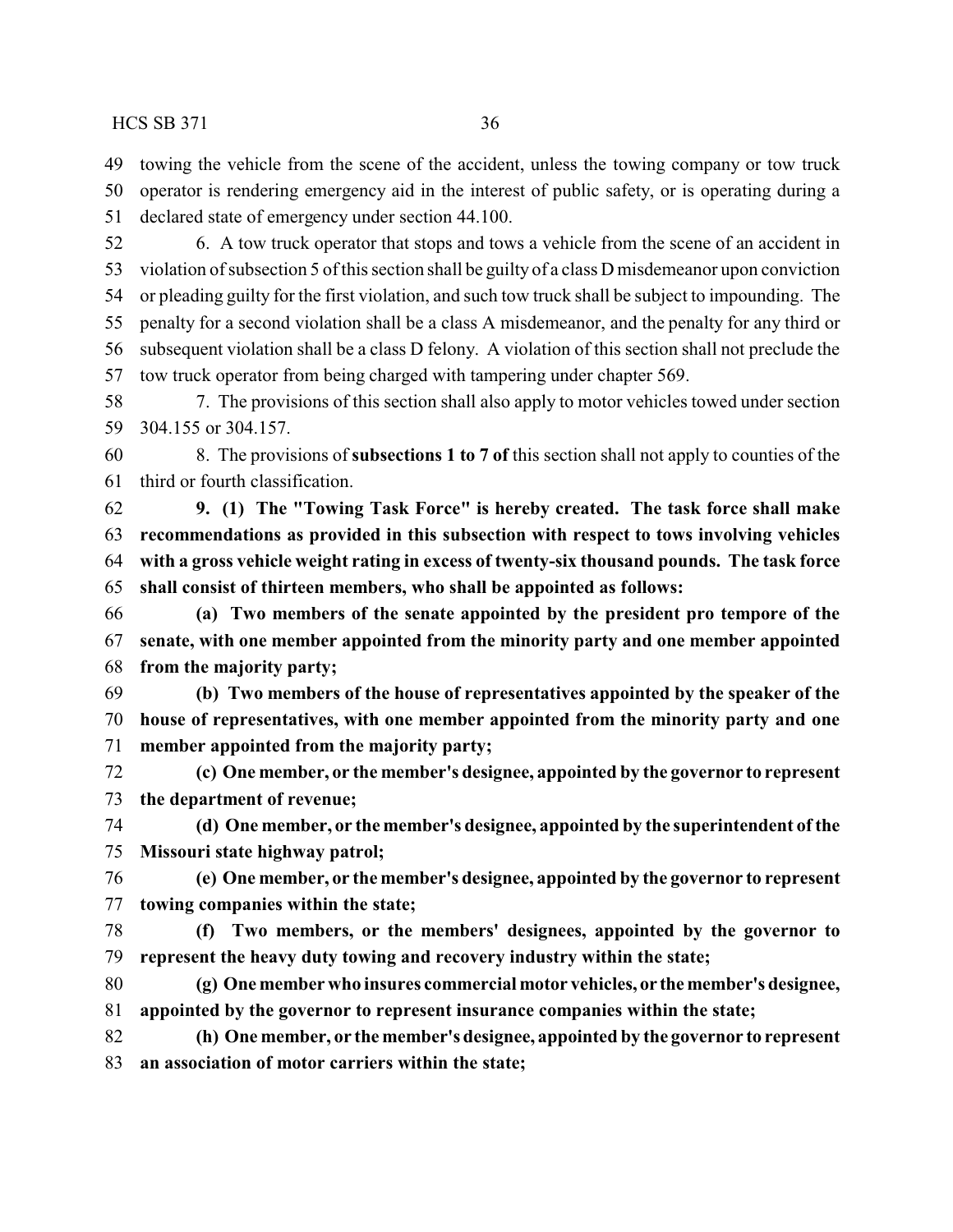**(i) One member, or the member's designee, appointed by the director of the Missouri department of revenue; and**

 **(j) One member, appointed by the governor, who is a truck driver that resides in Missouri.**

**(2) The task force shall have the following duties and powers:**

 **(a) To make comprehensive recommendations on matters related to the investigation of overcharges made by towing companies, including:**

 **a. A process for the adjudication of consumer complaints regarding nonconsensual tow charges;**

 **b. Factors to consider in determining whether a charge levied by a towing company is just, fair, and reasonable, including charges for the use of unnecessary equipment and labor; and**

 **c. A process for the removal of towing companies from rotation lists for violations of the rules; and**

 **(b) To make comprehensive recommendations regarding information that should be included on every invoice with respect to a nonconsensual tow.**

 **(3) The task force shall make its first comprehensive recommendations in a report to the general assembly no later than March 1, 2021.**

 **(4) The members of the towing task force shall elect a chair from among their membership. The chair shall set the times and frequency of the task force's meetings.**

**(5) The task force established under this subsection shall expire on January 1, 2022.**

304.281. 1. Whenever traffic is controlled by traffic control signals exhibiting different colored lights, or colored lighted arrows, successively one at a time or in combination, only the colors green, red and yellow shall be used, except for special pedestrian signals carrying a word legend, and said lights shall indicate and apply to drivers of vehicles and pedestrians as follows:

(1) Green indication

 (a) Vehicular traffic facing a circular green signal may proceed straight through or turn right or left unless a sign at such place prohibits either such turn. But vehicular traffic, including vehicles turning right or left, shall yield the right-of-way to other vehicles and to pedestrians lawfully within the intersection or an adjacent crosswalk at the time such signal is exhibited;

 (b) Vehicular traffic facing a green arrow signal, shown alone or in combination with another indication, may cautiously enter the intersection only to make the movement indicated by such arrow, or such other movement as is permitted by other indications shown at the same time. Such vehicular traffic shall yield the right-of-way to pedestrians lawfully within an adjacent crosswalk and to other traffic lawfully using the intersection;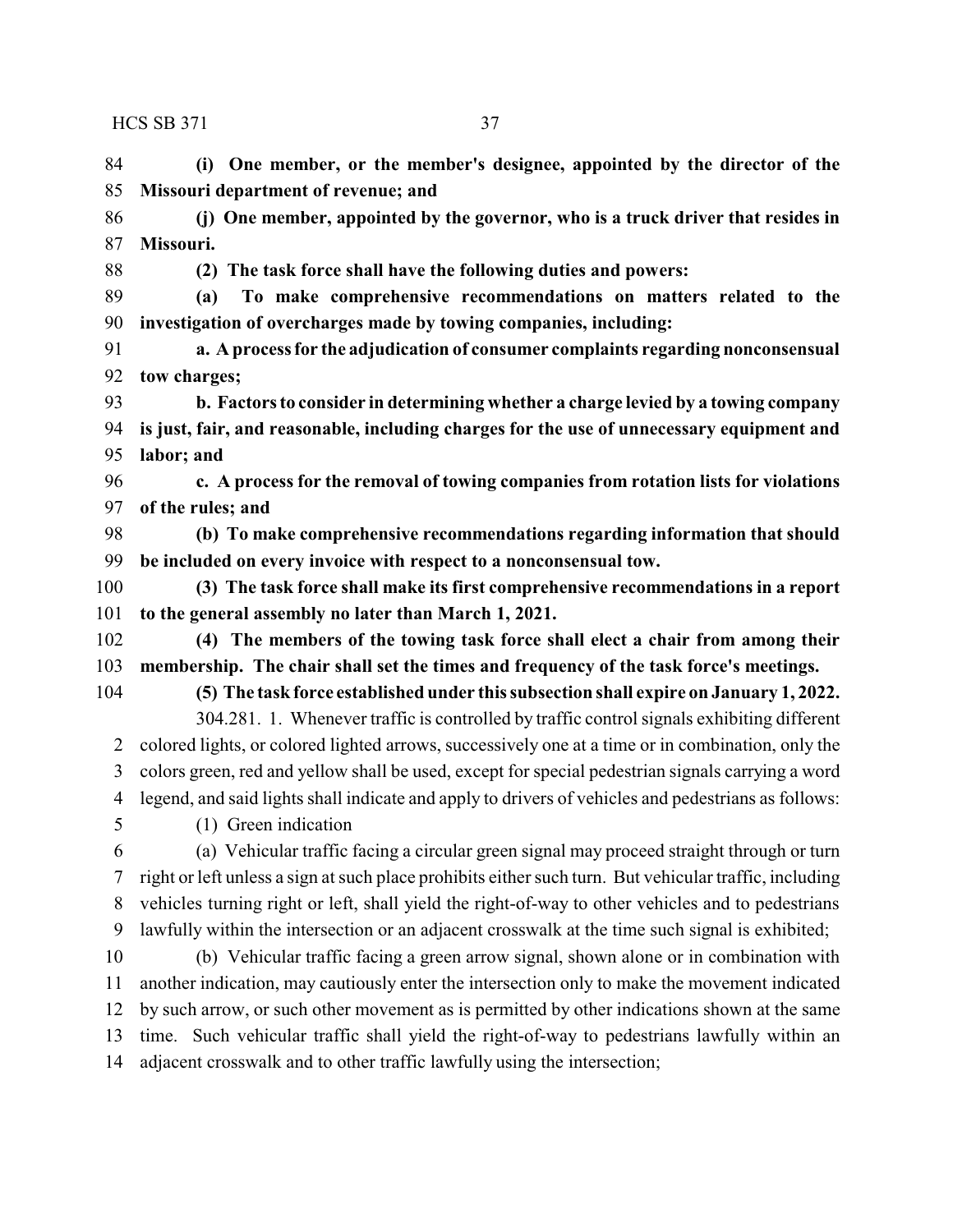(c) Unless otherwise directed by a pedestrian control signal, as provided in section 304.291, pedestrians facing any green signal, except when the sole green signal is a turn arrow, may proceed across the roadway within any marked or unmarked crosswalk.

(2) Steady yellow indication

 (a) Vehicular traffic facing a steady yellow signal is therebywarned that the related green movement is being terminated or that a red indication will be exhibited immediately thereafter when vehicular traffic shall not enter the intersection;

 (b) Pedestrians facing a steady yellow signal, unless otherwise directed by a pedestrian control signal as provided in section 304.291, are thereby advised that there is insufficient time to cross the roadway before a red indication is shown and no pedestrian shall then start to cross the roadway.

(3) Steady red indication

 (a) Vehicular traffic facing a steady red signal alone shall stop before entering the crosswalk on the near side of the intersection at a clearly marked stop line but, if none, then before entering the intersection and shall remain standing until an indication to proceed is shown except as provided in paragraph (b);

 (b) The driver of a vehicle which is stopped as close as practicable at the entrance to the crosswalk on the near side of the intersection or, if none, then at the entrance to the intersection in obedience to a red signal, may cautiously enter the intersection to make a right turn but shall yield the right-of-way to pedestrians and other traffic proceeding as directed by the signal at the intersection, except that the state highways and transportation commission with reference to an intersection involving a state highway, and local authorities with reference to an intersection involving other highways under their jurisdiction, may prohibit any such right turn against a red signal at any intersection where safety conditions so require, said prohibition shall be effective when a sign is erected at such intersection giving notice thereof;

 (c) **The driver of a vehicle which is in the left-most lane on a one-way street and stopped as close as practicable at the entrance to the crosswalk on the near side of the intersection or, if none, then at the entrance to the intersection in obedience to a red signal, may cautiously enter the intersection to make a left turn onto a one-way street but shall yield the right-of-way to pedestrians and other traffic proceeding as directed by the signal at the intersection, except that the state highways and transportation commission with reference to an intersection involving a state highway, and local authorities with reference to an intersection involving other highways under their jurisdiction, may prohibit any such left turn against a red signal at any intersection where safety conditions so require and such prohibition shall be effective when a sign is erected at such intersection giving notice thereof;**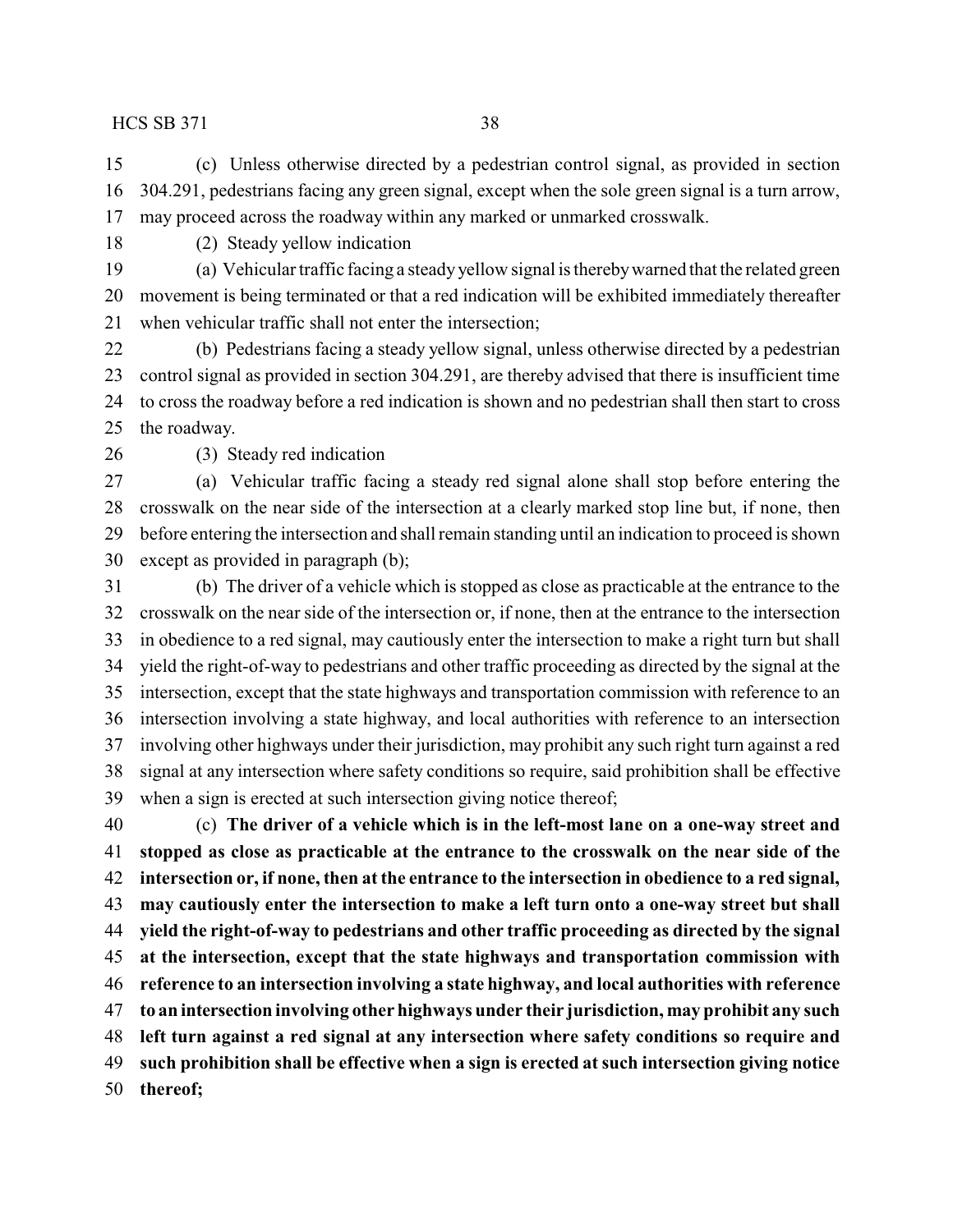**(d)** Unless otherwise directed by a pedestrian control signal as provided in section 304.291, pedestrians facing a steady red signal alone shall not enter the roadway.

 (4) In the event an official traffic control signal is erected and maintained at a place other than an intersection, the provision of this section shall be applicable except as to those provisions which by their nature can have no application. Any stop required shall be made at a sign or marking on the pavement indicating where the stop shall be made, but in the absence of any such sign or marking the stop shall be made at the signal.

58 2. Notwithstanding the provisions of section 304.361, violation of this section is a class C misdemeanor.

304.580. As used in sections 304.582 and 304.585, the term "construction zone" or "work zone" means any area upon or around any highway as defined in section 302.010 which is visiblymarked by the department of transportation or a contractor or subcontractor performing work for the department of transportation as an area where construction, maintenance, incident removal, or other work is temporarily occurring. The term "work zone" or "construction zone" also includes the lanes of highway leading up to the area upon which an activity described in this subsection is being performed, beginning at the point where appropriate signs or traffic control devices are posted or placed. The terms "worker" or "highway worker" as used in sections 304.582 and 304.585 shall mean any person **[**that**] who** is working in a construction zone or work zone **on a state highway or the right-of-way of a state highway**, **[**or**]** any employee of the department of transportation **[**that**] who** is performing duties under the department's motorist assist program on a state highway or the right-of-way of a state highway**, or any utility worker performing utility work on a state highway or the right-of-way of a state highway. "Utility worker" means any employee or person employed under contract of a utility that provides gas, heat, electricity, water, steam, telecommunications or cable services, or sewer services, whether privately, municipally, or cooperatively owned, while in performance of his or her job duties**.

304.585. 1. A person shall be deemed to commit the offense of "endangerment of a highway worker" upon conviction for any of the following when the offense occurs within a construction zone or work zone, as defined in section 304.580:

(1) Exceeding the posted speed limit by fifteen miles per hour or more;

(2) Passing in violation of subsection 4 of section 304.582;

 (3) Failure to stop for a work zone flagman or failure to obey traffic control devices erected in the construction zone or work zone for purposes of controlling the flow of motor vehicles through the zone;

 (4) Driving through or around a work zone by any lane not clearly designated to motorists for the flow of traffic through or around the work zone;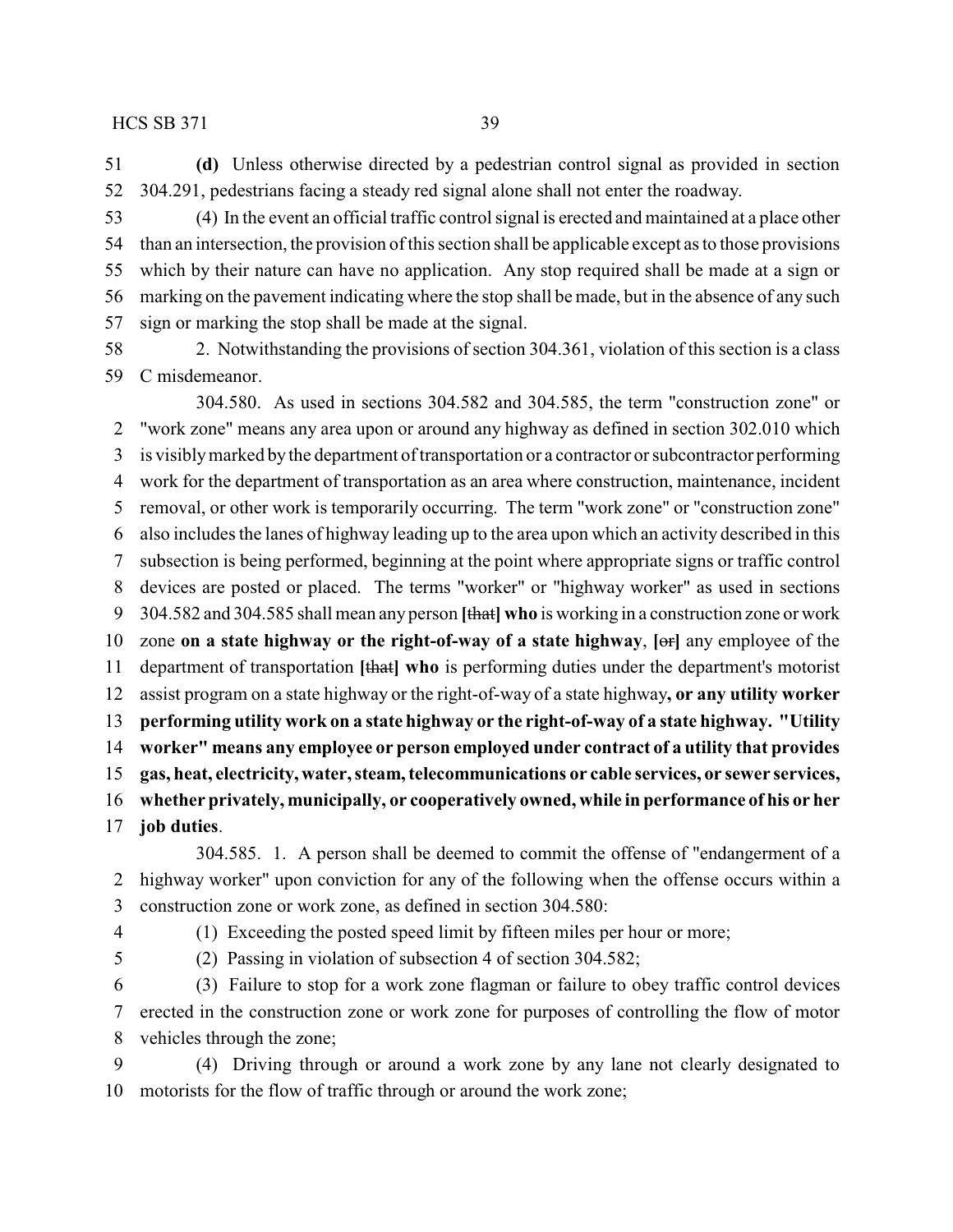(5) Physically assaulting, or attempting to assault, or threatening to assault a highway worker in a construction zone or work zone, with a motor vehicle or other instrument;

 (6) Intentionally striking, moving, or altering barrels, barriers, signs, or other devices erected to control the flow of traffic to protect workers and motorists in the work zone for a reason other than avoidance of an obstacle, an emergency, or to protect the health and safety of an occupant of the motor vehicle or of another person; or

 (7) Committing any of the following offenses for which points may be assessed under section 302.302:

(a) Leaving the scene of an accident in violation of section 577.060;

(b) Careless and imprudent driving in violation of subsection 4 of section 304.016;

 (c) Operating without a valid license in violation of subdivision (1) or (2) of subsection 1 of section 302.020;

(d) Operating with a suspended or revoked license;

 (e) Driving while in an intoxicated condition or under the influence of controlled substances or drugs or driving with an excessive blood alcohol content;

(f) Any felony involving the use of a motor vehicle.

 2. Upon conviction or a plea of guilty for committing the offense of endangerment of a highway worker under subsection 1 of this section if no injury or death to a highway worker resulted from the offense, in addition to any other penalty authorized by law, the person shall be subject to a fine of not more than one thousand dollars and shall have four points assessed to his or her driver's license under section 302.302.

 3. A person shall be deemed to commit the offense of "aggravated endangerment of a highway worker" upon conviction or a plea of guilty for any offense under subsection 1 of this section when such offense occurs in a construction zone or work zone as defined in section 304.580 and results in the injury or death of a highway worker. Upon conviction or a plea of guilty for committing the offense of aggravated endangerment of a highway worker, in addition to any other penalty authorized by law, the person shall be subject to a fine of not more than five thousand dollars if the offense resulted in injury to a highway worker and ten thousand dollars if the offense resulted in death to a highway worker. In addition, such person shall have twelve points assessed to their driver's license under section 302.302 and shall be subject to the provisions of section 302.304 regarding the revocation of the person's license and driving privileges.

 4. Except for the offense established under subdivision (6) of subsection 1 of this section, no person shall be deemed to commit the offense of endangerment of a highway worker except when the act or omission constituting the offense occurred when one or more highway workers were in the construction zone or work zone.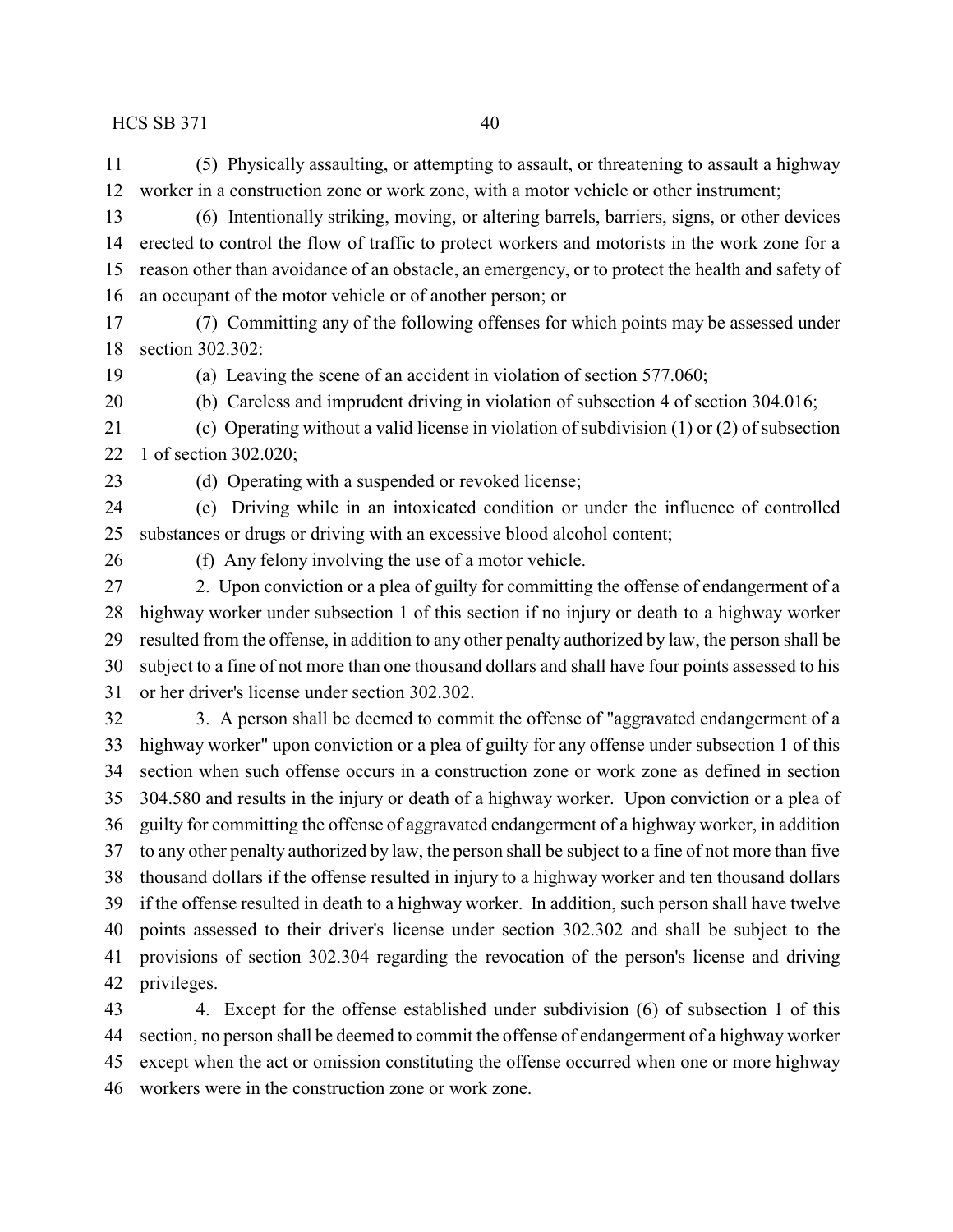5. No person shall be cited or convicted for endangerment of a highway worker or aggravated endangerment of a highway worker, for any act or omission otherwise constituting an offense under subsection 1 of this section, if such act or omission resulted in whole or in part from mechanical failure of the person's vehicle or from the negligence of another person or a highway worker.

 **6. (1) Notwithstanding any provision of this section or any other law to the contrary, the director of the department of revenue or his or her agent shall order the revocation of a driver's license upon its determination that an individual holding such license was involved in a physical accident where his or her negligent acts or omissions contributed to his or her vehicle striking a highway worker within a designated construction zone or work zone where department of transportation guidelines involving notice and signage were properly implemented. The department shall make its determination of these facts on the basis of the report of a law enforcement officer investigating the incident and thisdetermination shall be final unless a hearing is requested and held as provided under subdivision (2) of this subsection. Upon its determination that the facts support a license revocation, the department shall issue a notice of revocation which shall be mailed to the person at the last known address shown on the department's records. The notice is deemed received three days after mailing unless returned by postal authorities. The notice of revocation shall clearly specify the reason and statutory grounds for the revocation, the effective date of the revocation which shall be at least fifteen days from the date the department issued its order, the right of the person to request a hearing, and the date by which the request for a hearing must be made.**

 **(2) An individual who received notice of revocation fromthe department under this section may seek reinstatement by either:**

 **(a) Taking and passing the written and driving portions of the driver's license examination,inwhich case the individual's driver's license shall be immediately reinstated; or**

 **(b) Petitioning for a hearing before a circuit division or associate division of the court in the county in which the work zone accident occurred. The individual may request such court to issue an order staying the revocation until such time as the petition for review can be heard. If the court, in its discretion, grants such stay, it shall enter the order upon a form prescribed by the director of revenue and shall send a copy of such order to the director. Such order shall serve as proof of the privilege to operate a motor vehicle in this state, and the director shall maintain possession of the person's license to operate a motor vehicle until the termination of any suspension under this subsection. The clerk of the court shall notify the prosecuting attorney of the county, and the prosecutor shall appear**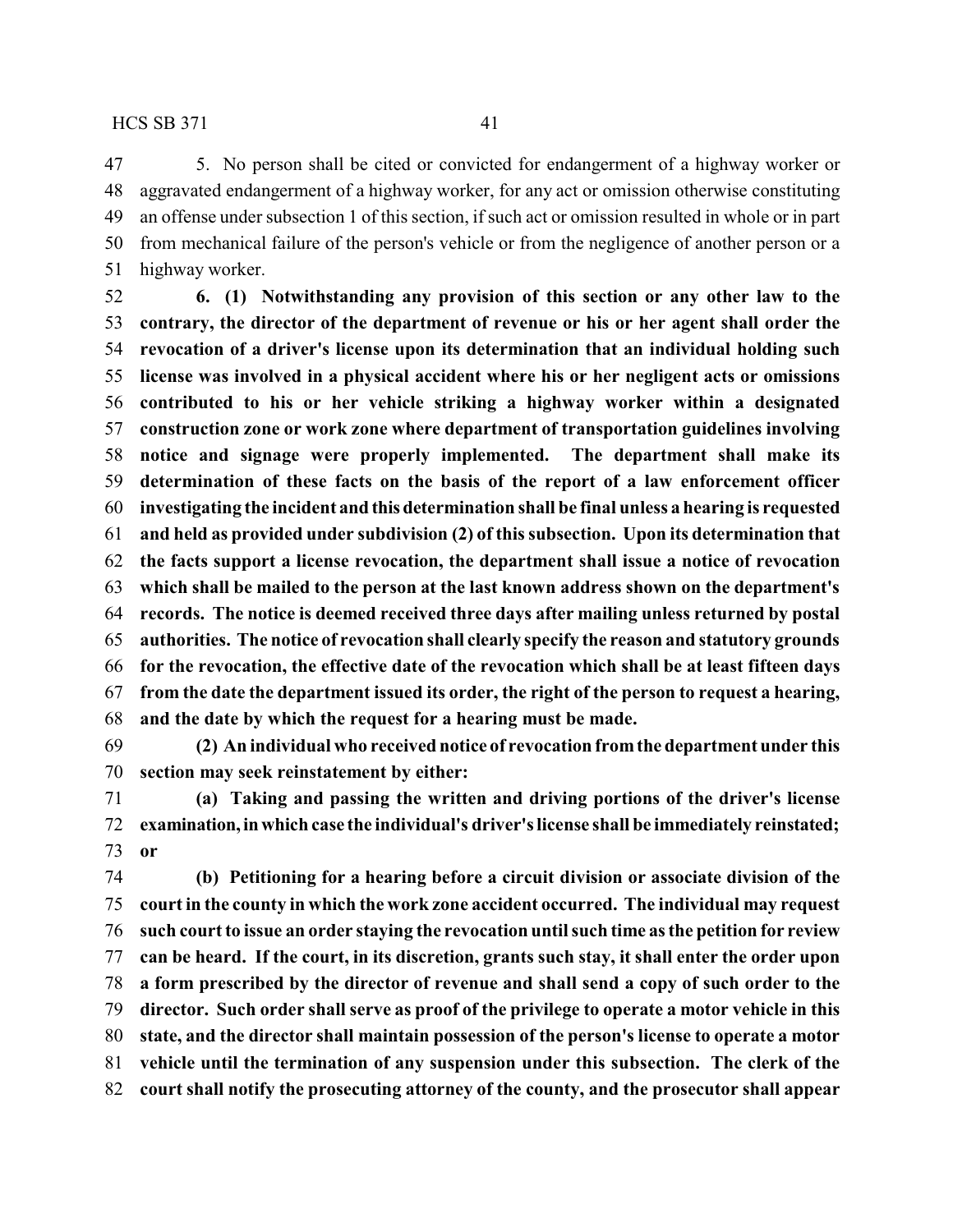**at the hearing on behalf of the director of revenue. At the hearing, the court shall determine only:**

 **a. Whether the person was involved in a physical accident where his or her vehicle struck a highway worker within a designated construction or work zone;**

 **b. Whether the department of transportation guidelines involving notice and signage were properly implemented in such work zone; and**

 **c. Whether the investigating officer had probable cause to believe the person's negligent acts or omissions contributed to his or her vehicle striking a highway worker.** 

 **If the court determines subparagraph a., b., or c. of this subdivison not to be in the affirmative, the court shall order the director to reinstate the license or permit to drive.**

 **(3) The department of revenue administrative adjudication to reinstate a driver's license that was revoked under this subsection, and any evidence provided to the department related to such adjudication, shall not be produced by subpoena or any other means and made available as evidence in any other administrative action, civil case, or criminal prosecution. The court's determinations issued under this section, and the evidence provided to the court relating to such determinations, shall not be produced by subpoena or any other means and made available in any other administrative action, civil case, or criminal prosecution. Nothing in this subdivision shall be construed to prevent the department from providing information to the system authorized under 49 U.S.C. Section 31309, or any successor federal law, pertaining to the licensing, identification, and disqualification of operators of commercial motor vehicles.**

304.894. 1. A person commits the offense of endangerment of an emergency responder for any of the following offenses when the offense occurs within an active emergency zone:

(1) Exceeding the posted speed limit by fifteen miles per hour or more;

(2) Passing in violation of subsection 3 of section 304.892;

 (3) Failure to stop for an active emergency zone flagman or emergency responder, or failure to obey traffic control devices erected, or personnel posted, in the active emergency zone for purposes of controlling the flow of motor vehicles through the zone;

 (4) Driving through or around an active emergency zone via any lane not clearly designated for motorists to control the flow of traffic through or around the active emergency zone;

 (5) Physically assaulting, attempting to assault, or threatening to assault an emergency responder with a motor vehicle or other instrument; or

 (6) Intentionally striking, moving, or altering barrels, barriers, signs, or other devices erected to control the flow of traffic to protect emergency responders and motorists unless the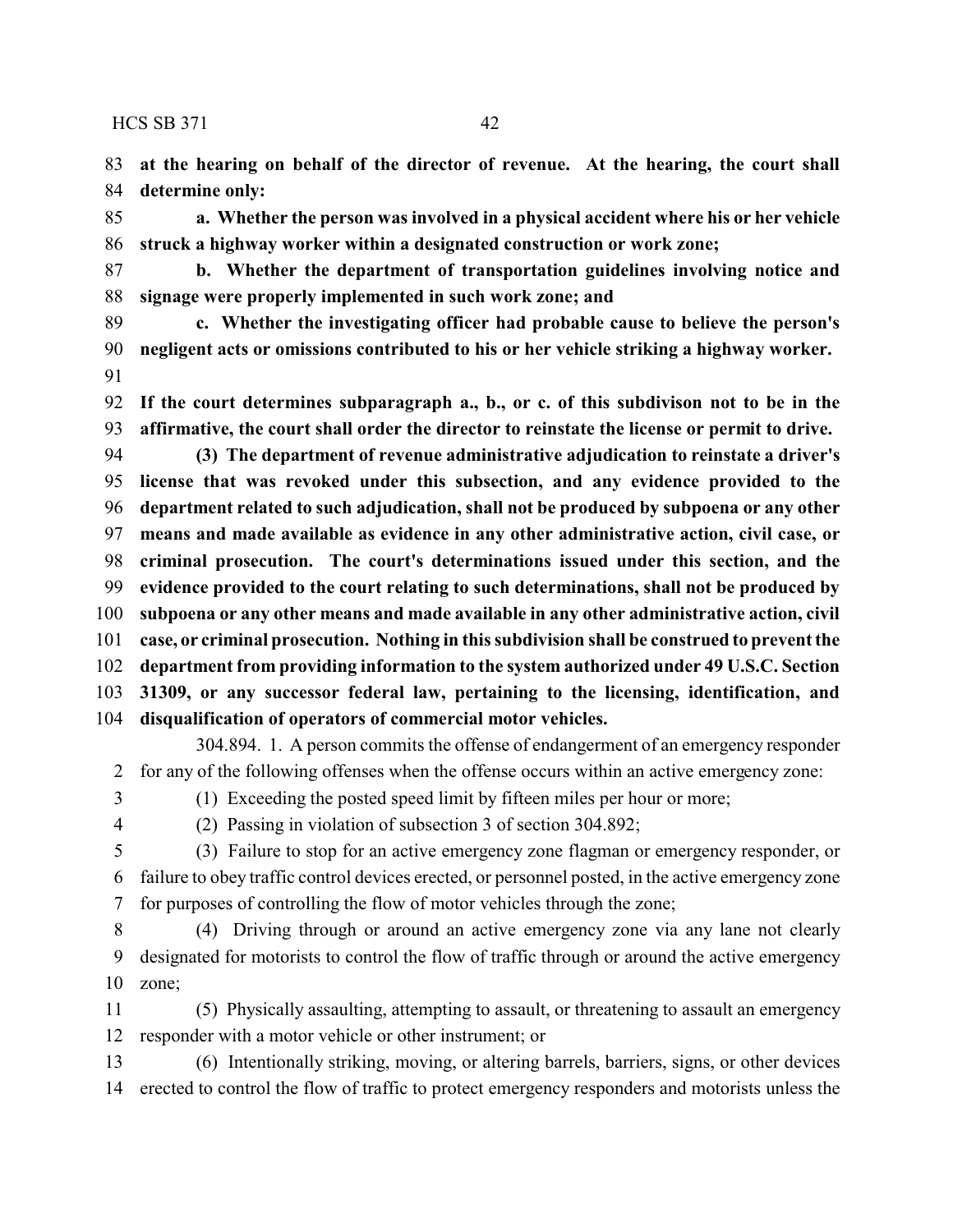action was necessary to avoid an obstacle, an emergency, or to protect the health and safety of an occupant of the motor vehicle or of another person.

 2. Upon a finding of guilt or a plea of guilty for committing the offense of endangerment of an emergency responder under subsection 1 of this section, if no injury or death to an emergency responder resulted from the offense, the court shall assess a fine of not more than one thousand dollars, and four points shall be assessed to the operator's license pursuant to section 302.302 upon conviction.

22 3. A person commits the offense of aggravated endangerment of an emergency responder upon a finding of guilt or a plea of guilty for any offense under subsection 1 of this section when such offense results in the injury or death of an emergency responder. Upon a finding of guilt or a plea of guilty for committing the offense of aggravated endangerment of an emergency responder, in addition to any other penalty authorized by law, the court shall assess a fine of not more than five thousand dollars if the offense resulted in injury to an emergency responder, and ten thousand dollars if the offense resulted in the death of an emergency responder. In addition, twelve points shall be assessed to the operator's license pursuant to section 302.302 upon conviction.

 4. Except for the offense established under subdivision (6) of subsection 1 of this section, no person shall be deemed to have committed the offense of endangerment of an emergency responder except when the act or omission constituting the offense occurred when one or more emergency responders were responding to an active emergency.

 5. No person shall be cited for, or found guilty of, endangerment of an emergency responder or aggravated endangerment of an emergency responder, for any act or omission otherwise constituting an offense under subsection 1 of this section, if such act or omission resulted in whole or in part from mechanical failure of the person's vehicle, or from the negligence of another person or emergency responder.

 **6. (1) Notwithstanding any provision of this section or any other law to the contrary, the director of the department of revenue or his or her agent shall order the revocation of a driver's license upon its determination that an individual holding such license was involved in a physical accident where his or her negligent acts or omissions substantially contributed to his or her vehicle striking an emergency responder within an active emergency zone where the appropriate visual markings for active emergency zones were properly implemented. The department shall make its determination of these facts on the basis of the report of a law enforcement officer investigating the incident and this determination shall be final unless a hearing is requested and held as provided under subdivision (2) of this subsection. Upon its determination that the facts support a license revocation, the department shall issue a notice of revocation which shall be mailed to the**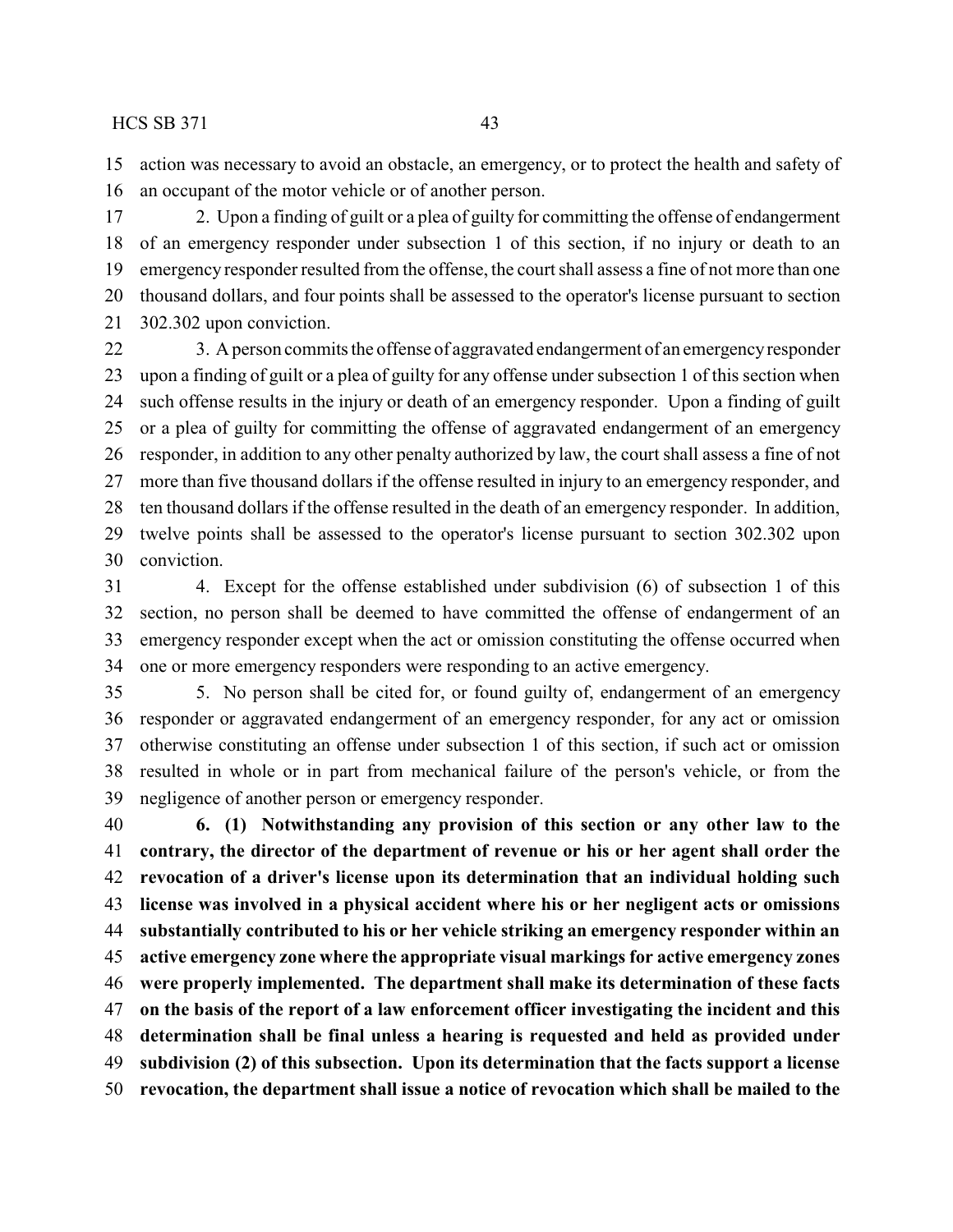**person at the last known address shown on the department's records. The notice is deemed received three days after mailing unless returned by postal authorities. The notice of revocation shall clearly specify the reason and statutory grounds for the revocation, the effective date of the revocation which shall be at least fifteen days from the date the department issued its order, the right of the person to request a hearing, and the date by which the request for a hearing must be made.**

 **(2) An individual who received notice of revocation fromthe department under this section may seek reinstatement by either:**

 **(a) Taking and passing the written and driving portions of the driver's license examination, in which case the individual's driver's license shall be immediately reinstated; or**

 **(b) Petitioning for a hearing before a circuit division or associate division of the court in the county in which the emergency zone accident occurred. The individual may request such court to issue an order staying the revocation until such time as the petition for review can be heard. If the court, in its discretion, grants such stay, it shall enter the order upon a form prescribed by the director of revenue and shall send a copy of such order to the director. Such order shall serve as proof of the privilege to operate a motor vehicle in this state, and the director shall maintain possession of the person's license to operate a motor vehicle until the termination of any suspension under this subsection. The clerk of the court shall notify the prosecuting attorney of the county, and the prosecutor shall appear at the hearing on behalf of the director of revenue. At the hearing, the court shall determine only:**

 **a. Whether the person was involved in a physical accident where his or her vehicle struck an emergency responder within an active emergency zone;**

 **b. Whether the guidelines involving notice and signage were properly implemented in such emergency zone; and**

 **c. Whether the investigating officer had probable cause to believe the person's negligent acts or omissions substantially contributed to his or her vehicle striking an emergency responder.**

 **If the court determines subparagraph a., b., or c. of this subdivison not to be in the affirmative, the court shall order the director to reinstate the license or permit to drive.**

 **(3) The department of revenue administrative adjudication to reinstate a driver's license that was revoked under this subsection, and any evidence provided to the department related to such adjudication, shall not be produced by subpoena or any other means and made available as evidence in any other administrative action, civil case, or**